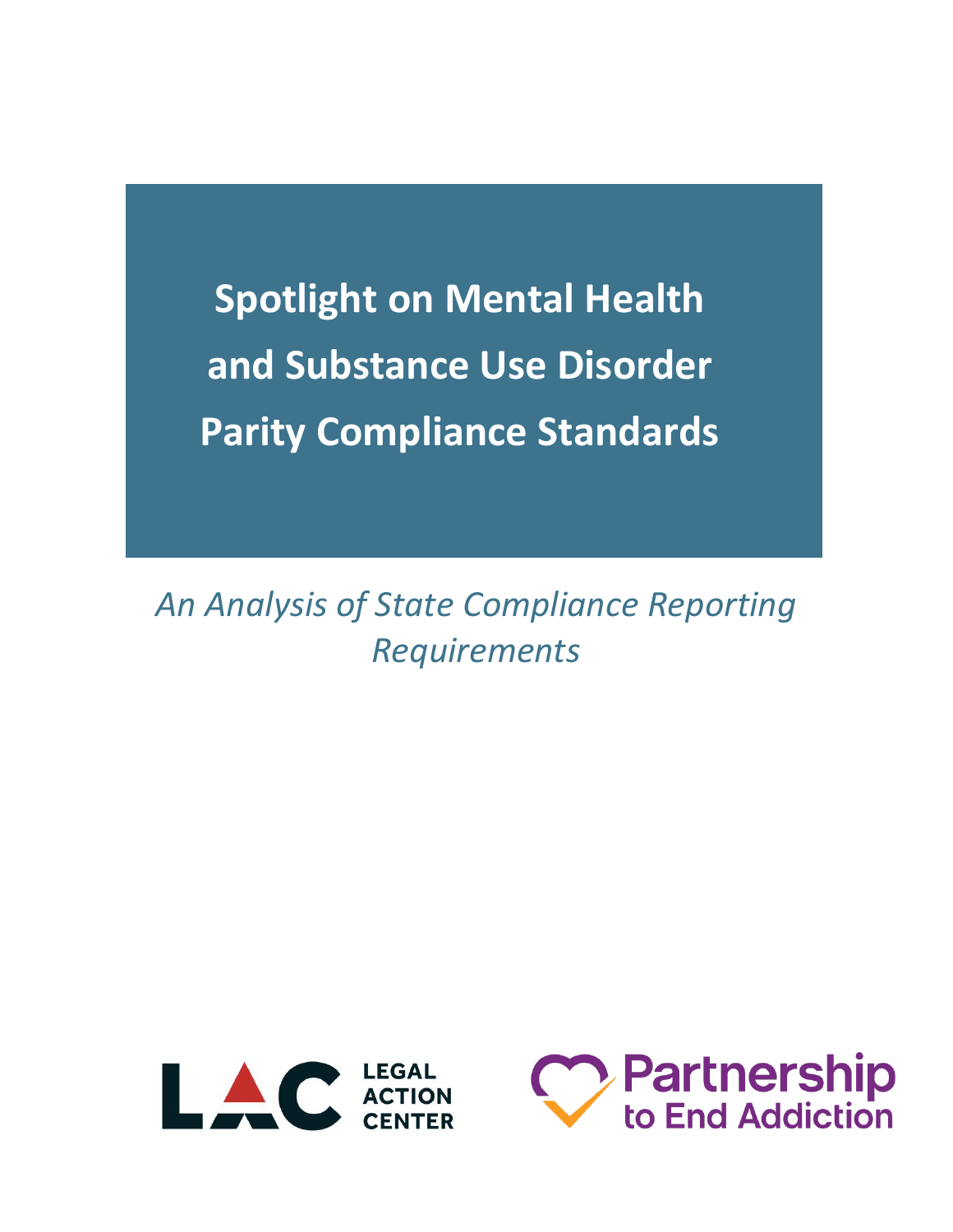| Requirements for Quantitative Treatment Limitations (QTLs) and Financial Requirements (FRs)3 |  |
|----------------------------------------------------------------------------------------------|--|
|                                                                                              |  |
|                                                                                              |  |
|                                                                                              |  |
|                                                                                              |  |
|                                                                                              |  |
|                                                                                              |  |
|                                                                                              |  |
|                                                                                              |  |
|                                                                                              |  |
|                                                                                              |  |
|                                                                                              |  |
|                                                                                              |  |
|                                                                                              |  |
|                                                                                              |  |
|                                                                                              |  |
|                                                                                              |  |
|                                                                                              |  |
|                                                                                              |  |
| Exhibit B: Form Review Checklist for Parity Act Compliance - Fifty-State Survey 36           |  |

#### TABLE OF CONTENTS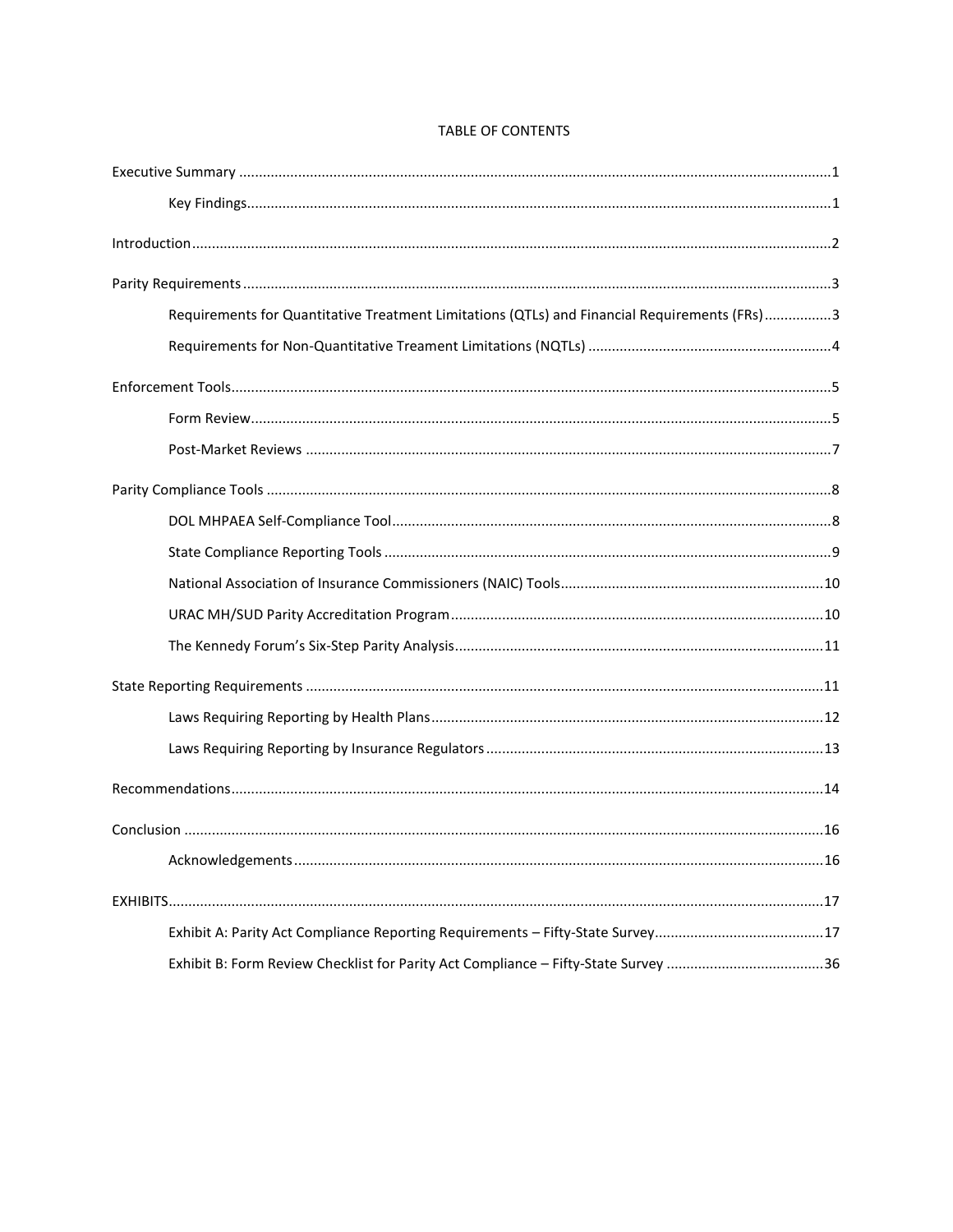# **Executive Summary**

Enforcement of the Mental Health Parity and Addiction Equity Act (Parity Act) requires multiple strategies to prevent the sale of health plans that include discriminatory insurance coverage for mental health (MH) and substance use disorder (SUD) benefits. The complexity of the Parity Act makes enforcement difficult. In order to fully enforce the law's provisions, regulators must have information that fully explains the development and application of plan design features that may limit the scope of and access to care. This information is typically not contained in plan documents available to regulators and is in the sole possession of health plans that frequently oppose disclosure. Traditional regulatory enforcement activities, such as form review, post-market investigations and market conduct examinations, and consumer complaints, have proven either inadequate to capture this critical information or ill-timed to prevent the sale of discriminatory plans.

This *Spotlight on Mental Health and Substance Use Disorder Parity Compliance Standards*  examines state statutory standards requiring state-regulated private health plans to submit information and data that will allow regulators to conduct a parity analysis and requirements for State Insurance Departments to report on their enforcement activities. Compliance and data reporting are essential for regulators to prospectively ensure parity compliance.

### **Key Findings**

- As of July 2020, 15 states and the District of Columbia have enacted laws requiring health plans to submit compliance reports and/or quantitative data on the development and application of non-quantitative treatment limitations (NQTLs) and quantitative data that identifies disparities in plans' operations.
- As of July 2020, 16 states and the District of Columbia have enacted legislation requiring State Insurance Departments to report on their enforcement activities to their state legislatures.
- At least 30 states include some level of Parity Act compliance review as part of the insurers' form submissions.

The *Spotlight* recommends the adoption of laws requiring health plans to submit compliance reports and quantitative data on an annual basis and ensure that parity violations are resolved prior to sale of the plan. In addition, states should require their Insurance Departments to report annually on parity enforcement activities. State compliance reporting standards are a promising strategy for improving compliance with the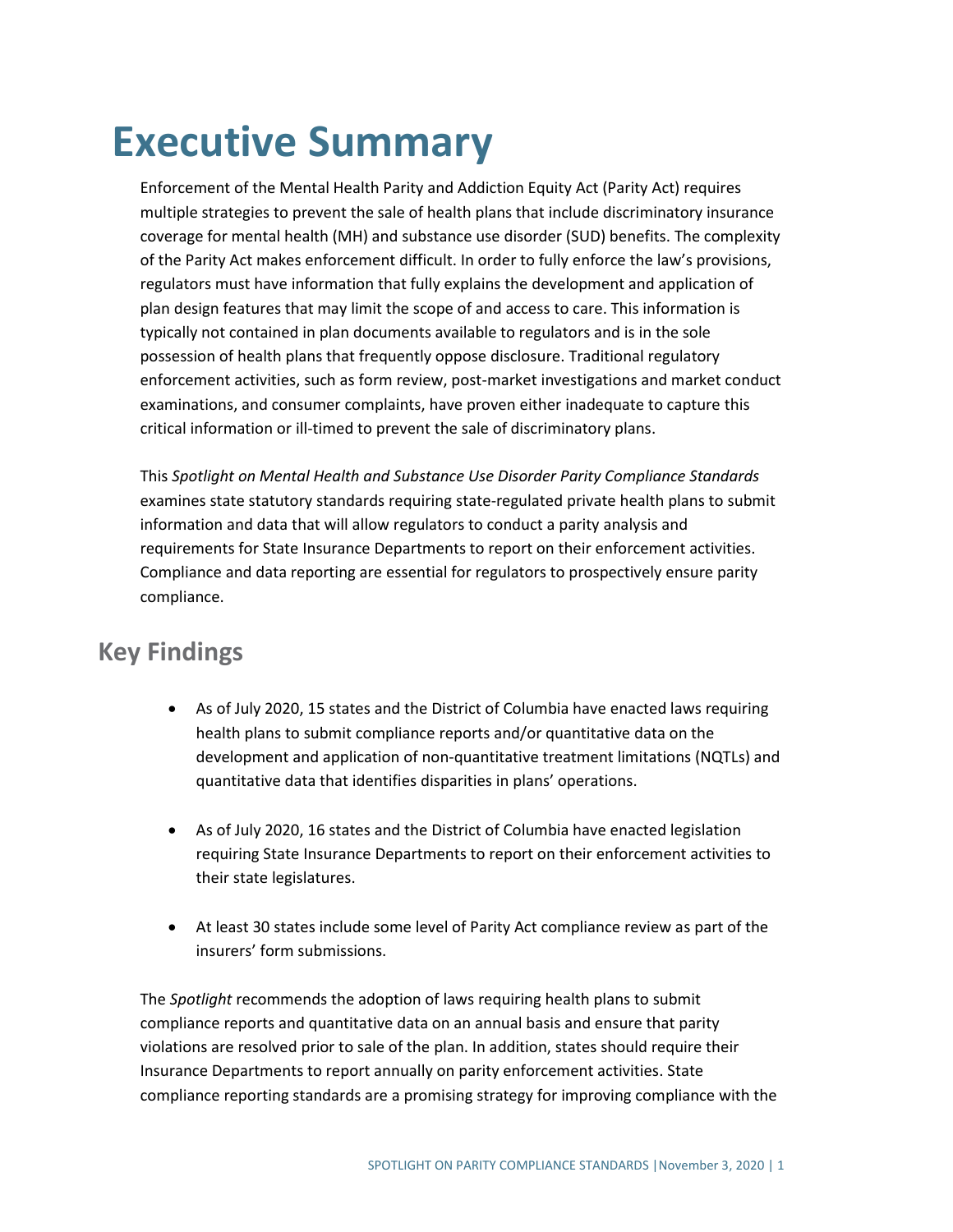Parity Act by ensuring regulators have the information required to conduct a comprehensive parity analysis prior to the sale of health plans and for promoting transparency and accountability in parity enforcement.

## **Introduction**

The Mental Health Parity and Addiction Equity Act of 2008 (Parity Act) and state parity laws require non-discriminatory coverage of and access to mental health (MH) and substance use disorder (SUD) benefits in private and public health insurance. The Parity Act bars issuers from offering health plans that do not comply with the federal non-discrimination standards.<sup>1</sup>

Parity requirements are enforced through a combination of health plan self-compliance and regulatory oversight. The Parity Act's prohibition on the sale of plans that violate nondiscrimination standards means that health plans must have internal compliance plans that allow for prospective plan review for parity compliance. For state-regulated health plans, including qualified health plans sold on state Exchanges and commercial employer-based insurance, states are primarily responsible for enforcing federal and state parity laws. <sup>2</sup> The parity enforcement framework relies heavily on regulators and consumers to identify noncompliance. Regulators have primarily deployed traditional enforcement activities, such as form review, post-market investigations and market conduct examinations, and consumer complaints to identify potential violations.

These tools are inadequate to fully enforce parity requirements. The Parity Act is complex, and compliance cannot be evaluated without the disclosure of plan information related to the development and application of virtually every plan design feature, including financial requirements (FRs), quantitative treatment limitations (QTLs) and non-quantitative treatment limitations (NQTLs). This information, which is in the sole possession of issuers, is not captured by traditional regulatory enforcement practices and is further frustrated by health plans' efforts to protect their information as confidential or proprietary and resist disclosure to consumers, providers and even regulators. **In other words, the regulatory bodies responsible for assessing parity compliance do not have the information necessary to make that determination.** 

<sup>2</sup> *See* e.g., D.C. CODE § 31-3175.02 (2019); 215 ILL. COMP. STAT. 5/370c(d) (2018); N.H. REV. STAT. ANN. § 417-E:1(V), (V-a) (2020); N.J. REV. STAT. § 26:2S-10.8(d) (2019); 42 R.I. GEN. LAWS § 42-14.5-3(j), (p) (2020); TENN. CODE ANN. § 56-7-2360(d) (2018); TEX. INS. CODE ANN. § 1355.255 (2019).

United States Department of Labor. (2020). *Self-Compliance Tool for the Mental Health Parity and Addiction Equity Act (MHPAEA).* Retrieved from **[https://www.dol.gov/sites/dolgov/files/EBSA/laws-and-](https://www.dol.gov/sites/dolgov/files/EBSA/laws-and-regulations/laws/mental-health-parity/self-compliance-tool.pdf)**

<sup>1</sup> P.L. 110-343, 122 Stat. 3881 (Oct. 3, 2008); 45 C.F.R. § 146.136(h) (2013).

**[regulations/laws/mental-health-parity/self-compliance-tool.pdf](https://www.dol.gov/sites/dolgov/files/EBSA/laws-and-regulations/laws/mental-health-parity/self-compliance-tool.pdf)**. (p. 3) *See also* Exhibit A for additional detail.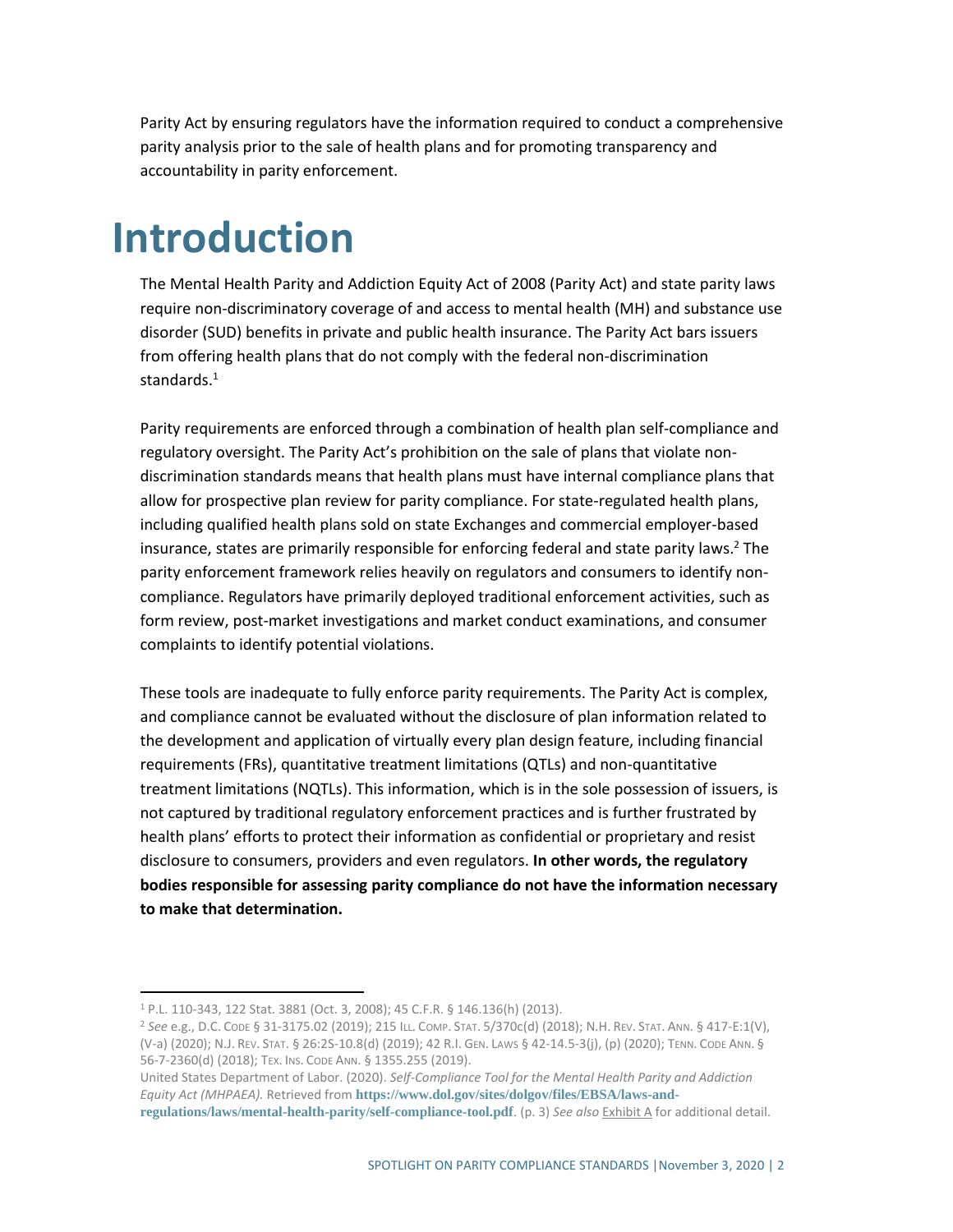In response to enforcement barriers, states have begun to enact laws that require health plans to report specific data and information about the development and application of plan standards – the information necessary to evaluate parity compliance – to regulators, the public and/or the legislature. As of July 2020, 15 states and the District of Columbia have passed laws requiring health plans to submit compliance reports and/or other quantitative data to State Insurance Departments. In addition, 16 states and the District of Columbia have also enacted standards that require State Insurance Departments to detail their parity enforcement efforts in reports to the legislature and the public. See Exhibit A for a summary of the state laws. This *Spotlight* explores the use of reporting requirements as a tool to increase parity compliance and promote transparency and accountability around parity enforcement in state-regulated private health plans.

## **Parity Requirements**

The Parity Act prohibits the use of separate or more restrictive standards for MH or SUD benefits than for medical/surgical benefits. Such standards (or, plan design features) include financial requirements (e.g., deductibles, copayments and coinsurance), quantitative treatment limitations (e.g., visit limits) and non-quantitative treatment limitations (e.g., prior authorization requirements, medical necessity determinations, network standards, reimbursement rates, and scope of services). The non-discrimination analysis is performed by analyzing plan design features across benefit classifications for MH services and SUD services as compared to medical/surgical services. <sup>3</sup> To meet the Parity Act's obligation to "not sell a policy, certificate, or contract of insurance that fails to comply with [parity requirements with respect to aggregate lifetime and annual dollar limits, financial requirements, and treatment limitations]," <sup>4</sup> health plans and issuers must have internal compliance plans to ensure non-discriminatory coverage of MH and SUD benefits. The implementation of a rigorous compliance plan is the only way in which an issuer or plan can assess whether MH and SUD benefits are comparable to and no more restrictive than medical benefits. Below is a brief summary of the Parity Act's standards; a thorough explanation of the standards and applicability of the law can be found in the *Parity at 10 State Attorney General Parity Enforcement Toolkit*. 5

## **Requirements for Quantitative Treatment Limitations (QTLs) and Financial Requirements (FRs)**

The Parity Act applies a mathematical test to define discrimination for any plan feature that is expressed quantitatively. A financial requirement (FR) or quantitative treatment limitation

<sup>3</sup> 45 C.F.R. §146.136(c)(2)(ii) (2013).

<sup>4</sup> 45 C.F.R. §146.136(h) (2013).

<sup>5</sup> Parity at 10. (2019). *State Attorney General Parity Act Enforcement Toolkit*. Retrieved from **[http://parityat10.org/wp-content/uploads/2019/03/ParityAt10\\_AG-Toolkit\\_FINAL-citation-added.pdf](http://parityat10.org/wp-content/uploads/2019/03/ParityAt10_AG-Toolkit_FINAL-citation-added.pdf)**.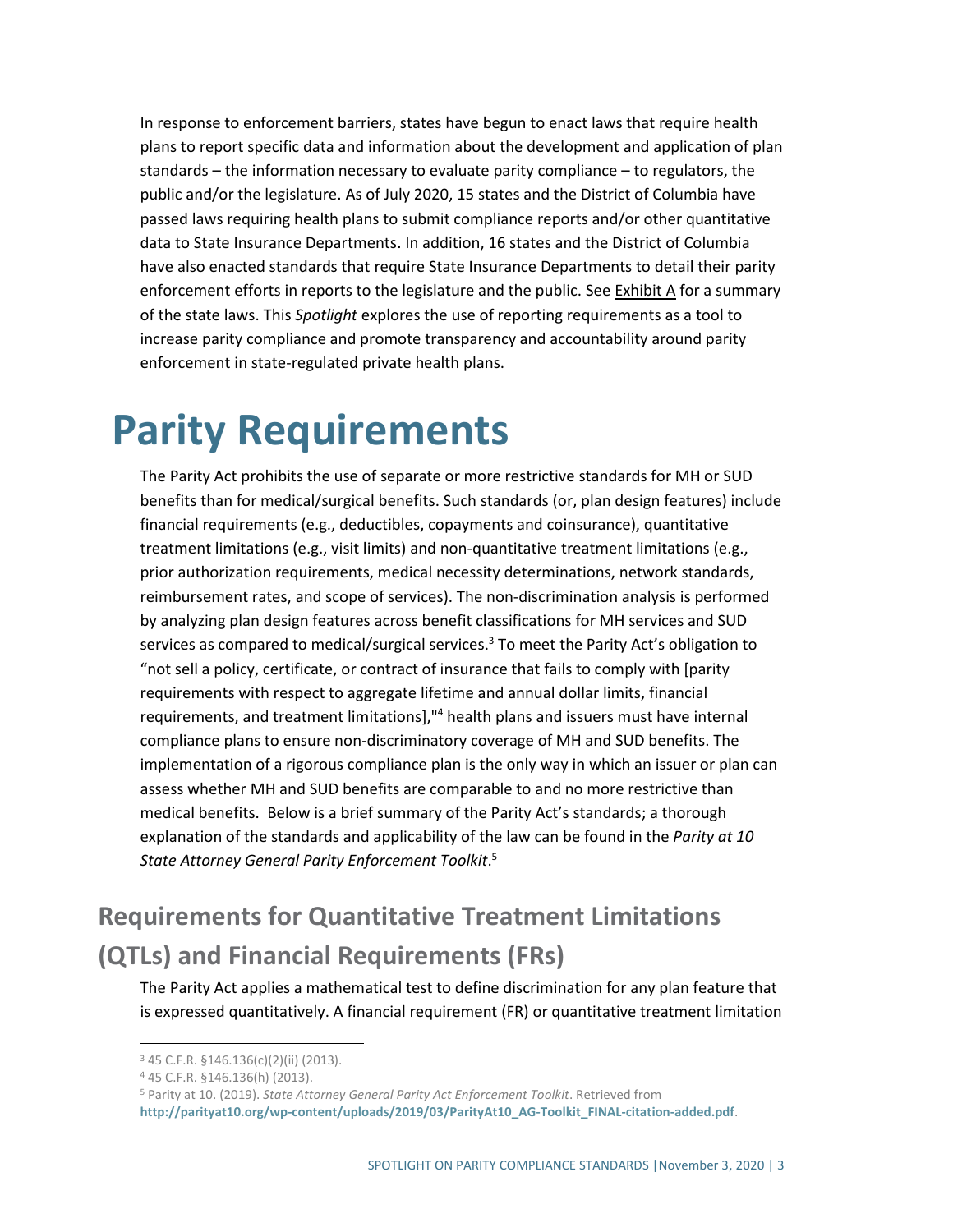(QTL) imposed on a MH/SUD benefit cannot be "more restrictive than the predominant financial requirement or treatment limitation of that type applied to substantially all medical/surgical benefits in the same classification."<sup>6</sup> The test must be applied separately to each type of FR or QTL within each classification.<sup>7</sup> Plan information regarding expected plan payments for medical/surgical benefits is required to conduct the mathematical analysis. Regulators can generally identify FRs and QTLs from insurance plan documents as they conduct form review. To the extent a FR or QTL value for MH benefits or SUD benefits is less favorable than the comparative value for medical/surgical benefits (i.e., higher co-payment for a MH office visit or more limited number of days covered for an episode of SUD treatment), the health plan must demonstrate parity compliance.<sup>8</sup>

## **Requirements for Non-Quantitative Treament Limitations (NQTLs)**

Non-quantitative treatment limitations (NQTLs) include the full range of plan design features that regulate and limit access to care, including medical necessity criteria, utilization management standards, network adequacy, reimbursement rate setting, and benefit coverage and exclusions. The Parity Act regulates NQTLs both *as written* in the policy and *in operation* (as implemented) by the plan or by a MH/SUD benefits manager, and the Act applies a comparative standard for discrimination. The standard requires that, as written and in operation, "any processes, strategies, evidentiary standards, or other factors" used to create an NQTL for MH/SUD benefits must be comparable to, and applied no more stringently than the "processes, strategies, evidentiary standards or other factors" used to impose and apply NQTLs for medical/surgical benefits in the benefit classification.<sup>9</sup> The NQTL discrimination test is akin to other civil rights standards for "class-based" discrimination: the plan must use the same rules to regulate insurance access for MH/SUD benefits as it does for medical/surgical services, and it cannot apply those rules more stringently to MH/SUD benefits.

Assessing compliance for NQTLs requires specific information from plans including:

- A list of NQTLs that apply to MH, SUD and medical/surgical benefits in each benefit classification;
- Documentation regarding the factors, processes and strategies used to impose and apply NQTLs for both medical/surgical and MH and SUD benefits to demonstrate comparable standards;<sup>10</sup>
- Data that tracks the implementation of the NQTLs (or, the NQTLs *in operation*) for medical/surgical, MH and SUD benefits to demonstrate no more stringent application of

<sup>6</sup> 45 C.F.R. § 146.136(c)(2)(i) (2013).

<sup>7</sup> *Id.*

<sup>&</sup>lt;sup>8</sup> For example, Connecticut requires any insurer that offers a plan with lower cost sharing for a medical benefit than for a mental health benefit to include a demonstration of how the cost sharing requirement complies with parity requirements in the plan's rate filing. CONN. AGENCIES REGS. §§ 38a-481-9(a)(8); 38a-513-13(a)(8) (2018)). <sup>9</sup> 45 C.F.R. § 146.136(c)(4)(i) (2013).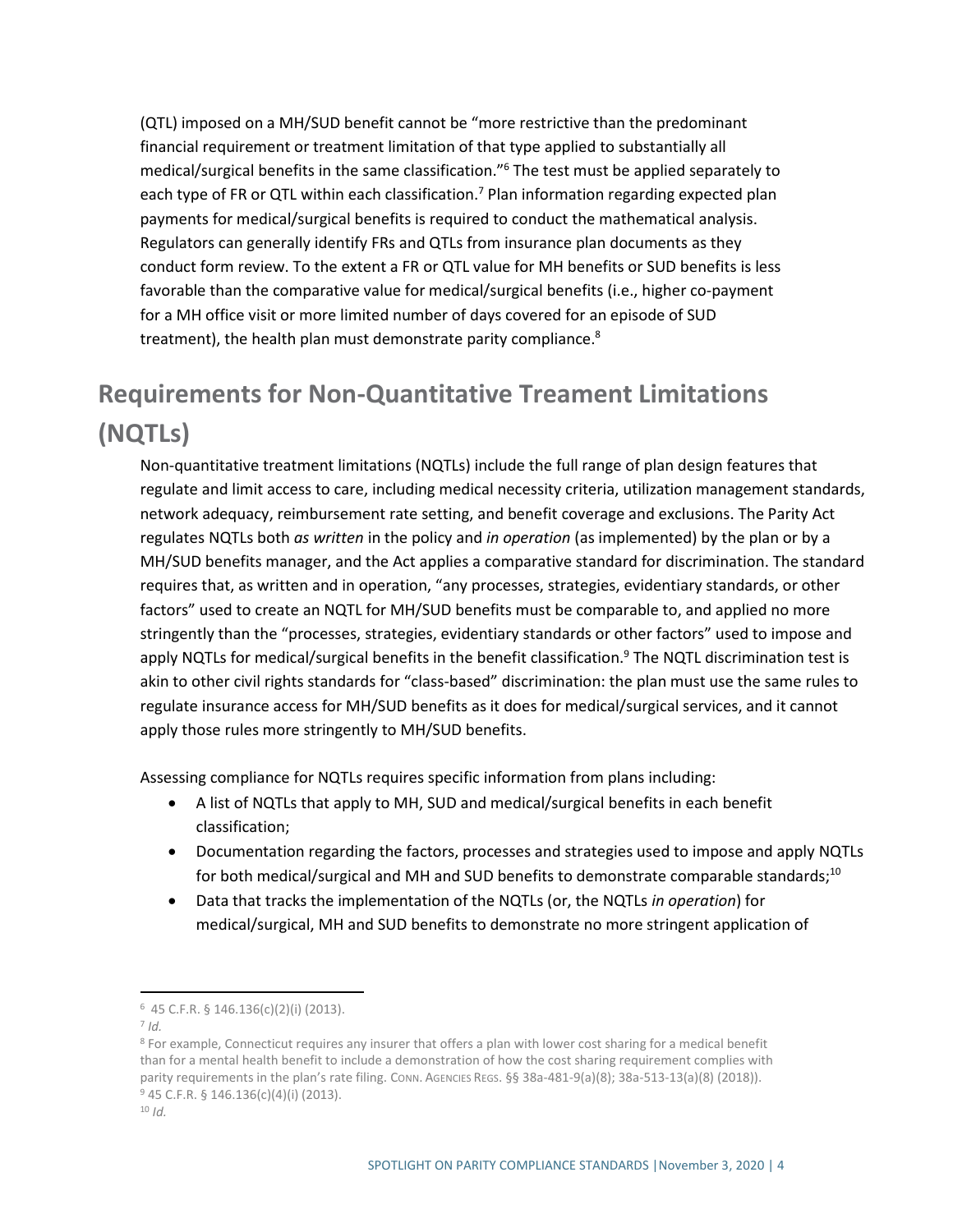standards, such as rates of denials, frequency of prior authorization and continuing review, reimbursement rates, out-of-network utilization, and provider inclusion in networks; and

• The plan's comparative analysis for any NQTL that is imposed on MH/SUD benefits.<sup>11</sup>

NQTLs are generally described in documents not typically provided to regulators during the form review process, including internal medical necessity and utilization management guidelines, provider contracts, reimbursement rate setting standards and plan operating practices.<sup>12</sup> In addition, unless requested, the regulator will not have access to a plan's underlying processes and factors used to adopt any particular NQTL for a MH or SUD benefit or its evidence of the application of those processes and factors.

## **Enforcement Tools**

Regulators have relied on traditional enforcement tools to monitor compliance with these parity standards. As described in greater detail below, these tools are inadequate because they cannot capture all of the information required for a parity analysis or are deployed after plans have been sold in the market.

#### **Form Review**

States evaluate plans for compliance with parity and other requirements during form review.<sup>13</sup> In this process, regulators review plan documents for compliance with various state and federal requirements before the plan can be sold to consumers.

At least 30 states require plans to address Parity Act compliance during form review, based on requirements to complete checklists and/or sign a written attestation certifying parity compliance.<sup>14</sup> Many states report reviewing plan documentation to verify compliance with requirements for QTLs and FRs,<sup>15</sup> although the level of regulatory scrutiny cannot be determined from the form requirements. In Arizona, state law requires their Insurance Department to evaluate compliance with FR and QTL standards during form review.<sup>16</sup> A Washington law requires carriers to file a justification demonstrating the analysis of each

**<https://www.gao.gov/assets/710/703239.pdf>**. (p. 15).

<sup>11</sup> 45 C.F.R. §146.136(c)(4) (2013).

United States Department of Labor. *Self-Compliance Tool for the Mental Health Parity and Addiction Equity Act (MHPAEA).* (p. 19-28).

<sup>12</sup> United States Department of Labor. *Self-Compliance Tool for the Mental Health Parity and Addiction Equity Act (MHPAEA).* (p. 21, 23, 25, 26, and 34).

<sup>13</sup> United States Government Accountability Office. (2019). *Mental Health and Substance Use: State and Federal Oversight of Compliance with Parity Requirements Varies.* Retrieved from

<sup>14</sup> Alaska; California; Connecticut; Delaware; Idaho; Illinois; Indiana; Kentucky; Louisiana; Maine; Maryland; Massachusetts; Michigan; Missouri; Nebraska, Nevada; New Hampshire; New York; North Carolina; Ohio; Oregon; Pennsylvania; Rhode Island; South Carolina; Texas; Utah; Virginia; Washington; West Virginia; and Wisconsin. See **Exhibit B** for a summary of form review requirements.

<sup>15</sup> United States Government Accountability Office. *Mental Health and Substance Use: State and Federal Oversight of Compliance with Parity Requirements Varies.* (p. 16).

<sup>16</sup> ARIZ. REV. STAT. ANN. § 20-3502(C) (2020).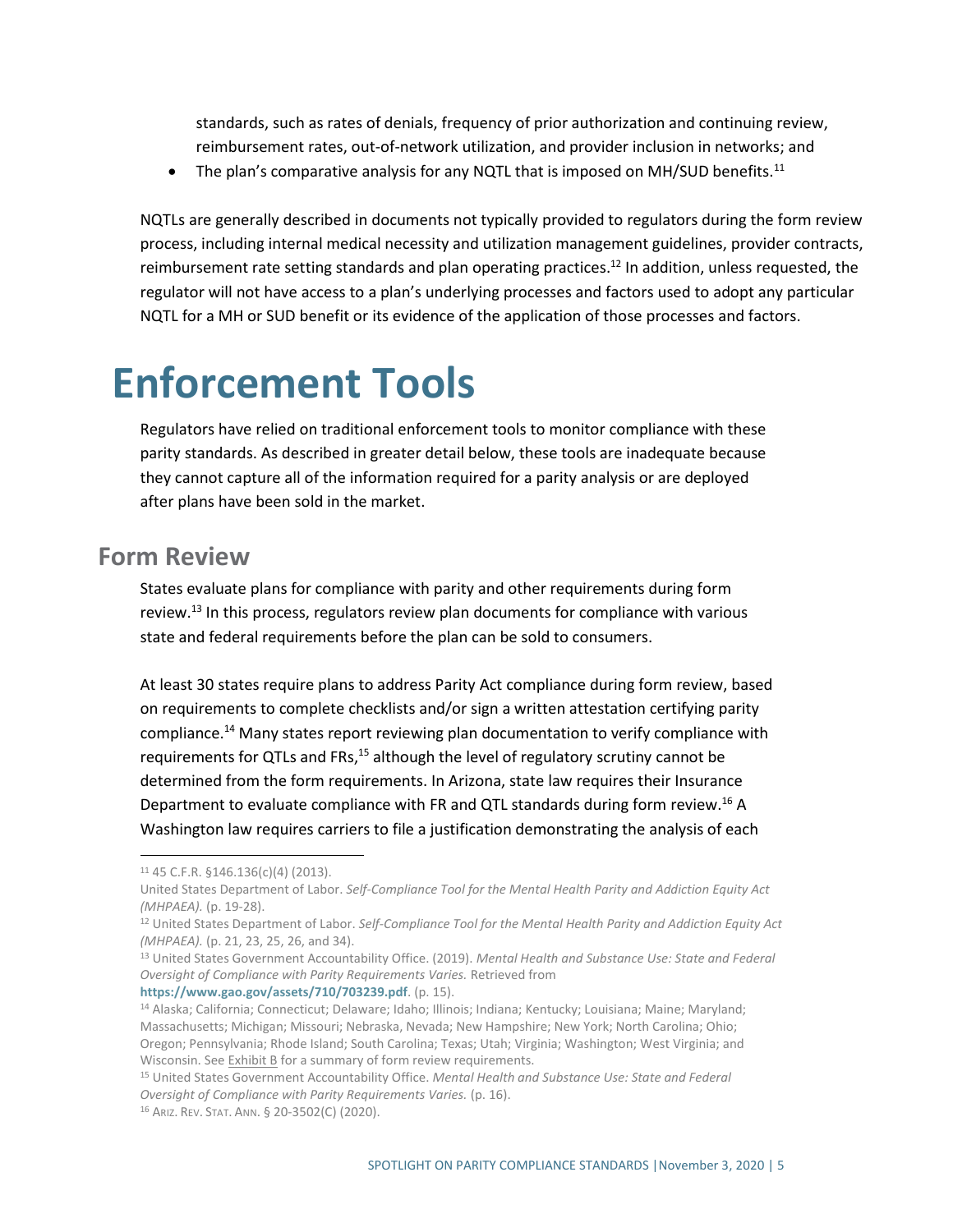plan's compliance with parity requirements for FRs and QTLs.<sup>17</sup> Maryland requires carriers to provide an actuarial demonstration as evidence that the QTLs and FRs are parity compliant.<sup>18</sup> Other states, including Illinois, Utah and Virginia, require plans to submit templates or checklists with additional documentation supporting parity compliance in form filing submissions.<sup>19</sup> Utah's detailed attestation takes an additional step to verify plan compliance review by requiring issuers to submit documentation of their parity analyses and other representations upon request from their State Insurance Commissioner.<sup>20</sup> Finally, Nebraska and South Carolina require plans to base their compliance review on the federal Department of Labor Self-Compliance Tool.<sup>21</sup>

A large majority of states also report reviewing plan documentation for at least one type of non-quantitative treatment limitation (NQTL). <sup>22</sup> Nonetheless, numerous studies have determined that compliance with NQTL requirements cannot be determined from a review of plan documents,<sup>23</sup> and, as noted above, a complete NQTL analysis requires a comparative analysis of the factors, processes and strategies used to develop and implement the NQTL across MH, SUD and medical/surgical benefits.

<sup>19</sup> Illinois Department of Insurance. (2018). *MHSUD Supporting Documents Template.* Retrieved from

**<https://insurance.illinois.gov/HealthInsurance/MentalHealthParitySupportingDocumentationTemplate.pdf>**. Virginia State Corporation Commission. (2019). *Review Requirements Checklist: Mental Health and Substance Use Disorder Benefits Parity.* Retrieved from **<https://scc.virginia.gov/boi/co/health/check/mhsudbene.pdf>**. Utah Insurance Department. (2020, April 30). *Bulletin 2020-9: Utah Mental Health and Substance Abuse Parity Attestation* [bulletin from Utah Insurance Commissioner to Health Insurers Offering Health Benefit Plans]. Retrieved from **<https://insurance.utah.gov/wp-content/uploads/2020-9Signed.pdf>**.

<sup>17</sup> WASH. ADMIN. CODE §284-43-7120 (2020).

<sup>18</sup> Maryland Insurance Administration. (2020, January 7). *Bulletin 20-01: 2021 Affordable Care Act ("ACA") Individual and Small Employer Form and Rate Filing Instructions*. Retrieved from

**[https://insurance.maryland.gov/Insurer/Documents/bulletins/20-01-2020-ACA-Rate-and-Form-Filing.pdf.](https://insurance.maryland.gov/Insurer/Documents/bulletins/20-01-2020-ACA-Rate-and-Form-Filing.pdf)** (p. 3).

<sup>20</sup> Utah Insurance Department. (2020). *Utah Mental Health Parity and Substance Abuse Attestation.* Retrieved from **<https://insurance.utah.gov/wp-content/uploads/2020-9UtahMHPEAAttestation.pdf>**.

<sup>21</sup> Nebraska Department of Insurance. (2020). *Affordable Care Act Individual and Small Group Major Medical Checklist Plan Year 2021.* Retrieved from

**[https://doi.nebraska.gov/sites/doi.nebraska.gov/files/doc/Nebraska%202021%20ACA%20Major%20Medical](https://doi.nebraska.gov/sites/doi.nebraska.gov/files/doc/Nebraska%202021%20ACA%20Major%20Medical%20Checklist.pdf) [%20Checklist.pdf.](https://doi.nebraska.gov/sites/doi.nebraska.gov/files/doc/Nebraska%202021%20ACA%20Major%20Medical%20Checklist.pdf)**

South Carolina Department of Insurance. (2020). *2020 Filing Requirements (for 2021 Plans).* Retrieved from **<https://www.doi.sc.gov/DocumentCenter/View/12806/Major-Medical-Requirement-4-30-2020>**.

<sup>&</sup>lt;sup>22</sup> United States Government Accountability Office. *Mental Health and Substance Use: State and Federal Oversight of Compliance with Parity Requirements Varies.* (p. 16).

<sup>&</sup>lt;sup>23</sup> Goplerud, E. (2013). Consistency Of Large Employer And Group Health Plan Benefits With Requirements Of The Paul Wellstone And Pete Domenici Mental Health Parity And Addiction Equity Act Of 2008. *United States Department of Health & Human Services, Office of the Assistant Secretary for Planning and Evaluation.* Retrieved from **[https://aspe.hhs.gov/report/consistency-large-employer-and-group-health-plan-benefits-requirements](https://aspe.hhs.gov/report/consistency-large-employer-and-group-health-plan-benefits-requirements-paul-wellstone-and-pete-domenici-mental-health-parity-and-addiction-equity-act-2008)[paul-wellstone-and-pete-domenici-mental-health-parity-and-addiction-equity-act-2008](https://aspe.hhs.gov/report/consistency-large-employer-and-group-health-plan-benefits-requirements-paul-wellstone-and-pete-domenici-mental-health-parity-and-addiction-equity-act-2008)**. (pp. xii, 52).

Weber, E., Woodworth, A., Vuolo, L., Feinstein, E., & Tabit, M. (2017). *Parity Tracking Project: Making Parity a Reality*. Retrieved from Legal Action Center's website: **[https://www.lac.org/resource/parity-tracking-project.](https://www.lac.org/resource/parity-tracking-project)** (pp. 6-7).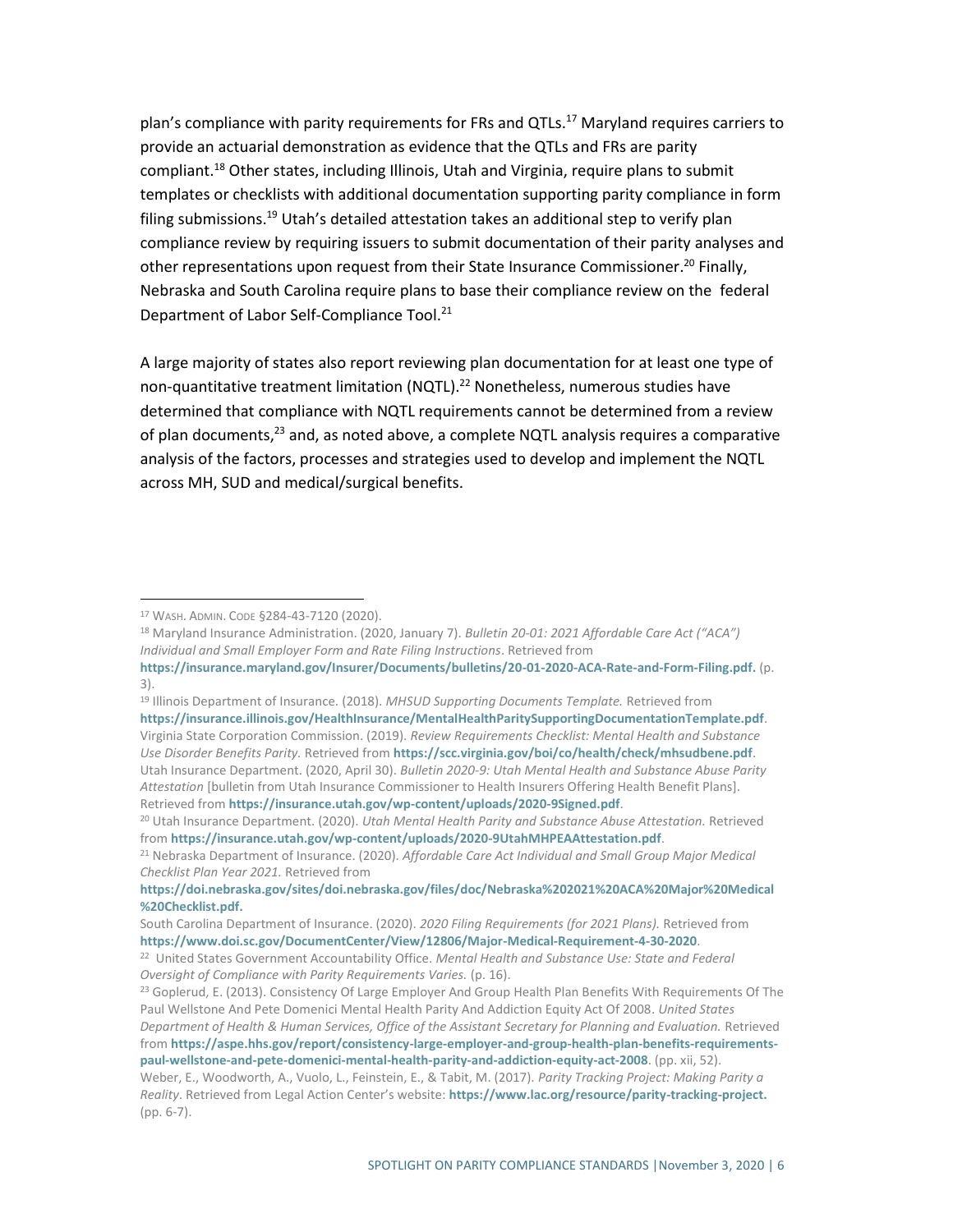#### **Post-Market Reviews**

Once plans are sold to consumers, insurance regulators continue to monitor compliance with parity requirements through targeted reviews and market conduct exams. A survey by the Government Accountability Office (GAO) found that 20 states reported performing targeted reviews to focus on a specific parity compliance issue, typically initiated by consumer complaints.<sup>24</sup>

Regulators can use market conduct exams to review a plan's practices and require specific data from the health plan. Tennessee law requires market conduct exams to include comparative analyses for medical necessity criteria and NQTLs.<sup>25</sup> Several states, including Illinois,<sup>26</sup> Maryland,<sup>27</sup> New Hampshire,<sup>28</sup> Pennsylvania<sup>29</sup> and Rhode Island,<sup>30</sup> have conducted parity-focused market conduct exams or surveys. State regulators have identified market conduct exams as the most important regulatory tool because they allow regulators to examine plan processes and procedures and obtain additional information from carriers.<sup>31</sup> Yet, only 18 states reported to the GAO that they conducted market conduct exams on a regular basis, and only nine routinely review MH and SUD benefits for parity compliance.<sup>32</sup> Even routine exams, which are conducted every three to five years, only represent a snapshot of past practices.<sup>33</sup> Further, market conduct exams are time-consuming. The

**[https://www2.illinois.gov/IISNews/21819-IDOI\\_Press\\_Release.pdf](https://www2.illinois.gov/IISNews/21819-IDOI_Press_Release.pdf)**.

**<http://www.ohic.ri.gov/documents/2020/March/Tufts-NHPRI%20MCE%20Press%20Release.pdf>**.

<sup>24</sup> United States Government Accountability Office. *Mental Health and Substance Use: State and Federal Oversight of Compliance with Parity Requirements Varies.* (p. 17).

<sup>25</sup> TENN. CODE ANN. § 56-7-1007(a)(3) (2020).

<sup>26</sup> Illinois Department of Insurance. (2020, July 15). *Pritzker Administration Announces Over \$2 million in Fines for Major Health Insurance Companies Violating Illinois Mental Health Parity Laws*. Retrieved from

<sup>27</sup> Maryland Insurance Administration. *MHPAEA Enforcement Actions*. Retrieved from

**<https://insurance.maryland.gov/Consumer/Pages/MHPAEA-Enforcement-Actions.aspx>**. (The MIA conducted a series of three market conduct surveys on parity compliance);

United States Government Accountability Office. *Mental Health and Substance Use: State and Federal Oversight of Compliance with Parity Requirements Varies.* (p. 19).

<sup>28</sup> New Hampshire Insurance Department. (2020). *Mental Health Parity Examinations*. Retrieved from **<https://www.nh.gov/insurance/consumers/parity-examination-reports.htm>**.

<sup>29</sup> PA Media. (2019, November 4). *Insurance Department Exam Finds UnitedHealthcare Violations.* Retrieved from **<https://www.media.pa.gov/Pages/Insurance-Details.aspx?newsid=405>**.

PA Media. (2019, January 8). *Aetna Market Conduct Report Notes Autism and Substance Use Disorder Coverage Violations, General Compliance Overall.* Retrieved from**[https://www.media.pa.gov/Pages/Insurance-](https://www.media.pa.gov/Pages/Insurance-Details.aspx?newsid=367)[Details.aspx?newsid=367](https://www.media.pa.gov/Pages/Insurance-Details.aspx?newsid=367)**.

PA Media. (2018, February 13). *Insurance Department Market Conduct Report on Blue Cross of NEPA Focuses on Substance Use Disorder Treatment Compliance.* Retrieved from **[https://www.media.pa.gov/Pages/Insurance-](https://www.media.pa.gov/Pages/Insurance-Details.aspx?newsid=296)[Details.aspx?newsid=296](https://www.media.pa.gov/Pages/Insurance-Details.aspx?newsid=296)**.

<sup>30</sup> State of Rhode Island Office of the Health Insurance Commissioner. (2020, March 5). *OHIC Releases Two Market Conduct Exams for Behavioral Health Coverage.* Retrieved from

<sup>&</sup>lt;sup>31</sup> United States Department of Health & Human Services, Substance Abuse and Mental Health Services Administration. (2016). *Approaches in Implementing the Mental Health Parity and Addiction Equity Act: Best Practices from the States.* Retrieved from **[https://store.samhsa.gov/sites/default/files/d7/priv/sma16-](https://store.samhsa.gov/sites/default/files/d7/priv/sma16-4983.pdf) [4983.pdf](https://store.samhsa.gov/sites/default/files/d7/priv/sma16-4983.pdf)**. (p. 3).

<sup>32</sup> United States Government Accountability Office. *Mental Health and Substance Use: State and Federal Oversight of Compliance with Parity Requirements Varies.* (p. 19). 33 *Id.* at p. 19.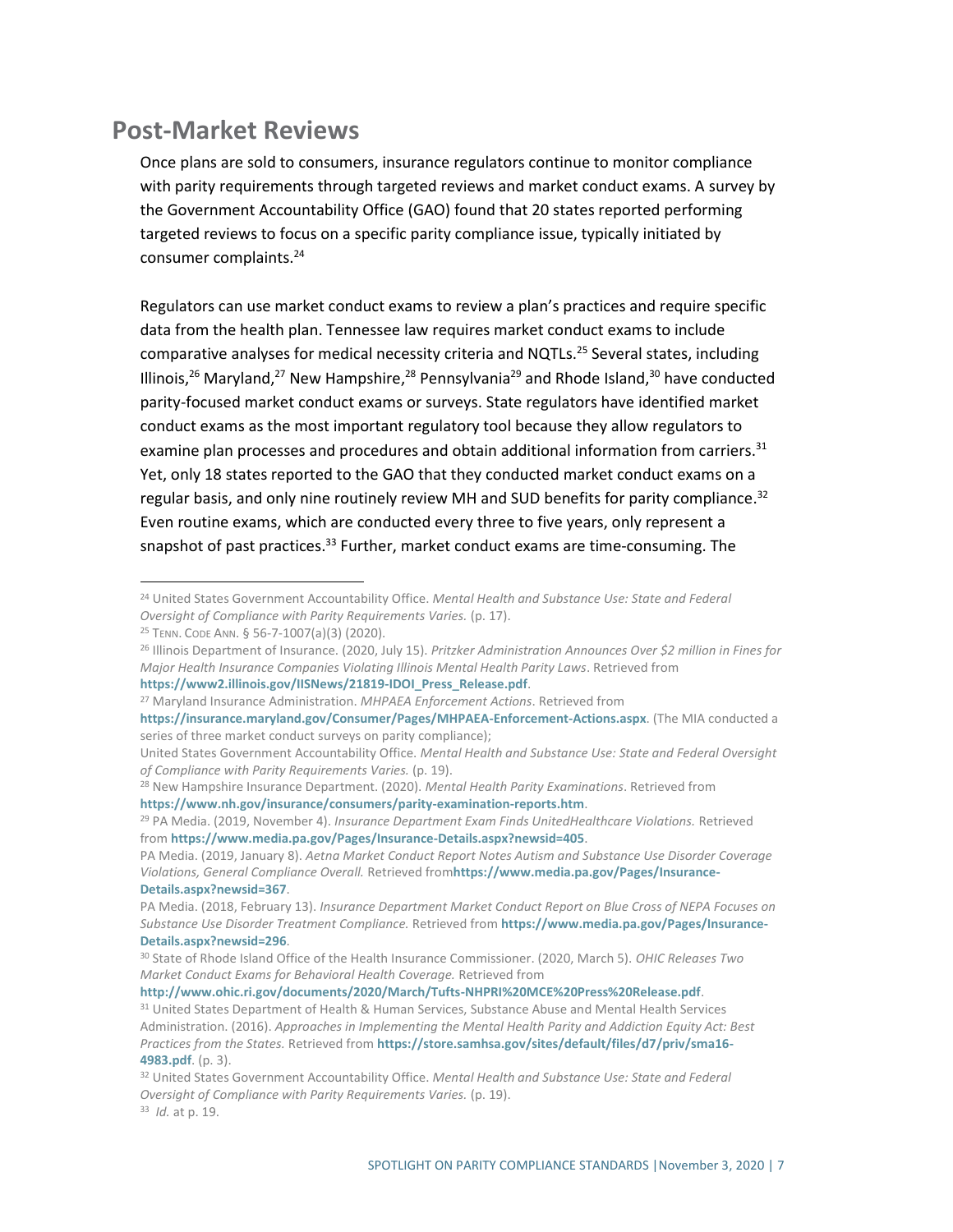Maryland Insurance Administration, for example, stated in an order against UnitedHealthcare for Parity Act violations of reimbursement rate setting practices that it "investigated Respondents for **a year and seven months** before it obtained all information it needed to understand how Respondents were developing reimbursement rates for OON [out-of-network] providers."<sup>34</sup> The Pennsylvania Insurance Department took **one year and eight months** to conduct a review of Aetna's compliance with a range of state and federal laws, including the Parity Act.<sup>35</sup> Most importantly, market conduct exams do not protect consumers from purchasing a plan that is non-compliant with the law, as they only identify violations *after* they have occurred. This allows plans to discriminate against patients with MH/SUD at a time when they most urgently need to access life-saving care.

## **Parity Compliance Tools**

Federal and state regulators and other stakeholders have responded to the need for prospective and on-going parity compliance review with the development of standardized tools. There are a number of tools available to health plans and insurance regulators to evaluate parity compliance, although some of the tools are inadequate for a thorough parity exam.

#### **DOL MHPAEA Self-Compliance Tool**

In 2018, the Department of Labor (DOL) issued an MHPAEA Self-Compliance Tool to assist plans with internal compliance review, and it has recently updated the tool. <sup>36</sup> In addition to addressing standards for FR and QTL compliance, DOL's Self-Compliance Tool sets out a four-step process carriers can utilize to confirm NQTL compliance, and it defines and gives examples of key elements and sources of evidence for the analysis.

DOL's four-step process for confirming NQTL compliance includes:

- 1. Identifying the NQTL and the MH/SUD and medical/surgical benefits to which it applies in each benefit classification;
- 2. Identifying the factors considered in designing the NQTL;
- 3. Identifying the sources (e.g., processes, strategies, or evidentiary standards) used to define the factors; and

<sup>&</sup>lt;sup>34</sup> Maryland Insurance Administration v. Optimum Choice, Inc., UnitedHealthcare Ins. Co., and UnitedHealthcare of the Mid-Atlantic, Case Nos. MIA-2020-04-039, MIA-2020-04-040, and MIA-2020-04-041 (April 21, 2020) at 4 (emphasis added).

<sup>35</sup> Commonwealth of Pennsylvania Insurance Department. (2018). *Market Conduct Examination of Aetna Health Insurance Company, Aetna Health Inc.., PA Corp., Health America, Inc., Health Insurance PA, Inc., and Aetna Life Insurance Company*. Retrieved from

**[https://www.insurance.pa.gov/Regulations/Regulatory%20Actions/Documents/Current%20Market%20Condu](https://www.insurance.pa.gov/Regulations/Regulatory%20Actions/Documents/Current%20Market%20Conduct/Aetna_FinalExamReport_01042019.pdf) [ct/Aetna\\_FinalExamReport\\_01042019.pdf](https://www.insurance.pa.gov/Regulations/Regulatory%20Actions/Documents/Current%20Market%20Conduct/Aetna_FinalExamReport_01042019.pdf)**. (PDF p. 34).

<sup>36</sup> United States Department of Labor. *Self-Compliance Tool for the Mental Health Parity and Addiction Equity Act (MHPAEA).*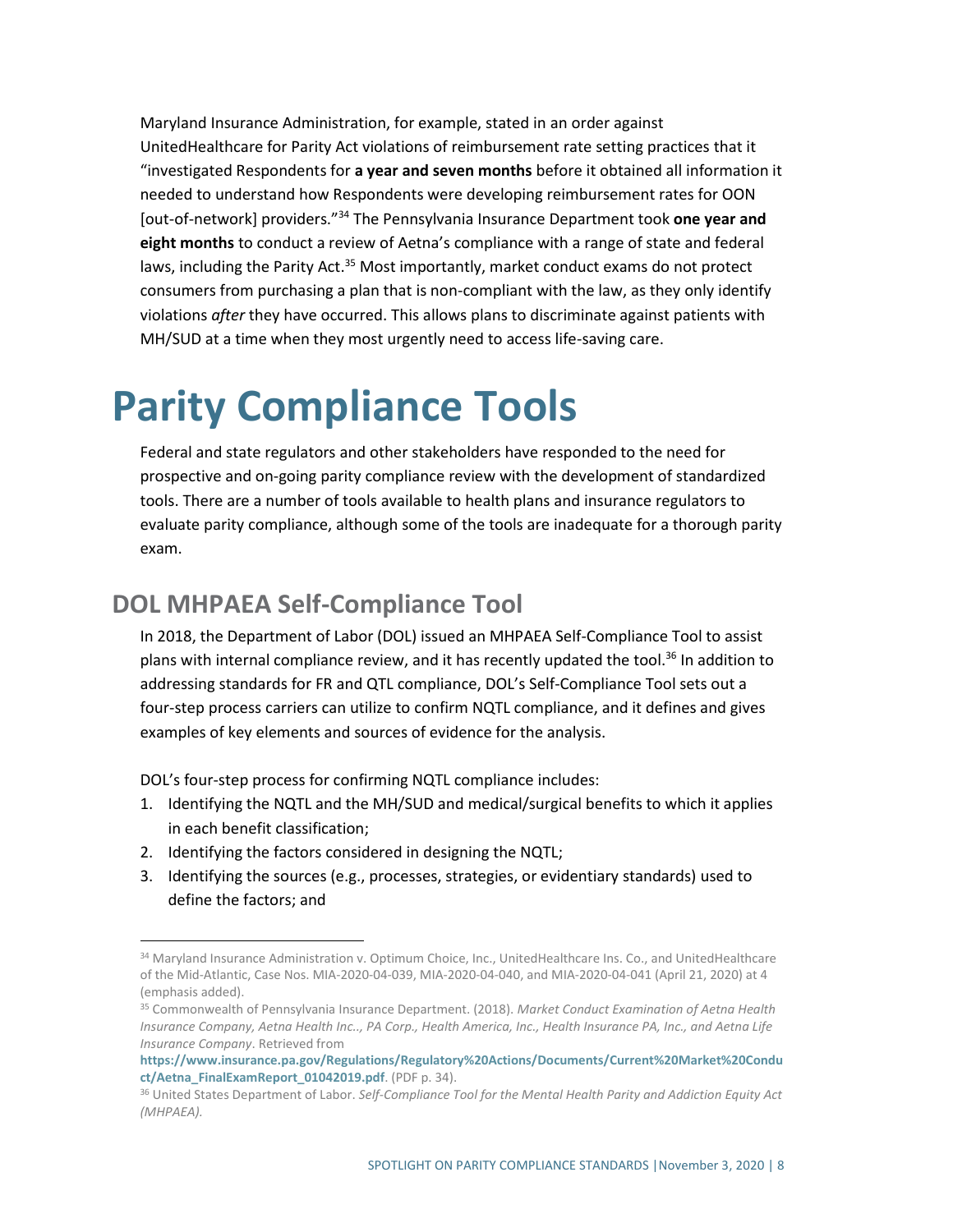4. Performing a comparative analysis to determine that the processes, strategies and evidentiary standards used to apply the NQTL to MH/SUD benefits are comparable to and no more stringent than those used to apply the NQTL to medical/surgical benefits, both as written and in operation.<sup>37</sup>

DOL also advises health plans and issuers that records documenting parity compliance for NQTLs may be requested in a DOL audit.<sup>38</sup> The DOL Self-Compliance Tool and other guidance provide a roadmap for the types of plan information regulators should obtain from a plan to assess compliance with parity standards. As noted above, the Departments of Insurance in Nebraska and South Carolina require health plans and insurers to use the DOL Self-Compliance Tool as they prepare their plans for form review.

#### **State Compliance Reporting Tools**

Some states have developed their own tools to collect information on parity, often in connection with statutory compliance reporting requirements. For example, Colorado<sup>39</sup> and Delaware<sup>40</sup> both issued regulations containing a form for carriers to complete with detailed data and analysis about QTLs, NQTLs and FRs. In California, regulators created a parity analysis workbook and supporting documentation template for QTLs and NQTLs.<sup>41</sup> These tools are more robust than the checklists typically used by regulators during form review and call for the plan's documentation of its comparative analysis of NQTLs as written and in operation.

In addition, some states require disclosure of specific data points to allow regulators to flag disparities in the implementation of a NQTL that could reflect an underlying parity violation. Colorado requires health plans to report on paid and denied claims; prior authorization approvals and denials; reimbursement data (service type, code,

minimum/median/maximum payment and percentage of Medicare reimbursement); and projection of number of providers needed to deliver services. <sup>42</sup> In New York, health plans must submit data comparing a number of data points for MH/SUD and medical/surgical

<sup>37</sup> *Id.* at pp. 21-28.

<sup>38</sup> *Id.* at p. 34.

<sup>39</sup> 3 CODE COLO. REGS. § 702-4:4-2-64 (2020) and Appendices.

<sup>40</sup> 18 DEL. ADMIN. CODE § 1410- 5 (2019).

Delaware Department of Insurance. (2019). *Regulation 1410 –Appendix A.* Retrieved from

**[https://insurance.delaware.gov/wp-content/uploads/sites/15/2019/06/NQTL-Guidance-and-Worksheet-](https://insurance.delaware.gov/wp-content/uploads/sites/15/2019/06/NQTL-Guidance-and-Worksheet-FINAL.pdf)[FINAL.pdf](https://insurance.delaware.gov/wp-content/uploads/sites/15/2019/06/NQTL-Guidance-and-Worksheet-FINAL.pdf)**.

*See also* Delaware Department of Insurance. (2019). *Reporting Form For Medical Management Protocols For Insurance Coverage For Serious Mental Illness And Drug And Alcohol Dependency Pursuant To 18 DE Admin. Code 1410.* Retrieved from **[https://insurance.delaware.gov/wp-content/uploads/sites/15/2020/06/Reg-1410-](https://insurance.delaware.gov/wp-content/uploads/sites/15/2020/06/Reg-1410-Mental-Health-Parity-Reporting-Form.docx) [Mental-Health-Parity-Reporting-Form.docx](https://insurance.delaware.gov/wp-content/uploads/sites/15/2020/06/Reg-1410-Mental-Health-Parity-Reporting-Form.docx)**.

<sup>41</sup> California Department of Insurance. (2019). *California Department of Insurance Mental Health Parity Supporting Documentation Instructions.* Retrieved from **[https://www.insurance.ca.gov/0250-insurers/0300](https://www.insurance.ca.gov/0250-insurers/0300-insurers/0100-applications/hpab/upload/Instructions-for-Mental-Health-Parity-Supporting-Documentation-Template.pdf) [insurers/0100-applications/hpab/upload/Instructions-for-Mental-Health-Parity-Supporting-Documentation-](https://www.insurance.ca.gov/0250-insurers/0300-insurers/0100-applications/hpab/upload/Instructions-for-Mental-Health-Parity-Supporting-Documentation-Template.pdf)[Template.pdf](https://www.insurance.ca.gov/0250-insurers/0300-insurers/0100-applications/hpab/upload/Instructions-for-Mental-Health-Parity-Supporting-Documentation-Template.pdf)**.

<sup>42</sup> 3 COLO. CODE REGS. § 702-4:4-2-64, Sec. 11-12, App. C, J (2019).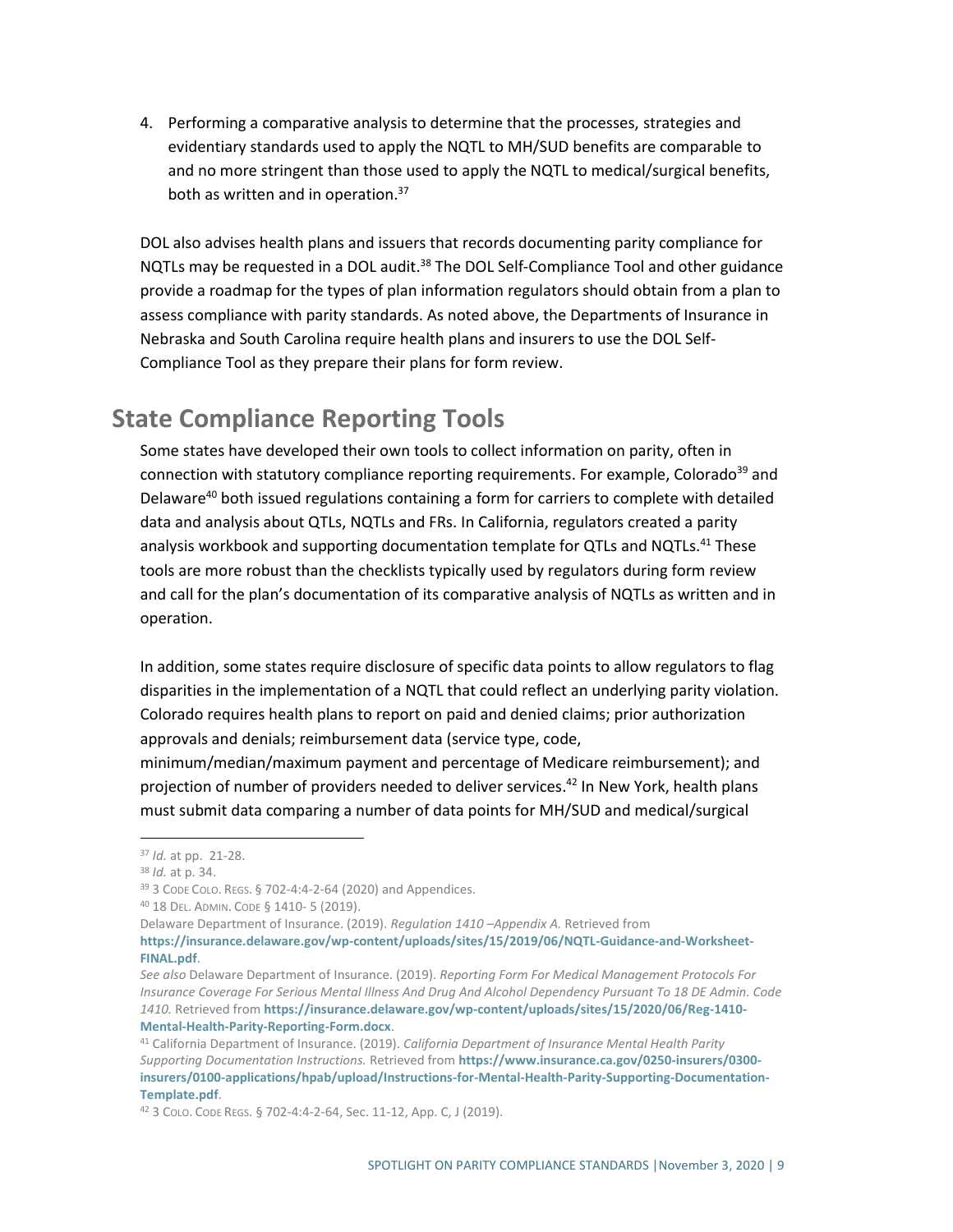benefits, including rates of utilization review approvals and denials; number of prior or concurrent authorization requests and denials; rates of appeals of adverse determinations upheld and overturned; percentage of in-network and out-of-network claims; and costsharing requirements and benefit limitations. New York also requires health plans to report the number of behavioral health advocates or staff available to assist policy-holders; the number by type of in-network, licensed providers that provide MH/SUD services; the percentage of MH/SUD providers who remained participating providers; and other information necessary or useful to measure parity compliance, including an evaluation and assessment of network adequacy and reimbursement rates.<sup>43</sup>

## **National Association of Insurance Commissioners (NAIC) Tools**

In 2018, the NAIC Market Conduct Examination Standards (D) Working Group developed a Market Conduct template for use in conducting Parity Act examinations.<sup>44</sup> The NAIC template omits key NQTLs, does not constitute a tool for comparative analysis of compliance, and is less rigorous than templates being adopted by state insurance regulators. Unfortunately, some states, such as Maryland, $45$  have adopted the template as a compliance review tool. NAIC's MHPAEA Working Group B is currently developing additional parity compliance review tools to supplement the NAIC's market conduct template. $46$ 

### **URAC MH/SUD Parity Accreditation Program**

URAC offers a Mental Health and Substance Use Disorder Parity Accreditation Program for health plans based on "standards [that] track to the federal MHPAEA Final Rules," and provides a roadmap for plans to perform prospective parity assessments.<sup>47</sup> URAC also offers a software tool, ParityManager™, which can be used by health plans, third-party administrators and regulators to facilitate collection of the data necessary for a parity compliance analysis.<sup>48</sup>

<sup>43</sup> N.Y. INS. LAW § 343 (2019).

<sup>44</sup> National Association of Insurance Commissioners. (2018). *Attachment 1: Mental Health Parity 8-23-18 – Conducting the Mental Health Parity and Addiction Equity Act (MHPAEA) Related Examination.* Retrieved from **[https://content.naic.org/sites/default/files/inline-](https://content.naic.org/sites/default/files/inline-files/cmte_d_market_conduct_exam_standards_180829_materials.pdf)**

files/cmte d market conduct exam standards 180829 materials.pdf. Final version available in the NAIC 2020 Market Regulation Handbook. https://www.naic.org/prod\_serv\_publications\_for\_sale.htm#mkt\_reg\_hb. <sup>45</sup> Maryland General Assembly. (2020). HB 455/SB 334 (CH 211), Health Insurance – Mental Health Benefits and Substance Use Disorder Benefits – Reports on Nonquantitative Treatment Limitations and Data. Retrieved from http://mgaleg.maryland.gov/mgawebsite/Legislation/Details/SB0334. (to be codified at MD. CODE ANN. INS. § 15- 144).

<sup>46</sup> National Association of Insurance Commissioners. (2020). *MHPAEA (B) Working Group.* Retreived from **[https://content.naic.org/cmte\\_b\\_mhpaea\\_wg.htm](https://content.naic.org/cmte_b_mhpaea_wg.htm)**.

<sup>47</sup> URAC. *Mental Health Substance Use Disorder (MH/SUD) Parity Accreditation Program.* Retrieved from **<https://www.urac.org/mental-health-substance-use-disorder-mhsud-parity-accreditation-program>**. <sup>48</sup> URAC. *ParityManagerTM.* Retrieved from **<https://www.urac.org/paritymanagertm>**.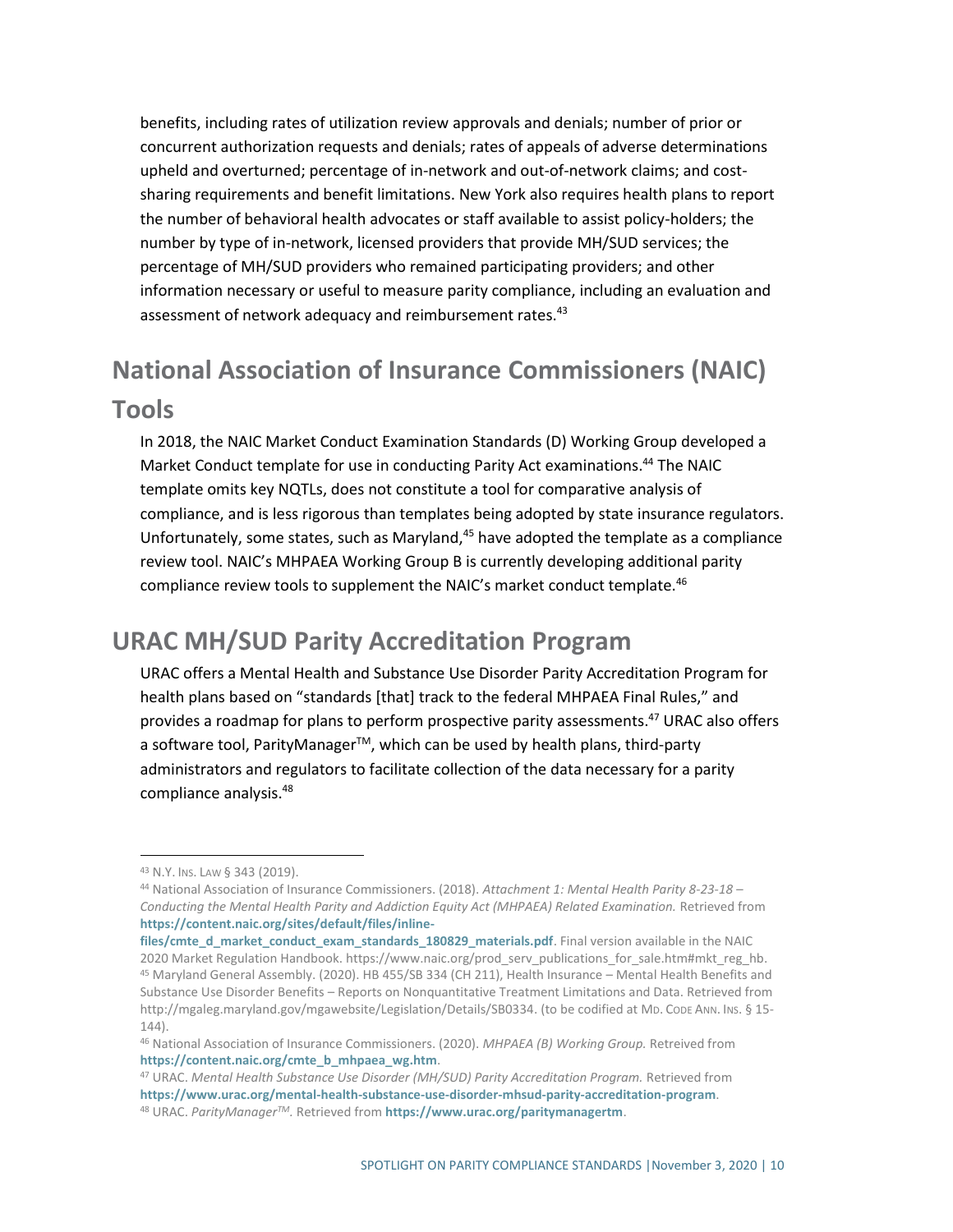### **The Kennedy Forum's Six-Step Parity Analysis**

In 2017, the Kennedy Forum, the American Psychiatric Association and the Parity Implementation Coalition created a six-step parity analysis to break down the NQTL regulatory standards and facilitate comparative analyses to determine compliance with NQTL requirements.<sup>49</sup> The analysis includes examples of NQTLs, factors, sources, evidentiary standards, processes and strategies and comparative analyses. The organizations also created worksheets to guide plans through the analysis for certain NQTLs.<sup>50</sup>

The six-step analysis requires health plans to:

- 1. Identify the NQTL, using the specific language from the plan documents, and all the benefits to which the NQTL is applied, by classification.
- 2. Identify the factors and the source of the factors used to determine application of the NQTL and perform a comparative analysis to demonstrate comparable factors were used to apply the NQTL to MH/SUD and medical/surgical benefits.
- 3. Identify and provide the source for the evidentiary standard for each factor and any other evidence used to apply the NQTL.
- 4. Provide comparative analyses to demonstrate that the processes and strategies used to design the NQTL, as written, for MH/SUD benefits, are comparable to and applied no more stringently than the processes and strategies used to design the NQTL, as written, for medical/surgical benefits.
- 5. Provide comparative analyses to demonstrate that the processes and strategies used to operationalize the NQTL for MH/SUD benefits are comparable to and applied no more stringently than the processes and strategies used to operationalize the NQTL for medical/surgical benefits.
- 6. Provide an explanation for the aforementioned analyses to summarize the plan's position that it is compliant with the Parity Act's requirements for NQTLs.

# **State Reporting Requirements**

As previously described, identifying plan compliance with the Parity Act requires information typically not contained in plan documents available to consumers or regulators and relies on the plan to disclose internal information related to the development and application of FRs, QTLs and NQTLs.<sup>51</sup> Yet, health plans frequently seek to protect this information as confidential or proprietary and resist disclosure. Starting in 2018, states

<sup>49</sup> Clement, T., Harbin, H., Mauri, A., Middlebrook, B.A., Muszynski, I.L., & Vadon, M. (2017). The "Six-Step" Parity Compliance Guide for Non-Quantitative Treatment Limitation (NQTL) Requirements. *American Psychiatric Association, The Kennedy Forum,* and *Parity Implementation Coalition.* Retrieved from PartityTrack's website: **[https://s3.amazonaws.com/pjk-wp-uploads/www.paritytrack.org/uploads/2017/09/six\\_step\\_issue\\_brief.pdf](https://s3.amazonaws.com/pjk-wp-uploads/www.paritytrack.org/uploads/2017/09/six_step_issue_brief.pdf)**. <sup>50</sup> American Psychiatric Association, The Kennedy Forum, & Parity Implementation Coalition. (2017). *The "Six-Step Parity Compliance Guide: NQTL Worksheets.* Retrieved from ParityTrack's website:

**[https://s3.amazonaws.com/pjk-wp-uploads/www.paritytrack.org/uploads/2017/09/KF-Six-Step-NQTL-](https://s3.amazonaws.com/pjk-wp-uploads/www.paritytrack.org/uploads/2017/09/KF-Six-Step-NQTL-Worksheets-fill-09172.pdf)[Worksheets-fill-09172.pdf](https://s3.amazonaws.com/pjk-wp-uploads/www.paritytrack.org/uploads/2017/09/KF-Six-Step-NQTL-Worksheets-fill-09172.pdf)**.

<sup>51</sup> Weber, E., Woodworth, A., Vuolo, L., Feinstein, E., & Tabit, M. *Parity Tracking Project: Making Parity a Reality*.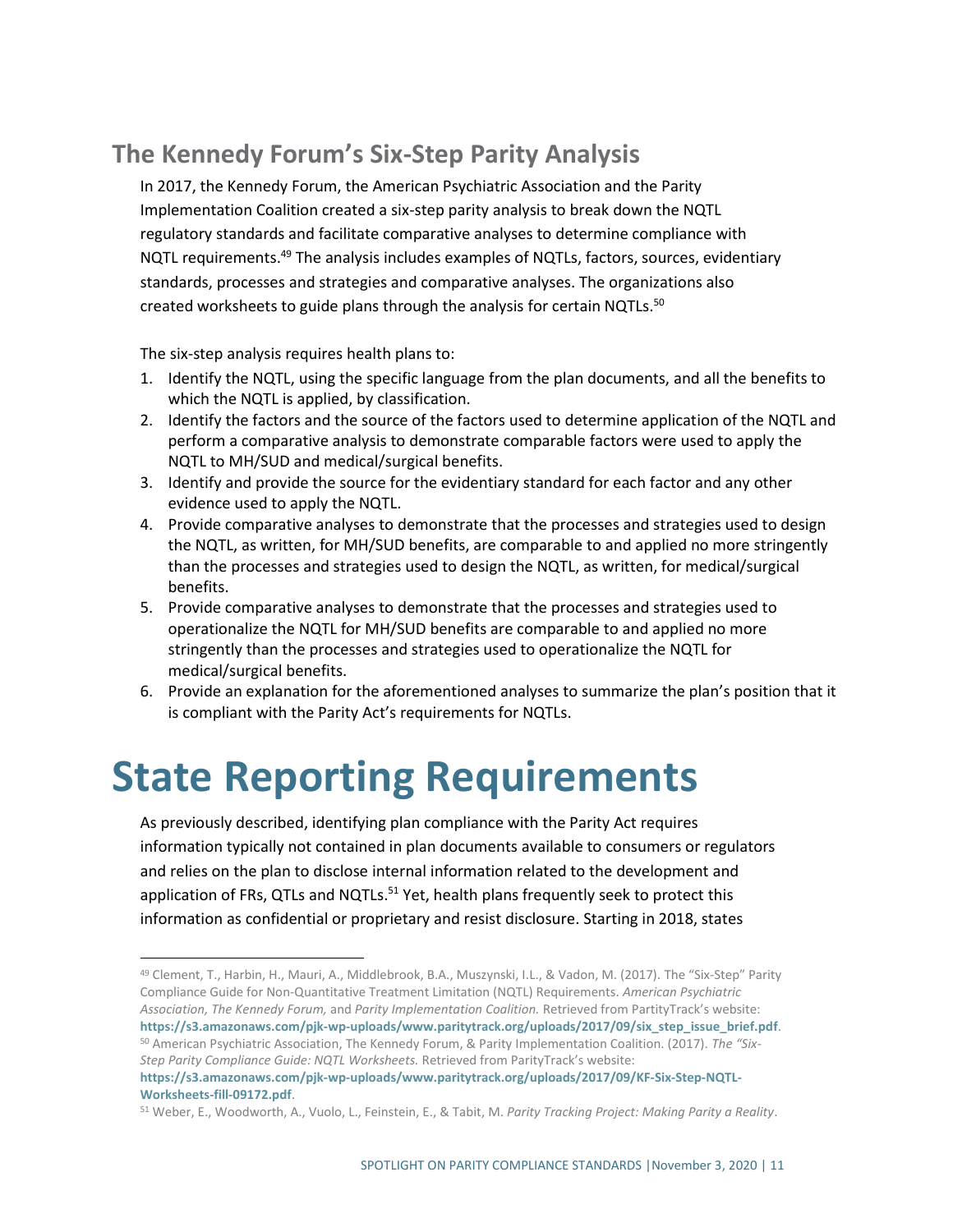began to enact laws that require health plans to disclose compliance information to regulators, the legislature and/or the public in order to compel plans to provide the information necessary to determine violations and enforce the Parity Act.<sup>52</sup> These laws help address the shortcomings of traditional regulatory compliance tools and overcome plan opposition to disclosure.

States have also adopted standards that require the regulators – State Insurance Departments – to report on their parity compliance activities to the legislature and the public. These laws are meant to increase transparency about regulatory efforts to enforce parity and to hold regulators accountable for enforcement. A summary of the state laws is provided in Exhibit A.

#### **Laws Requiring Reporting by Health Plans**

Regulators may obtain the critical information required to ensure parity compliance prospectively by requiring health plans to submit compliance reports and quantitative data on the development and application of plan design features. The compliance reports describe how the plan or issuer designs and implements non-quantitative treatment limitations (NQTLs) and provide the comparative analysis, which only the plan can conduct, to demonstrate that NQTLs for MH and SUD benefits are comparable to and applied no more stringently than medical/surgical benefits, both as written and in operation. The quantitative data identifies disparities in the application of NQTLs to MH, SUD and medical/surgical benefits that may flag an underlying parity violation in the operation of specific NQTLs. States can further promote transparency in health plan practices by requiring the compliance reports or a synthesis of the compliance reports be available to the public. As of July 2020, 15 states and the District of Columbia have enacted laws requiring health plans to submit compliance reports and/or quantitative data to the State Insurance Departments.

- Fifteen states and the District of Columbia have enacted laws that require health plans to submit compliance reports and/or quantitative data to their State Department of Insurance: Alabama; Arizona; Colorado; Connecticut; Delaware; Illinois; Indiana; Maryland; Massachusetts; Minnesota; New Jersey; New York; Oklahoma; Vermont;<sup>53</sup> and Washington.
- Nine states and the District of Columbia have enacted laws requiring health plans to conduct the parity compliance analysis modeled on the Kennedy Forum's six-step analysis for medical necessity criteria and NQTLs and report the findings from the

<sup>52</sup> Delaware and Illinois were the first states to enact standards for compliance reporting for health plans. DEL. CODE ANN. tit. 18, §§ 3571U, 3343(g) (2018); 215 ILL. COMP. STAT. 5/370c.1(k) (2018).

<sup>&</sup>lt;sup>53</sup> Vermont requires collection of data related to the plan's performance on quality measures for MH/SUD care, treatment, and treatment options. 8 VT. STAT. ANN. § 4089b(d)(1)(B); VT. ADMIN CODE 4-5-7:5 (2020). While the data points relate to treatment quality, not parity, they have been included in this review because they are similar to data points other states are collecting for parity compliance.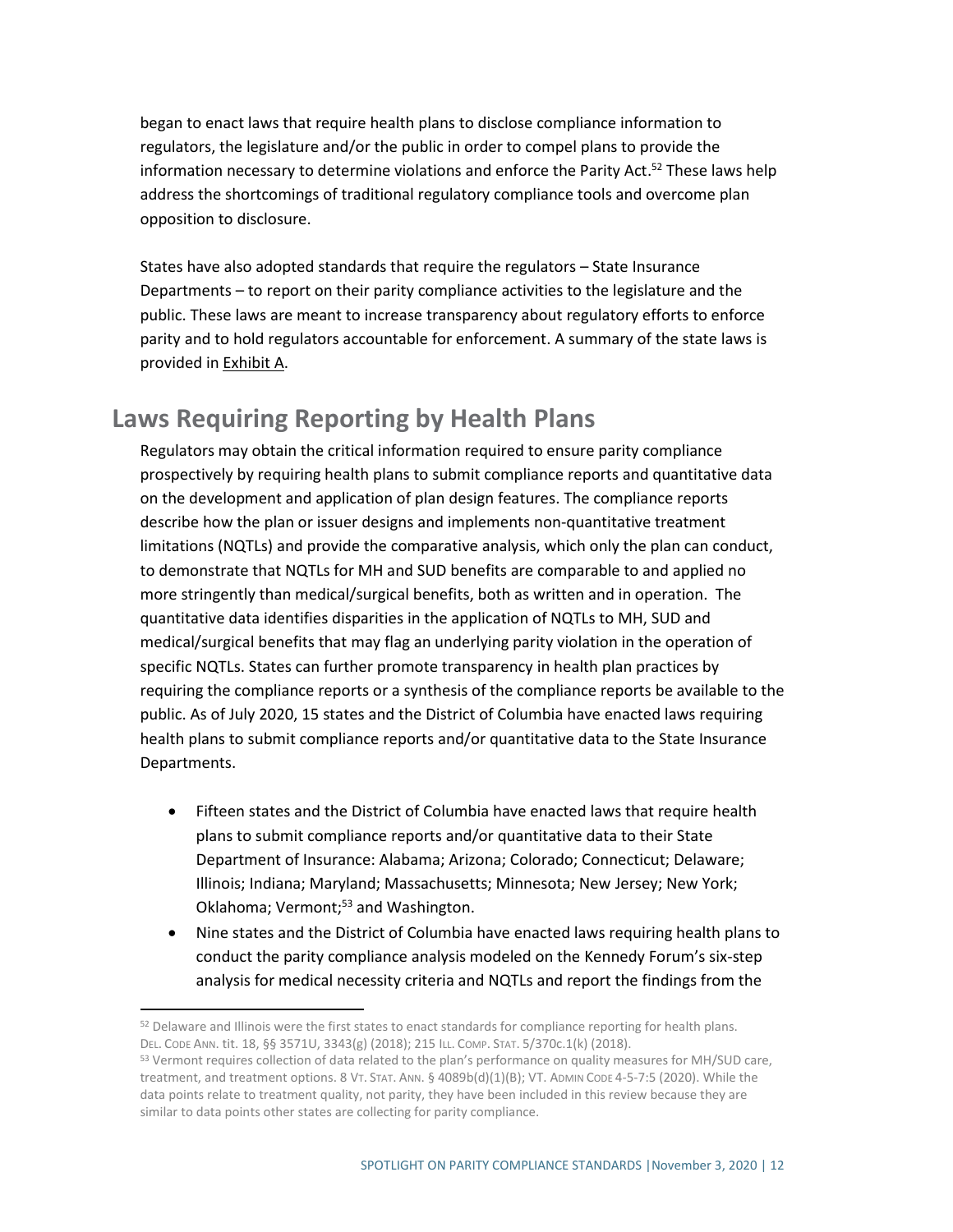analysis to their State Insurance Departments: Arizona; Colorado; Connecticut; Delaware; Illinois; Indiana; Maryland; New Jersey; and Oklahoma.

- Six states and the District of Columbia require health plans to report on a variety of other types of quantitative data, including costs, claims, denials and utilization management determinations that are essential to an analysis of "in operation" parity compliance: Alabama; Colorado; Maryland; Massachusetts; New York; and Vermont.
- Four states require health plan compliance reports be reported to the public: Colorado; Illinois; Maryland; and Oklahoma.
- Four states require their Insurance Departments to prepare a synthesis of the health plan compliance reports and report it to the public: Arizona; New Jersey; Rhode Island; and Virginia.
- Seven states and the District of Columbia require carriers to file reports annually: Alabama; Colorado; Connecticut; Illinois; Indiana; New Jersey; and Oklahoma.

### **Laws Requiring Reporting by Insurance Regulators**

To promote transparency and accountability in parity enforcement activities, states have also enacted laws requiring their State Insurance Department to prepare reports detailing their parity enforcement activities and submit the reports to their legislature, often on an annual basis. As of July 2020, 16 states and the District of Columbia have passed laws imposing reporting requirements on State Insurance Departments.

• Sixteen states and the District of Columbia require their Insurance Department to report to their legislatures on parity enforcement activities: Colorado; Connecticut;<sup>54</sup> Illinois; Indiana; Maine;<sup>55</sup> Maryland; Minnesota; New Hampshire; New Jersey; Ohio; Oklahoma; Oregon;<sup>56</sup> Tennessee; Texas;<sup>57</sup> Virginia;<sup>58</sup> and West Virginia.

<sup>&</sup>lt;sup>54</sup> Connecticut requires the Insurance Department to submit the health plan compliance reports to the legislature and other state government officials. CONN. GEN. STAT. § 38a-477ee(c)-(d) (2020).

<sup>&</sup>lt;sup>55</sup> Maine requires the Insurance Department to conduct a parity assessment through market conduct exams or survey tools and report the results to the legislature.

Maine Legislature. (2019). L.D. 1694/S.P. 599, An Act To Amend the Mental Health Insurance Coverage Laws. Retrieved from **<http://legislature.maine.gov/legis/bills/getPDF.asp?paper=SP0559&item=1&snum=129>**.

<sup>&</sup>lt;sup>56</sup> Oregon required the Insurance Department to examine and file one report by September 2019 on specific health plan practices, including reimbursement rates and practices and utilization management procedures, for MH/SUD benefits.

Oregon State Legislature. (2017). SB 860, Relating to mental health treatment providers; and declaring an emergency. Retrieved from **<https://olis.leg.state.or.us/liz/2017R1/Measures/Overview/SB860>**.

 $57$  Texas requires the Insurance Department to prepare biennial reports on parity for the legislature. Tex. Gov't CODE ANN. § 531.02252(g) (2017).

<sup>&</sup>lt;sup>58</sup> Virginia requires the Insurance Department to compile information on denied claims, complaints, appeals, and network adequacy involving MH/SUD coverage into a publicly available report and submit it to the legislature on an annual basis.

Virginia General Assembly. (2020). SB 280, Health insurance; mental health parity, required report. Retrieved from **<https://lis.virginia.gov/cgi-bin/legp604.exe?201+sum+SB280>**. Codified at VA. CODE ANN. § 38.2-3412.1(G) (2020).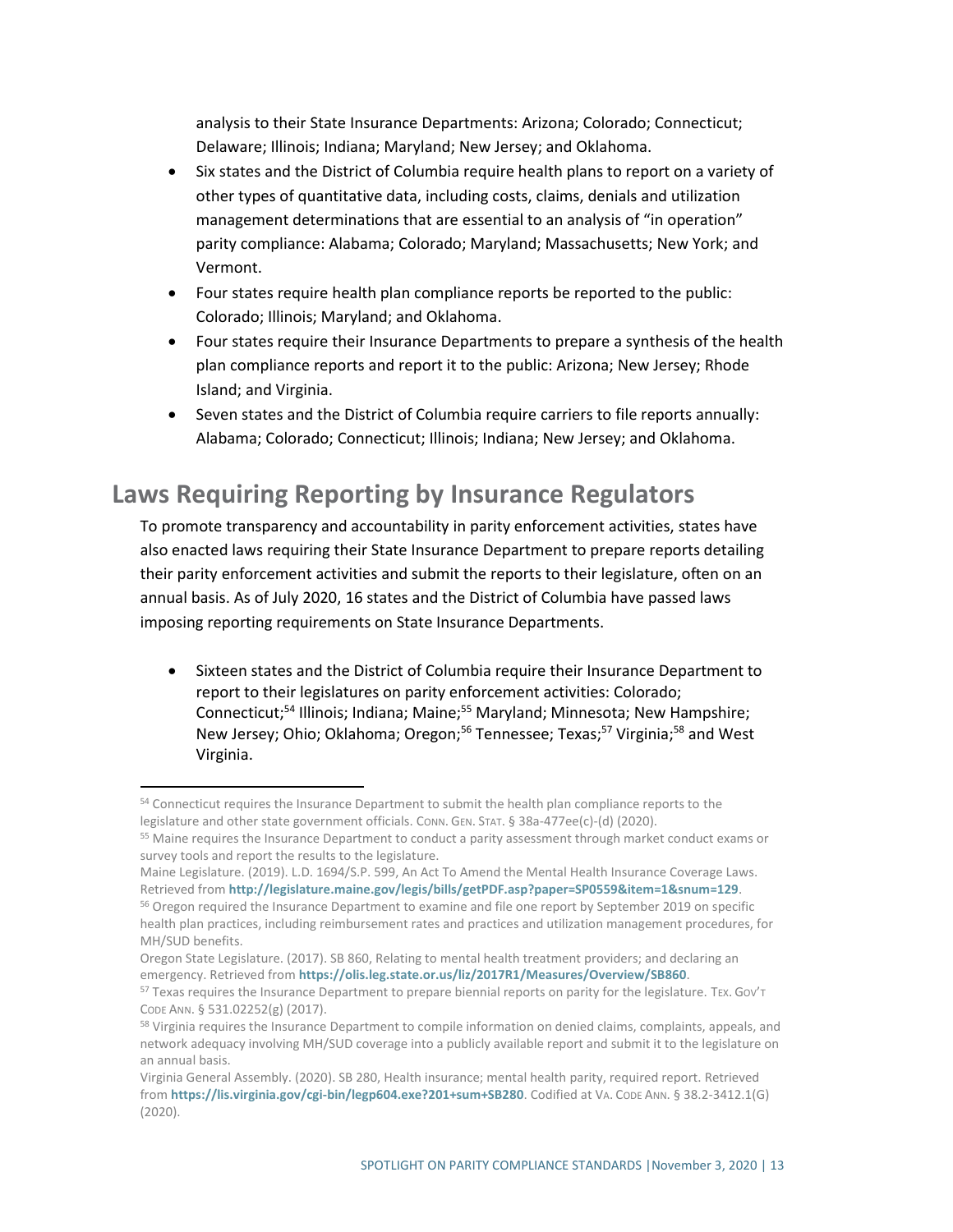- Three states explicitly require their State Insurance Department to analyze the health plan compliance reports: Arizona; Maryland; and New Jersey.
- Six states and District of Columbia require their Insurance Department to report on the methodologies, regulations and guidance for enforcing parity requirements; market conduct exams initiated, conducted or completed within the past year; and the educational or corrective actions taken against carriers to enforce parity: Colorado; Illinois; Indiana; Minnesota; New Jersey; and Tennessee.
- Four states and the District of Columbia require their Insurance Department to report on efforts to educate the public about parity: Minnesota; New Jersey; Ohio; and Tennessee.
- Seven states and the District of Columbia require their Insurance Department to submit a report to their legislature annually: Colorado; Illinois; Minnesota; New Jersey; Ohio; Virginia; and West Virginia.
- Five states require their State Insurance Department's report be made available to the public: Illinois; Minnesota; New Jersey; Tennessee; and Virginia.

## **Recommendations**

State lawmakers and insurance regulators should take the following steps to supplement existing regulatory oversight efforts and improve enforcement of the Parity Act to ensure the sale of non-discriminatory health plans:

- 1. **Require health plans to submit documentation to demonstrate that any financial requirements or quantitative treatment limitations imposed on MH/SUD benefits meet the Parity Act's mathematical test**. States should adopt legislation or regulations or issue regulatory guidance that requires issuers to provide documentation of compliance for all plans during the form review process. State Insurance Departments must require supporting documentation, such as an actuarial analysis, demonstrating that FRs and QTLs comply with parity requirements and should not base their compliance review on an attestation (or less formal, check a box) alone.
- 2. **Enact legislation that requires health plans to submit compliance reports and quantitative data to State Insurance Departments demonstrating that the NQTLs imposed on MH/SUD benefits meet the Parity Act's standards, as a condition of plan approval**. Issuers should be conducting internal parity compliance analyses *prior to* offering their plans and on an on-going basis to ensure that plan standards comply with federal law. Regulators need such information to assess NQTL compliance prior to plan approval and can best ensure disclosure by plans via statutory requirements. Health plans should be required to: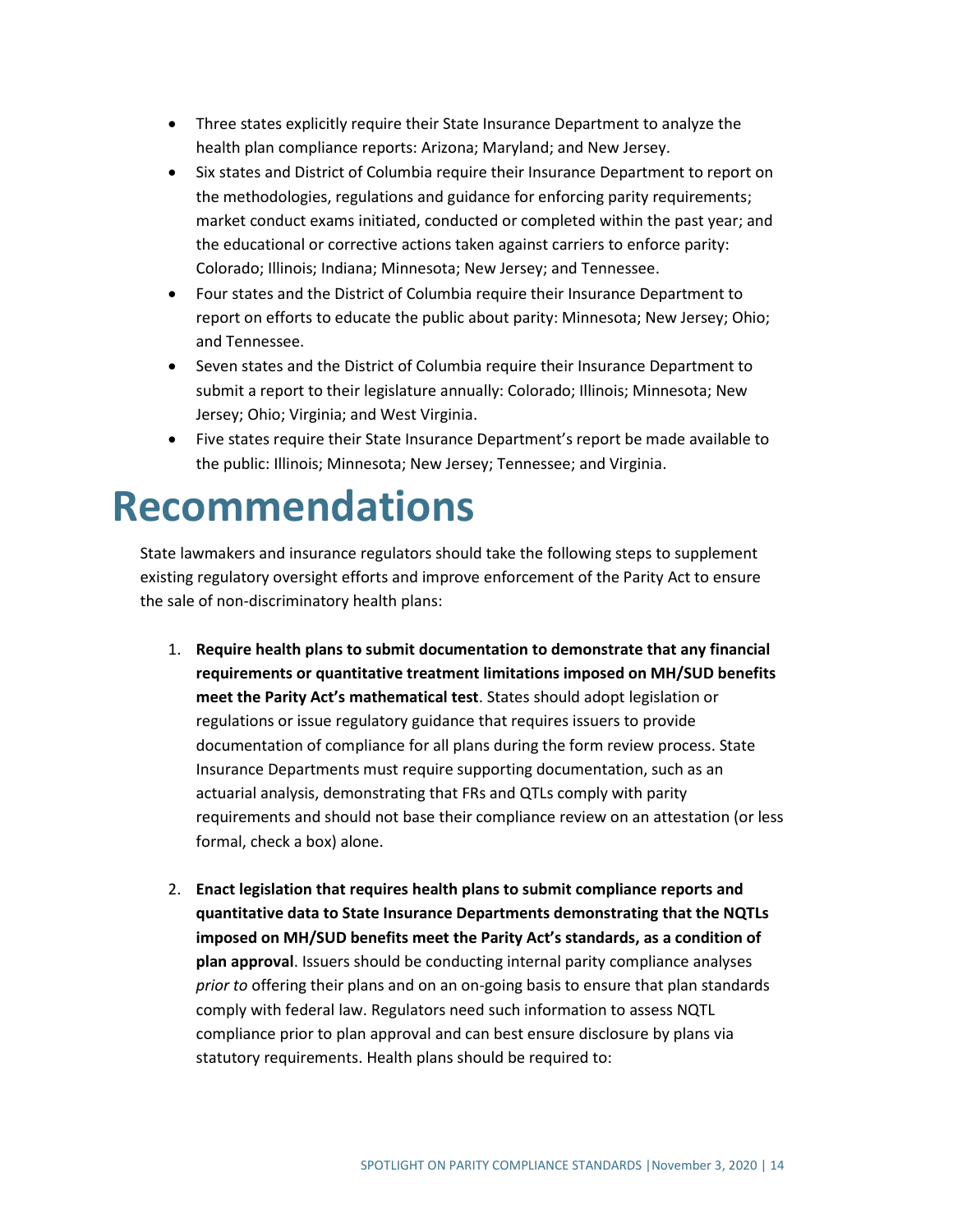- a. Identify all factors and evidentiary standards used to create and impose the NQTLs on both MH/SUD and medical/surgical benefits, and submit the comparative analyses demonstrating compliance both "as written" and "in operation" along with supporting documentation; and
- b. Submit quantitative data that is necessary to demonstrate "no more stringent" application of NQTLs, including comparative reimbursement rate data, out-of-network utilization rates, provider credentialing timeframes, rates at which utilization management requirements are imposed, and benefit approval and denial rates, among other measures, across MH, SUD and medical/surgical benefits.
- 3. **Create a report and data collection tool for health plans to use to report specific detailed information to the State Insurance Department**. A robust data collection tool is essential for obtaining all necessary information and data from health plans and allowing regulators to conduct a thorough parity compliance analysis. State regulations must establish uniform and standardized definitions and methodology for collecting the data and a standardized tool for reporting the data.
- 4. **Require annual compliance reporting.** Reporting should be required on an annual basis to ensure continual compliance and protect consumers. Issuers alter plan design features on an on-going basis, and modifications necessitate a reassessment of compliance.
- 5. **All health plan reports should be publicly available.** Consumers pay for health insurance with the expectation, based on law, that they will receive equal coverage of and access to MH and SUD benefits. The enforcement framework, however, places an undue burden on consumers to identify parity violations without providing them access to critical information. The information disclosed in the reports is essential for identifying a parity violation and must be made available to the public. Regulators have established specific disclosure requirements and clarified that plans cannot refuse to disclose specific information on the basis that it is proprietary.<sup>59</sup>
- 6. **Require State Insurance Departments to submit annual reports on parity enforcement activity.** Requiring State Insurance Departments to report on their parity enforcement activities increases transparency and holds regulators accountable for enforcing the law. Such reports inform both the legislature and the public about compliance trends and can identify gaps or issues with parity enforcement.

<sup>59</sup> United States Department of Labor. *Self-Compliance Tool for the Mental Health Parity and Addiction Equity Act (MHPAEA).*  (p. 30).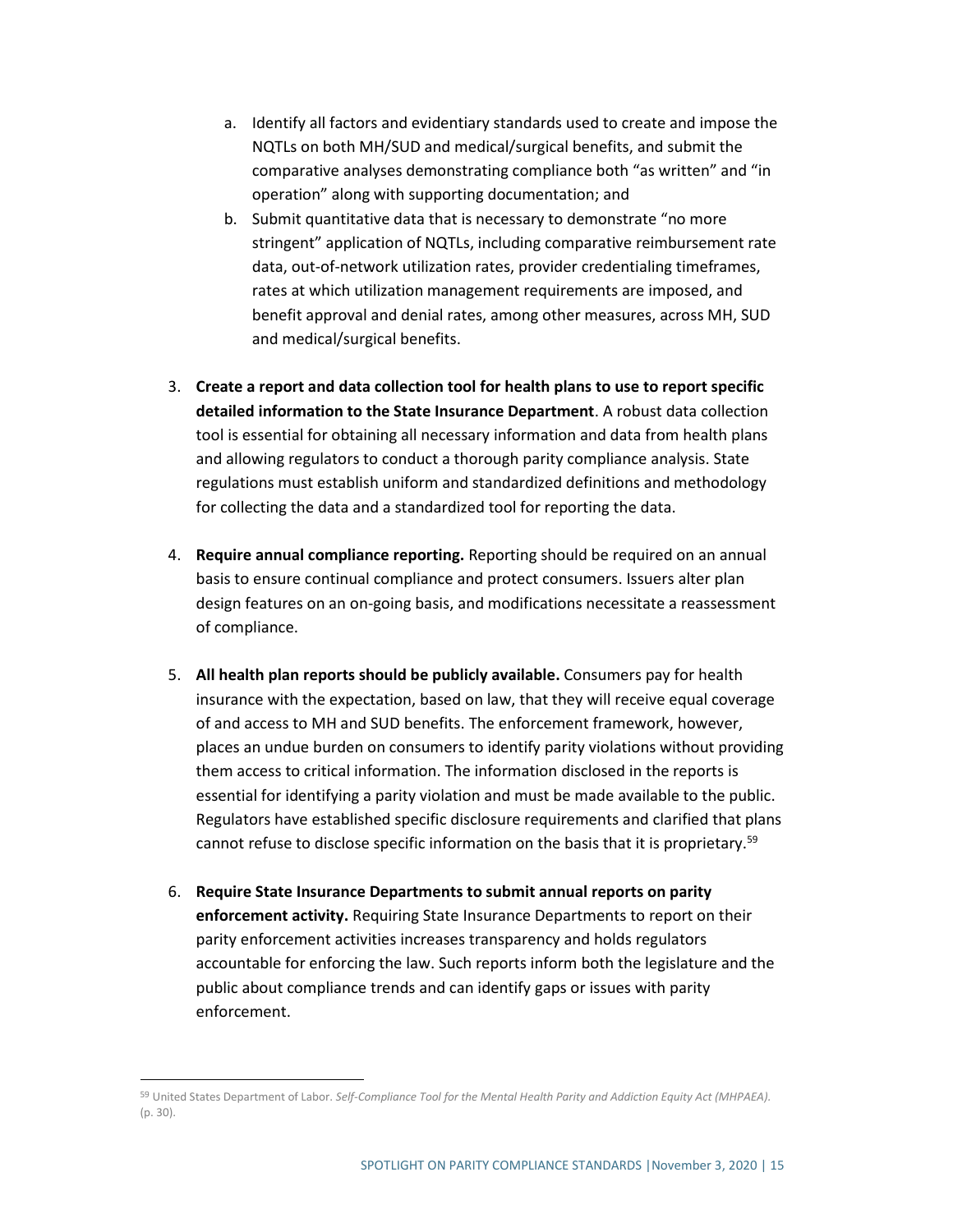# **Conclusion**

The purpose of the Parity Act is simple - it prohibits discrimination in the coverage of MH and SUD benefits in virtually all insurance plan features. Yet, applying the law's specific standards and evaluating compliance with the law's requirements is more complex and further complicated by lack of access to critical plan information. Existing regulatory oversight strategies and tools are insufficient to ensure compliance with parity requirements, particularly with respect to NQTLs. Legal mandates are necessary to compel issuers to provide the information they are otherwise resistant to disclose and to incentivize health plans to prioritize parity compliance.<sup>60</sup>

The current parity enforcement framework is inadequate and places an undue administrative burden on regulators and unrealistic expectations on consumers to secure legal protections. Requiring plans to report on compliance standards rightfully places the responsibility of compliance on health plans and ensures better prospective enforcement of the law. Imposing requirements on regulators to report on their enforcement activities also creates transparency and accountability. Improving parity compliance ensures that patients with mental health and substance use disorder needs will have better access to affordable, life-saving care, as required by law.

#### **Acknowledgements**

This work was funded, in part, with generous support from Arnold Ventures.

<sup>60</sup> Peterson, E., & Busch, S. (2018). Achieving Mental Health and Substance Use Disorder Treatment Parity: A Quarter Century of Policy Making and Research. *Annual Review of Public Health, 39*, 421-435. Retrieved from **[https://www.annualreviews.org/doi/full/10.1146/annurev-publhealth-040617-013603#\\_i13](https://www.annualreviews.org/doi/full/10.1146/annurev-publhealth-040617-013603#_i13)**. (p. 429).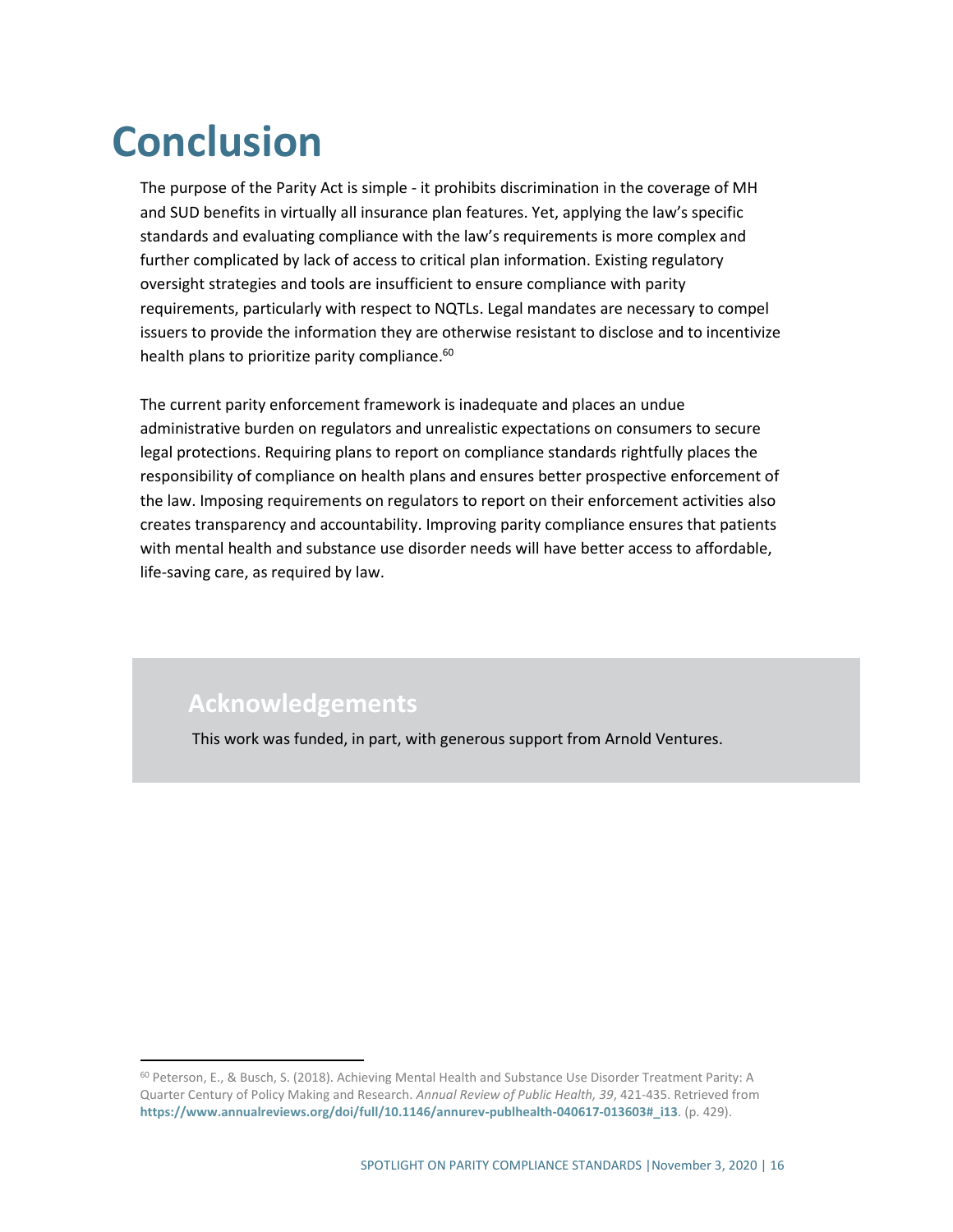# **EXHIBITS**

## **Exhibit A: Parity Act Compliance Reporting Requirements – Fifty-State Survey**

| <b>State</b> | Health plan data reporting requirement                                                                                                                                                                                                                                                                                                                                                                                                                                                                                                                                                                                                                                                                       | Insurance department data reporting                                                                                                                                                                                                                                                                                                                                                                                                                                                                                                                                                                                                                                                                                                                                                  |
|--------------|--------------------------------------------------------------------------------------------------------------------------------------------------------------------------------------------------------------------------------------------------------------------------------------------------------------------------------------------------------------------------------------------------------------------------------------------------------------------------------------------------------------------------------------------------------------------------------------------------------------------------------------------------------------------------------------------------------------|--------------------------------------------------------------------------------------------------------------------------------------------------------------------------------------------------------------------------------------------------------------------------------------------------------------------------------------------------------------------------------------------------------------------------------------------------------------------------------------------------------------------------------------------------------------------------------------------------------------------------------------------------------------------------------------------------------------------------------------------------------------------------------------|
|              |                                                                                                                                                                                                                                                                                                                                                                                                                                                                                                                                                                                                                                                                                                              | requirement                                                                                                                                                                                                                                                                                                                                                                                                                                                                                                                                                                                                                                                                                                                                                                          |
| Alabama      | Group plans are required to submit an annual cost<br>report (Alabama Group Mental Health Parity Cost<br>Report) to the Commissioner of Insurance that includes<br>certification of parity in mental health benefits and total<br>annual costs of mental health services relative to total<br>health costs in group plans. Note, the requirement does<br>not apply to substance use disorder benefits or costs.<br>(ALA. CODE § 27-54-6 (2000 <sup>61</sup> ))                                                                                                                                                                                                                                                | N/A                                                                                                                                                                                                                                                                                                                                                                                                                                                                                                                                                                                                                                                                                                                                                                                  |
| Alaska       | N/A                                                                                                                                                                                                                                                                                                                                                                                                                                                                                                                                                                                                                                                                                                          | N/A                                                                                                                                                                                                                                                                                                                                                                                                                                                                                                                                                                                                                                                                                                                                                                                  |
| Arizona      | Effective August 25, 2020, every three years (after Jan.<br>1, 2022), health insurers are required to submit a<br>confidential report, to the insurance department, that:<br>Describes the process used to develop/select<br>the medical necessity criteria for MH/SUD and<br>for medical/surgical benefits.<br>Identifies all NQTLs applied to MH/SUD and to<br>$\bullet$<br>medical/surgical benefits within each<br>classification of benefits and demonstrates<br>compliance with NQTL requirements through a<br>comparative analysis.<br>(SB 1523 signed by Governor March 3, 2020; ARIZ. REV.<br>STAT. ANN. § 20-3502(B), (E), (G) (2020)).<br>In years when the report is not required, insurers must | The insurance department must analyze the NQTL data<br>reports and evaluate compliance with financial<br>requirement and QTL standards during form review and<br>may require additional data related to an insurer's<br>methods for complying with FR/QTL standards. (ARIZ. REV.<br>STAT. ANN. § 20-3502(C) (2020))<br>While the NQTL reports submitted by the carriers are<br>confidential, the Department must create a website and<br>post an aggregated summary of its analysis of the NQTL<br>reports, including any conclusions regarding industry<br>compliance with parity requirements. The Department<br>may not post any information that is proprietary or<br>confidential or enables identification of the insurer. (ARIZ.<br>REV. STAT. ANN. § 20-3503(C), (G) (2020)) |
|              | file a summary of changes made to medical necessity                                                                                                                                                                                                                                                                                                                                                                                                                                                                                                                                                                                                                                                          |                                                                                                                                                                                                                                                                                                                                                                                                                                                                                                                                                                                                                                                                                                                                                                                      |

<sup>&</sup>lt;sup>61</sup> For statutes/regulations, we have provided the year enacted/promulgated rather than the year of the current edition of the state code.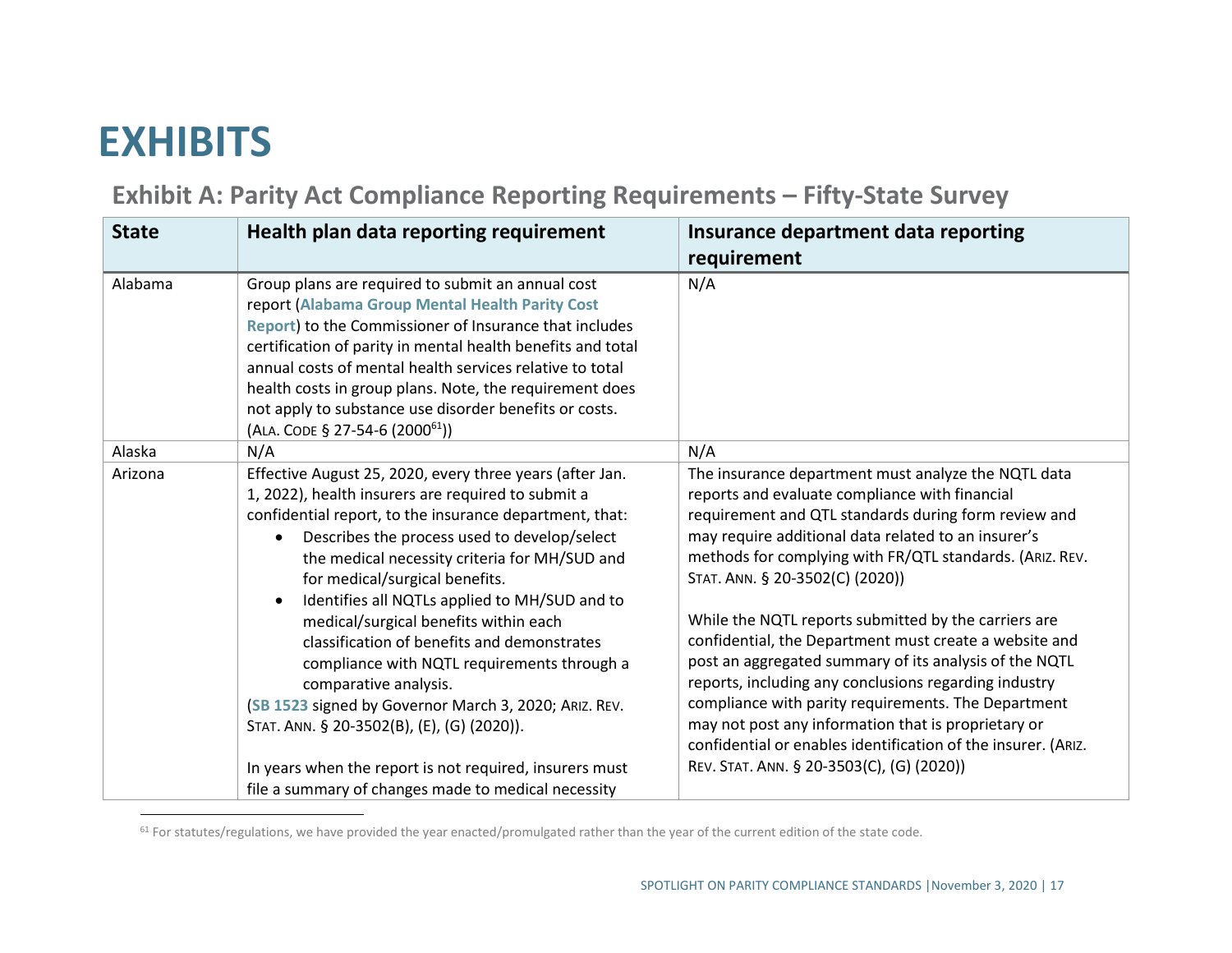|            | criteria and NQTLs and a written attestation of parity    |                                                          |
|------------|-----------------------------------------------------------|----------------------------------------------------------|
|            | compliance. The insurance department can require the      |                                                          |
|            | insurer to respond to additional questions or to supply   |                                                          |
|            | additional data to verify compliance. Three years after   |                                                          |
|            | insurers submit the original report, they can either      |                                                          |
|            | submit an updated report or resubmit the current report   |                                                          |
|            | attesting no changes. (ARIZ. REV. STAT. ANN. § 20-3502(E) |                                                          |
|            | (2020)                                                    |                                                          |
| Arkansas   | N/A                                                       | N/A                                                      |
| California | N/A                                                       | N/A                                                      |
| Colorado   | Carriers must submit an annual report, beginning March    | The insurance commissioner must submit an annual         |
|            | 1, 2020, to the insurance commissioner that contains:     | report and present to legislative committees on the:     |
|            | Data demonstrating parity compliance for<br>$\bullet$     | Insurance commissioner's methodologies,<br>$\bullet$     |
|            | adverse determinations for BH, MH, and SUD                | regulations and guidance for ensuring parity             |
|            | claims, including the total number of adverse             | compliance;                                              |
|            | determinations for these claims.                          | Market conduct exams initiated, conducted or             |
|            | A description of the processes used to<br>$\bullet$       | completed within the last year and any                   |
|            | develop/select medical necessity criteria for             | results/findings;                                        |
|            | BH/MH/SUD benefits and medical/surgical                   | Educational or corrective actions taken by the           |
|            | benefits and the results of a comparative                 | commissioner to ensure parity compliance.                |
|            | analysis demonstrating parity compliance with             | (COLO. REV. STAT. § 10-16-147(1) (2019))                 |
|            | medical necessity criteria requirements.                  |                                                          |
|            | Identification of all NQTLs applied to<br>$\bullet$       | The commissioner must adopt rules to implement the       |
|            | BH/MH/SUD and medical/surgical benefits                   | NQTL reports and review all ombudsman complaints         |
|            | within each classification and the results of a           | related to BH care. (COLO. REV. STAT. § 10-16-147(3) and |
|            | comparative analysis demonstrating parity                 | $(4)$ (2019)).                                           |
|            | compliance with NQTL requirements.                        |                                                          |
|            | (COLO. REV. STAT. § 10-16-147(2) (2019))                  |                                                          |
|            |                                                           |                                                          |
|            | Report must be made publicly available. (COLO. REV. STAT. |                                                          |
|            | $$10-16-147(2) (2019)$ .                                  |                                                          |
|            |                                                           |                                                          |
|            | Regulations contain forms and compliance documents        |                                                          |
|            | that must be submitted with the annual report. Plans      |                                                          |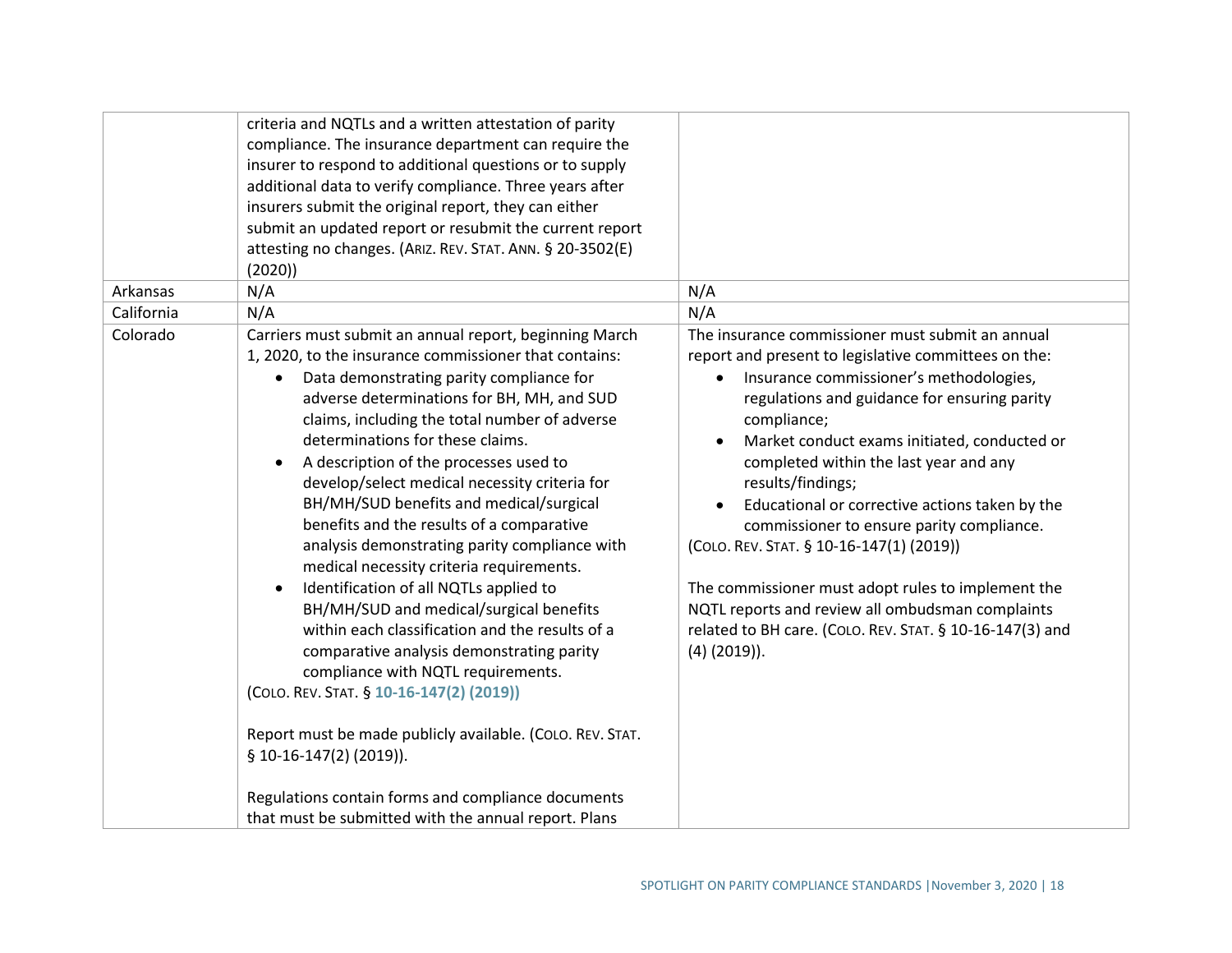|             | must submit data points related to paid and denied        |                                                           |
|-------------|-----------------------------------------------------------|-----------------------------------------------------------|
|             | claims; prior authorization approvals and denials;        |                                                           |
|             | reimbursement data (service type, code,                   |                                                           |
|             | minimum/median/maximum payment and percentage             |                                                           |
|             | of Medicare reimbursement); and projection of number      |                                                           |
|             | of providers needed to deliver services. (3 COLO. CODE    |                                                           |
|             | REGS. § 702-4:4-2-64, Sec. 11-12, App. A-K (2019)).       |                                                           |
| Connecticut | Beginning March 1, 2021, carriers must submit an          | The Insurance Commissioner must submit each carrier       |
|             | annual report to the insurance commissioner that          | report to the joint standing committee of the General     |
|             | includes:                                                 | Assembly relating to insurance, the Attorney General, the |
|             | A description of the processes used to<br>$\bullet$       | Healthcare Advocate, and the executive director of the    |
|             | develop/select the medical necessity criteria for         | Office of Health Strategy, and must testify at a General  |
|             | MH/SUD and medical/surgical benefits and the              | Assembly hearing on the results. (CONN. GEN. STAT. § 38a- |
|             | results of a comparative analysis demonstrating           | 477ee(c)-(d) (2020))                                      |
|             | parity compliance with medical necessity criteria         |                                                           |
|             | requirements.                                             |                                                           |
|             | A description of all NQTLs applied to MH/SUD<br>$\bullet$ |                                                           |
|             | and medical/surgical benefits and the results of          |                                                           |
|             | a comparative analysis demonstrating parity               |                                                           |
|             | compliance with NQTL requirements.                        |                                                           |
|             | Information requested by the Insurance<br>$\bullet$       |                                                           |
|             | Department to demonstrate compliance with                 |                                                           |
|             | MHPAEA.                                                   |                                                           |
|             | (CONN. GEN. STAT. § 38a-477ee(b) (2019))                  |                                                           |
|             |                                                           |                                                           |
|             | Proprietary information contained in the report will not  |                                                           |
|             | be disclosed. (CONN. GEN. STAT. § 38a-477ee(b)(3) (2019)) |                                                           |
|             |                                                           |                                                           |
|             | Plans must complete an annual parity compliance survey    |                                                           |
|             | and certification. (Bulletin MC-20)                       |                                                           |
| Delaware    | Insurers that provide MH/SUD benefits are required to     | N/A                                                       |
|             | submit a report to the Health Information Network         |                                                           |
|             | (initially on July 1, 2019 and any subsequent year in     |                                                           |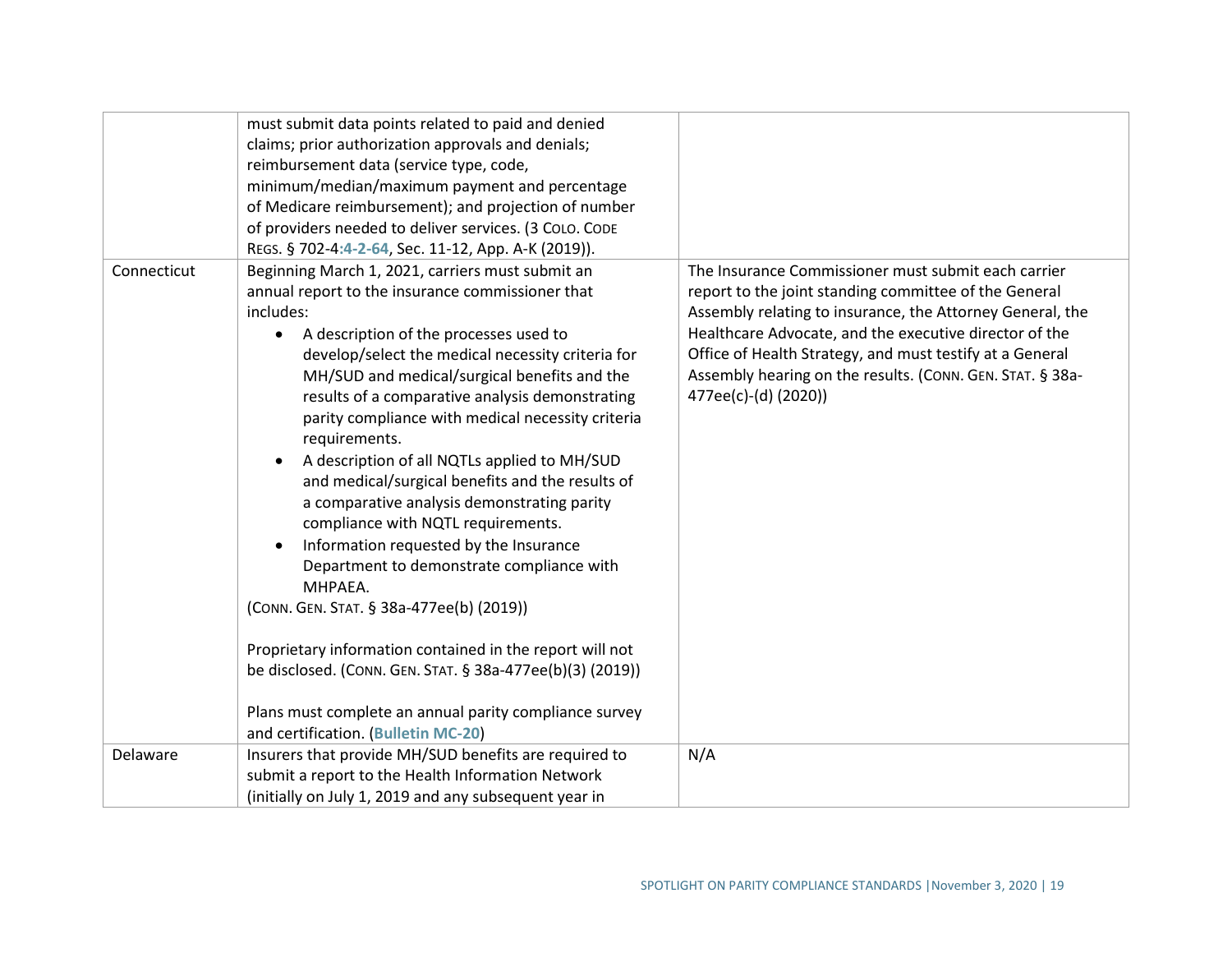| which the plan makes significant changes to its medical<br>management protocols) that includes:<br>A description of the processes used to develop<br>medical necessity criteria for MH/SUD and<br>medical/surgical benefits and the results of a<br>comparative analysis demonstrating parity<br>compliance with medical necessity criteria<br>requirements.<br>All NQTLs applied to MH/SUD and<br>medical/surgical benefits in each classification<br>and the results of a comparative analysis<br>demonstrating parity compliance with NQTL<br>requirements. |  |
|----------------------------------------------------------------------------------------------------------------------------------------------------------------------------------------------------------------------------------------------------------------------------------------------------------------------------------------------------------------------------------------------------------------------------------------------------------------------------------------------------------------------------------------------------------------|--|
| Any information that is submitted that is considered<br>proprietary will not be made public.<br>(DEL. CODE ANN. tit. 18, §§ 3571U, 3343(g) (2018))                                                                                                                                                                                                                                                                                                                                                                                                             |  |
| The Department of Insurance adopted regulations to set<br>format and submission requirements for the parity<br>reports. The report must demonstrate compliance with<br>requirements on:<br>Benefits provided<br>Formulary and network tier classifications<br>Aggregate lifetime and annual dollar limits<br>Financial requirements and QTLs<br>Cumulative financial requirements and<br>cumulative QTLs<br><b>NQTLs</b><br>$\bullet$<br>Disclosure requirements (medical necessity<br>determinations and reasons for denials)                                 |  |
| The regulations provide a data collection tool for the<br>parity analysis in Appendix A. (18 DEL. ADMIN. CODE §                                                                                                                                                                                                                                                                                                                                                                                                                                                |  |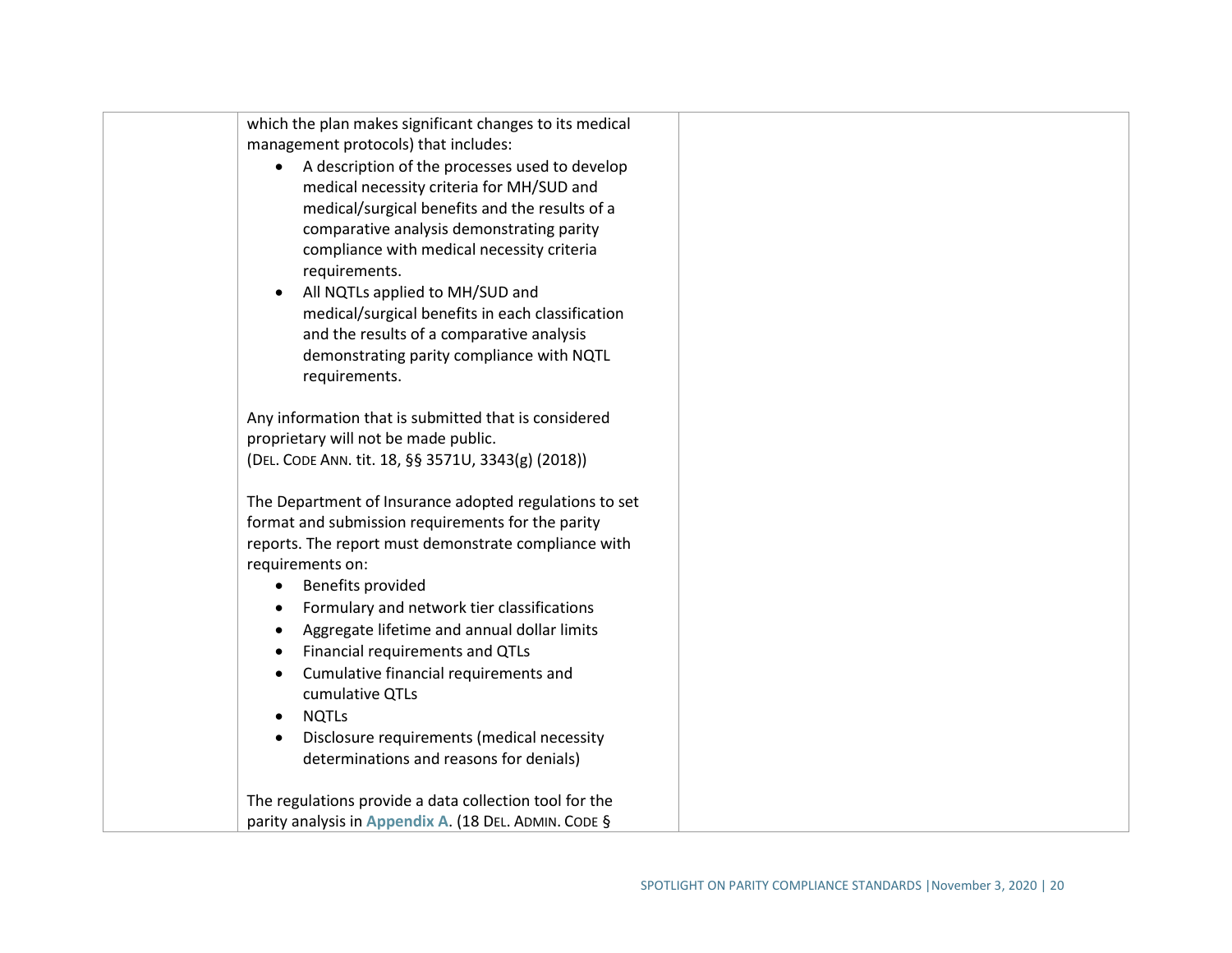|                         | 1410-5 (2019)) See also Reg. 1410 Mental Health Parity<br><b>Reporting Form</b><br>Insurance Bulletin No. 109 advises carriers of the new<br>regulation.                                                                                                                                                                                                                                                                                                                                                                                                                                                                                                                                                                                                                                                                                                                                                                                                                                                                                                                                                                             |                                                                                                                                                                                                                                                                                                                                                                                                                                                                                                                                                                                                                                                                                                                                                                                                                                                                                                                                                                         |
|-------------------------|--------------------------------------------------------------------------------------------------------------------------------------------------------------------------------------------------------------------------------------------------------------------------------------------------------------------------------------------------------------------------------------------------------------------------------------------------------------------------------------------------------------------------------------------------------------------------------------------------------------------------------------------------------------------------------------------------------------------------------------------------------------------------------------------------------------------------------------------------------------------------------------------------------------------------------------------------------------------------------------------------------------------------------------------------------------------------------------------------------------------------------------|-------------------------------------------------------------------------------------------------------------------------------------------------------------------------------------------------------------------------------------------------------------------------------------------------------------------------------------------------------------------------------------------------------------------------------------------------------------------------------------------------------------------------------------------------------------------------------------------------------------------------------------------------------------------------------------------------------------------------------------------------------------------------------------------------------------------------------------------------------------------------------------------------------------------------------------------------------------------------|
| District of<br>Columbia | Insurers (beginning in Oct. 2019) are required to submit<br>an annual report to the Department of Insurance,<br>Securities, and Banking that contains:<br>Frequency of prior authorization requirements<br>for MH/SUD services and medications and for<br>medical/surgical services in each benefit<br>classification.<br>A description of the process used to develop<br>$\bullet$<br>medical necessity criteria for MH/SUD benefits<br>and the results of a comparative analysis<br>demonstrating parity compliance with medical<br>necessity criteria requirements.<br>Identification of all NQTLs applied to MH/SUD<br>$\bullet$<br>benefits and the results of a comparative<br>analysis demonstrating parity compliance with<br>NQTL requirements.<br>Comparison of the rates of and reasons for<br>denials of claims for MH/SUD benefits versus<br>medical/surgical benefits.<br>A certification that the insurer has reviewed the<br>administrative practices of its plan to verify<br>parity compliance.<br>Any other information requested by the<br>Commissioner of the Department.<br>(D.C. CODE § 31-3175.03(a) (2019)) | The insurance department is required to enforce parity<br>among all insurers (including Medicaid) that offer<br>MH/SUD benefits by:<br>Ensuring health plan compliance<br>Detecting, evaluating, and responding to<br>complaints regarding parity violations<br>Developing, maintaining, and reviewing consumer<br>$\bullet$<br>complaints for potential or actual parity violations<br>Performing market conduct exams, including a<br>review of NQTLs<br>(D.C. CODE § 31-3175.02 (2019))<br>The insurance department must submit an annual<br>report to the Council that includes descriptions of:<br>Methodologies used to verify compliance with<br>this law<br>Market conduct exams conducted, initiated and<br>$\bullet$<br>completed in the preceding year<br>Education or corrective actions taken to ensure<br>insurer compliance<br>Efforts to educate the public on MH/SUD<br>protections under federal and state laws<br>(D.C. CODE § 31-3175.03(b) (2020)) |
| Florida                 | N/A                                                                                                                                                                                                                                                                                                                                                                                                                                                                                                                                                                                                                                                                                                                                                                                                                                                                                                                                                                                                                                                                                                                                  | N/A                                                                                                                                                                                                                                                                                                                                                                                                                                                                                                                                                                                                                                                                                                                                                                                                                                                                                                                                                                     |
| Georgia                 | N/A                                                                                                                                                                                                                                                                                                                                                                                                                                                                                                                                                                                                                                                                                                                                                                                                                                                                                                                                                                                                                                                                                                                                  | N/A                                                                                                                                                                                                                                                                                                                                                                                                                                                                                                                                                                                                                                                                                                                                                                                                                                                                                                                                                                     |
| Hawaii                  | N/A                                                                                                                                                                                                                                                                                                                                                                                                                                                                                                                                                                                                                                                                                                                                                                                                                                                                                                                                                                                                                                                                                                                                  | N/A                                                                                                                                                                                                                                                                                                                                                                                                                                                                                                                                                                                                                                                                                                                                                                                                                                                                                                                                                                     |
| Idaho                   | N/A                                                                                                                                                                                                                                                                                                                                                                                                                                                                                                                                                                                                                                                                                                                                                                                                                                                                                                                                                                                                                                                                                                                                  | N/A                                                                                                                                                                                                                                                                                                                                                                                                                                                                                                                                                                                                                                                                                                                                                                                                                                                                                                                                                                     |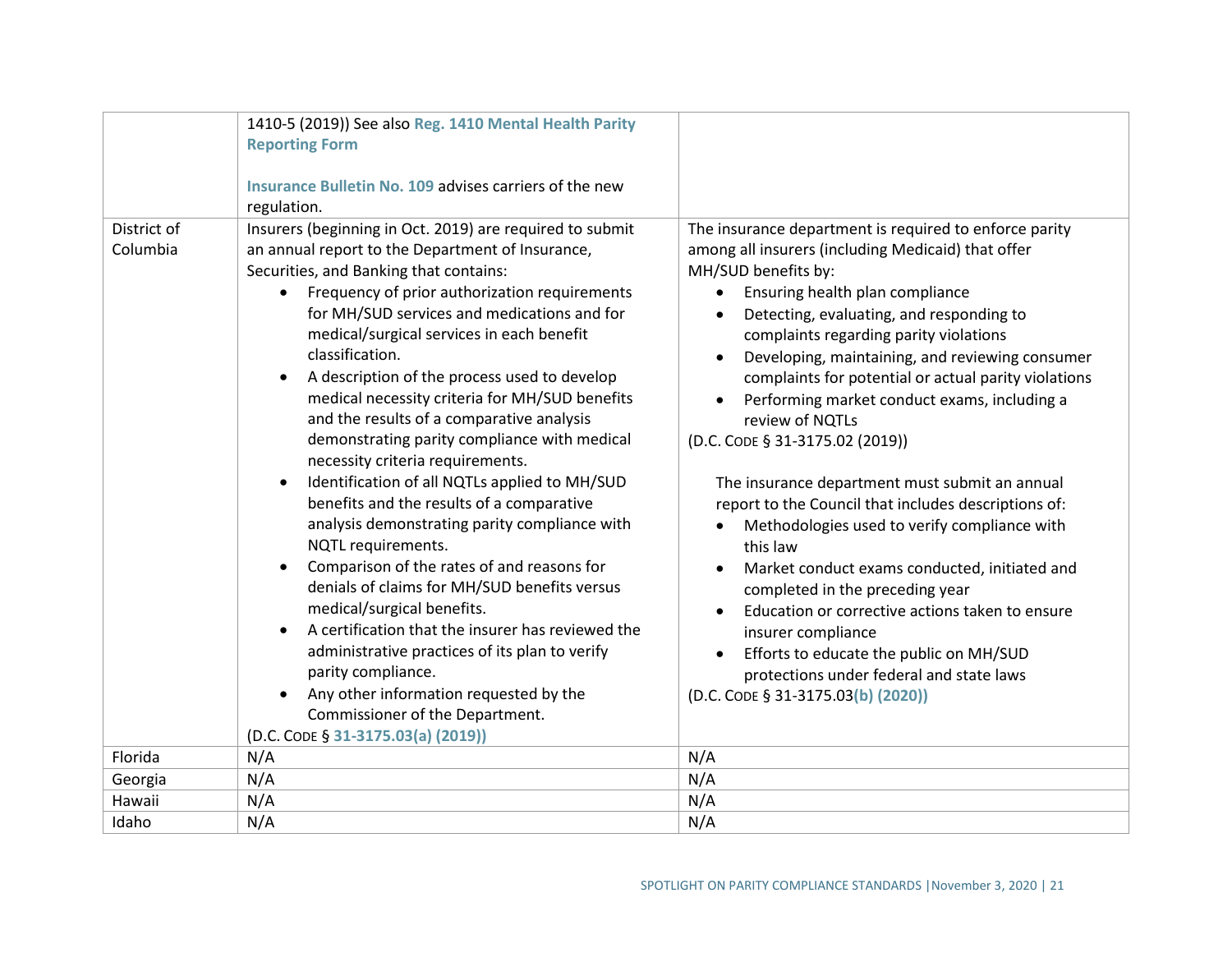| Illinois | Beginning July 2020, insurers must submit an annual<br>report to the Department of Insurance that includes:<br>A summary of the plan's pharmacy management<br>$\bullet$<br>processes for MH/SUD benefits compared to<br>those for other medical benefits.<br>A summary of the internal processes of review<br>$\bullet$<br>for experimental benefits and unproven<br>technology for MH/SUD and other medical<br>benefits.<br>A summary of how the plan's policies and<br>$\bullet$<br>procedures for utilization management for<br>MH/SUD compare to those for other medical<br>benefits.<br>A description of the processes used to develop<br>$\bullet$<br>medical necessity criteria for MH/SUD and<br>medical/surgical benefits and the results of a<br>comparative analysis demonstrating parity<br>compliance with medical necessity criteria<br>requirements.<br>Identification of all NQTLs applied to MH/SUD<br>$\bullet$<br>and medical/surgical benefits and the results of<br>a comparative analysis demonstrating parity<br>compliance with NQTL requirements.<br>Any other information requested by the Director<br>$\bullet$<br>of the department that is needed to clarify data<br>provided, including proprietary information.<br>(215 ILL. COMP. STAT. 5/370c.1(k) (2018)) | The Department of Insurance must enforce state and<br>federal parity laws by:<br>Requiring insurers to submit comparative NQTL<br>analyses<br>Evaluating all consumer or provider complaints<br>regarding MH/SUD or possible parity violations<br>Performing parity compliance market conduct<br>exams and making findings publicly available<br>(215 ILL. COMP. STAT. 5/370c(d) (2018))<br>The Department of Insurance must measure and track<br>parity compliance and share such information with a<br>parity working group that meets semiannually. (215 ILL.<br>СОМР. STAT. 5/370с.1(h)(2) (2018))<br>The working group shall provide recommendations to the<br>General Assembly (no later than Dec. 31, 2019) on health<br>plan data reporting requirements for MH, SUD and<br>medical services. (215 ILL. COMP. STAT. 5/370c.1(j) (2018))<br>The Department of Insurance (with the Department of<br>Healthcare and Family Services) must issue an annual<br>joint report and presentation to the General Assembly<br>that includes:<br>Methodology used to check for compliance with<br>$\bullet$<br>federal and state parity requirements<br>Market conduct exams/audits conducted within<br>the past year regarding parity and a summary of |
|----------|---------------------------------------------------------------------------------------------------------------------------------------------------------------------------------------------------------------------------------------------------------------------------------------------------------------------------------------------------------------------------------------------------------------------------------------------------------------------------------------------------------------------------------------------------------------------------------------------------------------------------------------------------------------------------------------------------------------------------------------------------------------------------------------------------------------------------------------------------------------------------------------------------------------------------------------------------------------------------------------------------------------------------------------------------------------------------------------------------------------------------------------------------------------------------------------------------------------------------------------------------------------------------------------------|-----------------------------------------------------------------------------------------------------------------------------------------------------------------------------------------------------------------------------------------------------------------------------------------------------------------------------------------------------------------------------------------------------------------------------------------------------------------------------------------------------------------------------------------------------------------------------------------------------------------------------------------------------------------------------------------------------------------------------------------------------------------------------------------------------------------------------------------------------------------------------------------------------------------------------------------------------------------------------------------------------------------------------------------------------------------------------------------------------------------------------------------------------------------------------------------------------------------------------------------------------|
|          |                                                                                                                                                                                                                                                                                                                                                                                                                                                                                                                                                                                                                                                                                                                                                                                                                                                                                                                                                                                                                                                                                                                                                                                                                                                                                             |                                                                                                                                                                                                                                                                                                                                                                                                                                                                                                                                                                                                                                                                                                                                                                                                                                                                                                                                                                                                                                                                                                                                                                                                                                                     |
|          | The NQTL analysis information must be made available                                                                                                                                                                                                                                                                                                                                                                                                                                                                                                                                                                                                                                                                                                                                                                                                                                                                                                                                                                                                                                                                                                                                                                                                                                        | the results                                                                                                                                                                                                                                                                                                                                                                                                                                                                                                                                                                                                                                                                                                                                                                                                                                                                                                                                                                                                                                                                                                                                                                                                                                         |
|          | to the Department of Insurance and to all plan                                                                                                                                                                                                                                                                                                                                                                                                                                                                                                                                                                                                                                                                                                                                                                                                                                                                                                                                                                                                                                                                                                                                                                                                                                              | Any educational or corrective actions taken to<br>$\bullet$                                                                                                                                                                                                                                                                                                                                                                                                                                                                                                                                                                                                                                                                                                                                                                                                                                                                                                                                                                                                                                                                                                                                                                                         |
|          | participants on a publicly available website prominently                                                                                                                                                                                                                                                                                                                                                                                                                                                                                                                                                                                                                                                                                                                                                                                                                                                                                                                                                                                                                                                                                                                                                                                                                                    | ensure federal and state parity compliance                                                                                                                                                                                                                                                                                                                                                                                                                                                                                                                                                                                                                                                                                                                                                                                                                                                                                                                                                                                                                                                                                                                                                                                                          |
|          | displayed in plan informational materials. (215 ILL. COMP.                                                                                                                                                                                                                                                                                                                                                                                                                                                                                                                                                                                                                                                                                                                                                                                                                                                                                                                                                                                                                                                                                                                                                                                                                                  | The report must be made publicly available. (215 ILL.                                                                                                                                                                                                                                                                                                                                                                                                                                                                                                                                                                                                                                                                                                                                                                                                                                                                                                                                                                                                                                                                                                                                                                                               |
|          | STAT. 5/370c.1(I) (2018))                                                                                                                                                                                                                                                                                                                                                                                                                                                                                                                                                                                                                                                                                                                                                                                                                                                                                                                                                                                                                                                                                                                                                                                                                                                                   | COMP. STAT. 5/370c.1(h)(3) (2018))                                                                                                                                                                                                                                                                                                                                                                                                                                                                                                                                                                                                                                                                                                                                                                                                                                                                                                                                                                                                                                                                                                                                                                                                                  |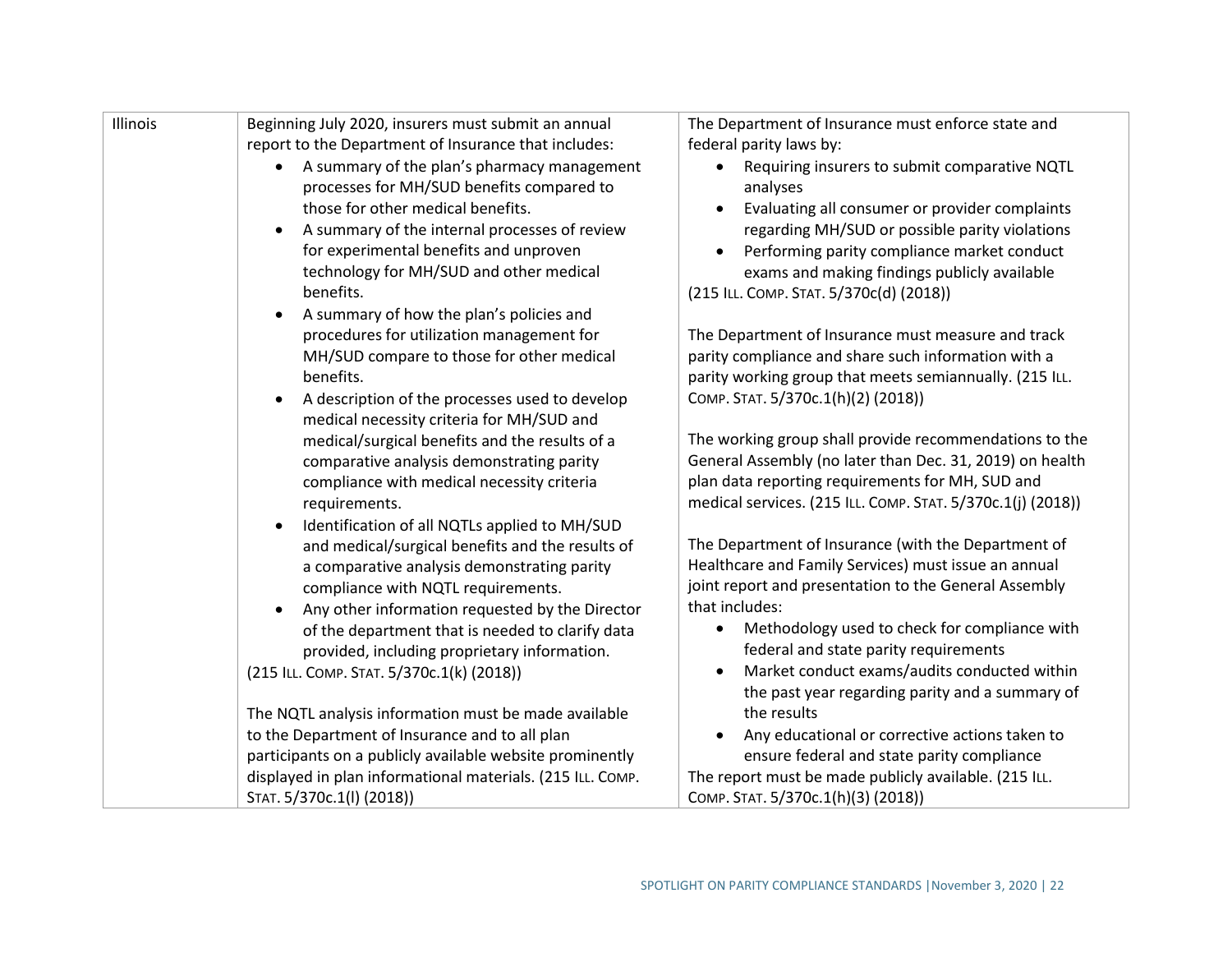| Indiana   | Insurers that provide MH/SUD coverage are required to<br>submit an annual report and analysis (by December 31st<br>each year) that includes:<br>A description of the processes used to develop<br>or select medical necessity criteria for coverage<br>of MH/SUD services and for medical/surgical<br>services and the results of a comparative<br>analysis demonstrating parity compliance with<br>medical necessity criteria requirements.<br>Identification of all NQTLs applied to MH/SUD<br>$\bullet$ | The Department of Insurance must submit a one-time (by<br>March 1, 2021) report to the general assembly<br>concerning its implementation of rules and procedures to<br>ensure parity compliance, which must include:<br>The department's methodology for determining<br>insurers are compliant with federal and state<br>parity laws.<br>The results of targeted market conduct<br>$\bullet$<br>examinations conducted or completed in the past<br>12 months. |
|-----------|------------------------------------------------------------------------------------------------------------------------------------------------------------------------------------------------------------------------------------------------------------------------------------------------------------------------------------------------------------------------------------------------------------------------------------------------------------------------------------------------------------|---------------------------------------------------------------------------------------------------------------------------------------------------------------------------------------------------------------------------------------------------------------------------------------------------------------------------------------------------------------------------------------------------------------------------------------------------------------|
|           | and medical/surgical benefits and the results of<br>a comparative analysis demonstrating parity<br>compliance with NQTL requirements.<br>(IND. CODE §§ 27-8-5-15.8(d), (f); 27-13-7-14.2(d), (f)<br>(2020)                                                                                                                                                                                                                                                                                                 | Any educational or corrective action the<br>$\bullet$<br>department has taken to ensure the insurers'<br>compliance with parity.<br>(HEA No. 1092, P.L 103-2020, Sec. 6.)                                                                                                                                                                                                                                                                                     |
| lowa      | N/A                                                                                                                                                                                                                                                                                                                                                                                                                                                                                                        | N/A                                                                                                                                                                                                                                                                                                                                                                                                                                                           |
| Kansas    | N/A                                                                                                                                                                                                                                                                                                                                                                                                                                                                                                        | N/A                                                                                                                                                                                                                                                                                                                                                                                                                                                           |
| Kentucky  | N/A                                                                                                                                                                                                                                                                                                                                                                                                                                                                                                        | N/A                                                                                                                                                                                                                                                                                                                                                                                                                                                           |
| Louisiana | N/A                                                                                                                                                                                                                                                                                                                                                                                                                                                                                                        | N/A                                                                                                                                                                                                                                                                                                                                                                                                                                                           |
| Maine     | N/A                                                                                                                                                                                                                                                                                                                                                                                                                                                                                                        | The Superintendent of Insurance must determine health<br>plan compliance with parity requirements and may use<br>market conduct exams or survey tools. The<br>Superintendent must report the results of the compliance<br>assessment, including recommendations, to the<br>Legislature by January 30, 2020. (LD 1694/SP 559, signed<br>by Governor on June 17, 2019)                                                                                          |
| Maryland  | Carriers are required to identify the 5 plans with the<br>highest enrollment in the individual, small, and large<br>group markets and submit a report to the insurance<br>commissioner to demonstrate compliance with the<br>Parity Act (on or before March 1, 2022 and March 1,<br>2024). The report must include:<br>A description of the processes used to develop<br>$\bullet$<br>or select the medical necessity criteria for                                                                         | The Insurance Commissioner must review the carrier<br>reports and assess compliance with parity requirements.<br>Carriers must be notified in writing of any noncompliance<br>before issuing an administrative order. Within 90 days<br>after the notice of noncompliance is issued, the carrier<br>can submit a compliance plan and reprocess any claims<br>that were improperly denied.                                                                     |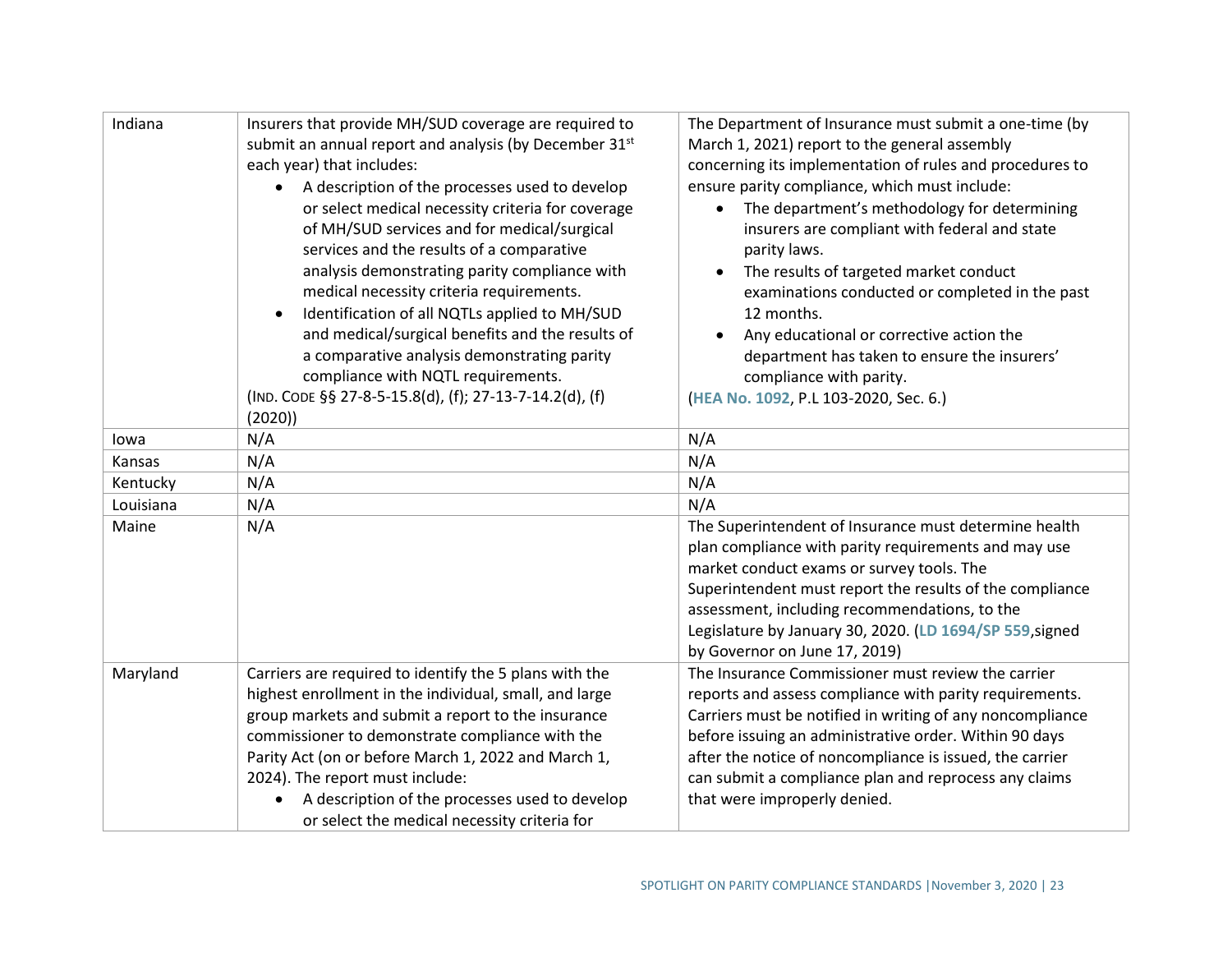|               | MH/SUD benefits and for medical/surgical<br>benefits and the results of a comparative<br>analysis demonstrating parity compliance with<br>medical necessity criteria requirements.<br>Identification of NQTLs applied to MH/SUD<br>$\bullet$<br>benefits and to medical/surgical benefits in each<br>classification of benefits and the results of a<br>comparative analysis demonstrating parity<br>compliance with NQTL requirements.<br>Process used to comply with Parity Act<br>$\bullet$<br>disclosure requirements.<br>Number and rate of prior authorization requests<br>$\bullet$<br>received, approved and denied for all MH, SUD<br>and medical/surgical benefits in the preceding<br>calendar year.<br>Number and rates of claims and denials for all<br>$\bullet$<br>benefits in the preceding calendar year.<br>Carriers must use the NAIC's data collection tool for<br>mental health parity analysis (NQTLs), with amendments<br>necessary to incorporate statutory reporting<br>requirements. Reports must be made available to plan<br>members and the public on the carrier's website in a<br>summary form (to be created by the commissioner by<br>Dec. 31, 2021) that removes confidential or proprietary<br>information. (HB 455/SB 334, enacted May 8, 2020; to<br>be codified at MD. CODE ANN. INS. § 15-144) | The Commissioner may impose penalties on carriers for<br>incomplete reports or noncompliance and shall consider<br>that a parity violation is a "serious violation with a<br>significantly deleterious effect on the public." (HB<br>455/SB334, enacted May 8, 2020; to be codified at MD.<br>CODE ANN. INS. § 15-144)<br>The Insurance Commissioner must submit interim (by<br>Dec. 1, 2023) and final (by Dec. 1, 2025) reports to the<br><b>General Assembly that:</b><br>Summarize the findings from the review of the<br>carriers' reports.<br>Make recommendations regarding the<br>information gained from the reports, value and<br>need for on-going reporting and frequency of<br>reporting, and any changes to the data reporting<br>requirements.<br>(HB 455/SB334, enacted May 8, 2020; to be codified at<br>MD. CODE ANN. INS. § 15-144) |
|---------------|---------------------------------------------------------------------------------------------------------------------------------------------------------------------------------------------------------------------------------------------------------------------------------------------------------------------------------------------------------------------------------------------------------------------------------------------------------------------------------------------------------------------------------------------------------------------------------------------------------------------------------------------------------------------------------------------------------------------------------------------------------------------------------------------------------------------------------------------------------------------------------------------------------------------------------------------------------------------------------------------------------------------------------------------------------------------------------------------------------------------------------------------------------------------------------------------------------------------------------------------------------------------------------------------------------------------------------------|--------------------------------------------------------------------------------------------------------------------------------------------------------------------------------------------------------------------------------------------------------------------------------------------------------------------------------------------------------------------------------------------------------------------------------------------------------------------------------------------------------------------------------------------------------------------------------------------------------------------------------------------------------------------------------------------------------------------------------------------------------------------------------------------------------------------------------------------------------|
| Massachusetts | Insurers are required to report to the Office of Patient<br>Protection in the Health Policy Commission the total<br>number of:<br>Medical/surgical and MH/SUD claims submitted<br>to carrier<br>Medical/surgical and MH/SUD denials<br>Medical/surgical and MH/SUD claims denied for:                                                                                                                                                                                                                                                                                                                                                                                                                                                                                                                                                                                                                                                                                                                                                                                                                                                                                                                                                                                                                                                 | N/A                                                                                                                                                                                                                                                                                                                                                                                                                                                                                                                                                                                                                                                                                                                                                                                                                                                    |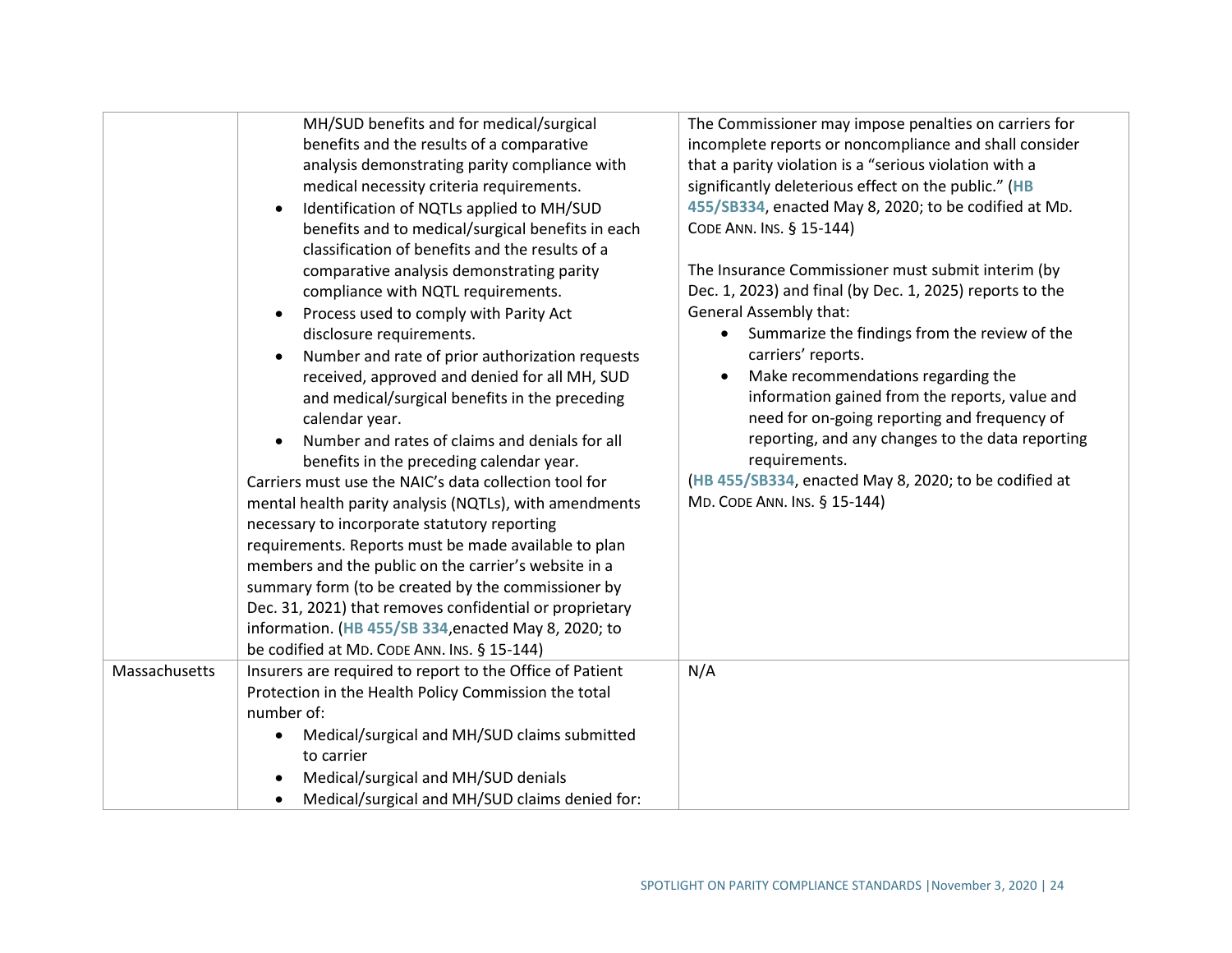|           | Failure to obtain prior authorization or                  |                                                          |
|-----------|-----------------------------------------------------------|----------------------------------------------------------|
|           | $\circ$<br>referral                                       |                                                          |
|           |                                                           |                                                          |
|           | Lack of medical necessity<br>$\circ$                      |                                                          |
|           | The service was experimental or<br>$\circ$                |                                                          |
|           | investigational                                           |                                                          |
|           | The insured was not covered or eligible<br>$\circ$        |                                                          |
|           | for benefits                                              |                                                          |
|           | Service not covered<br>$\circ$                            |                                                          |
|           | Duplicate claims<br>$\circ$                               |                                                          |
|           | Incomplete claims<br>$\circ$                              |                                                          |
|           | Coding errors<br>$\circ$                                  |                                                          |
|           | Any other specified reason<br>$\circ$                     |                                                          |
|           | Total number of grievances<br>$\bullet$                   |                                                          |
|           | filed/approved/denied/withdrawn/reconsidered              |                                                          |
|           | ; percentage of insureds who filed a grievance;           |                                                          |
|           | and total number of external reviews and                  |                                                          |
|           | resolution                                                |                                                          |
|           | (MASS. GEN. LAWS ch. 1760, §7(b)(5) (2016); 958 MASS.     |                                                          |
|           | CODE REGS. 3.600(1)(d) (2020))                            |                                                          |
|           |                                                           |                                                          |
|           | Carriers must review their practices for compliance with  |                                                          |
|           | state and federal parity laws and regulations annually    |                                                          |
|           | and certify to the Division of Insurance and the Attorney |                                                          |
|           | General that they have completed a comprehensive          |                                                          |
|           | review for state and federal parity compliance and that   |                                                          |
|           |                                                           |                                                          |
|           | they either are in compliance or are not in compliance,   |                                                          |
|           | with a list of the practices not in compliance and the    |                                                          |
|           | steps taken to bring the practices into compliance. (211  |                                                          |
|           | MASS. CODE REGS. 154.03(2) (2013))                        |                                                          |
| Michigan  | N/A                                                       | N/A                                                      |
| Minnesota | The Commissioner of Commerce can require                  | The Commissioners of Commerce and Health are required    |
|           | information from health plans to confirm                  | to submit an annual report to the legislature (beginning |
|           | implementation of parity, including comparisons           | June 1, 2021) that:                                      |
|           | between MH/SUD treatment and other medical                |                                                          |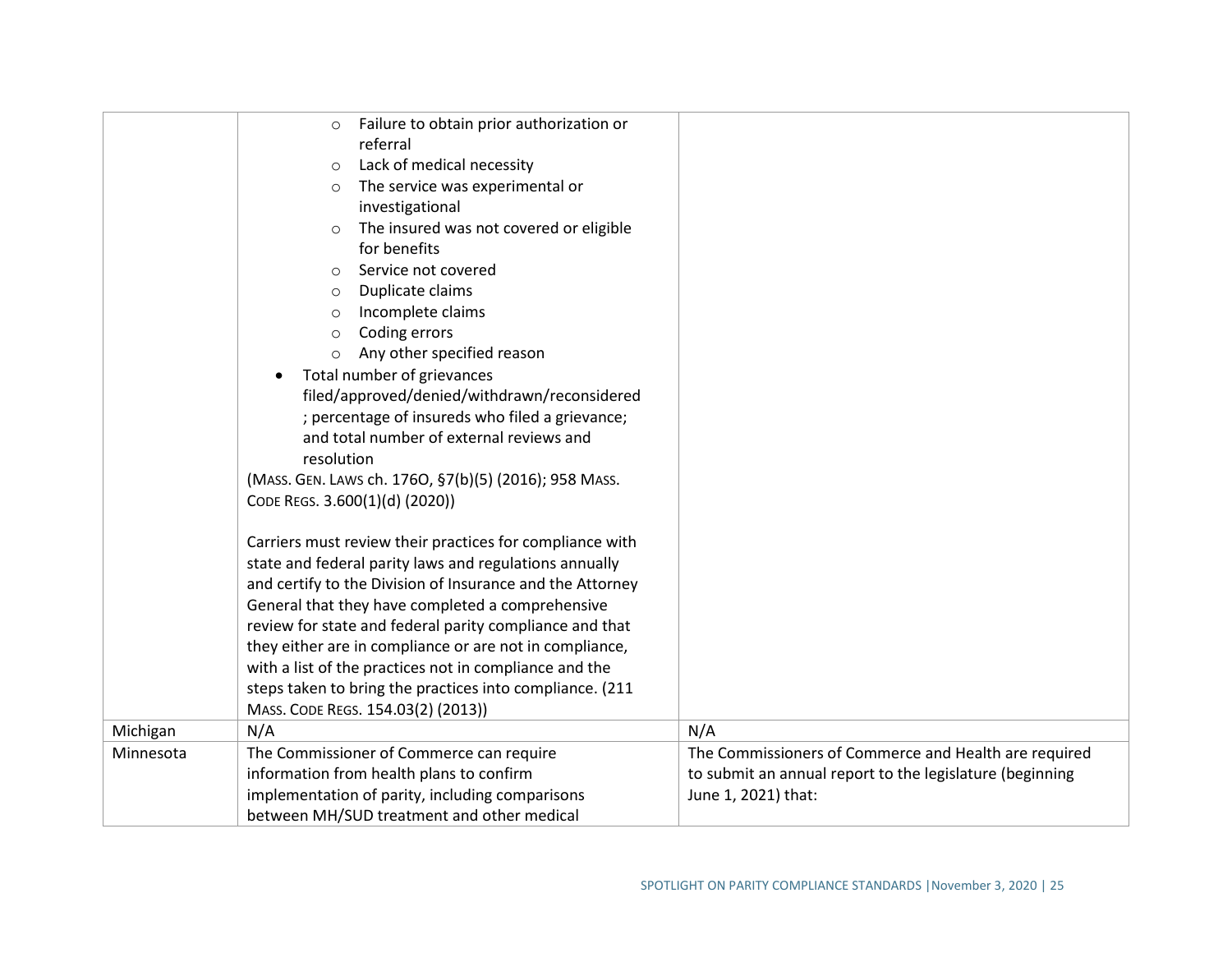|             | conditions related to prior authorization requirements,<br>drug formulary design, claim denials, rehabilitation<br>rates, and other information. (MINN. STAT.<br>§ 62Q.47(f) (2019)) | Describes the commissioner's process for<br>$\bullet$<br>reviewing plan compliance with state and federal<br>parity requirements.<br>Identifies enforcement actions taken in the past<br>year regarding state and federal parity<br>compliance, and summarizes the results of any<br>market conduct exams.<br>Details corrective actions taken to ensure parity<br>compliance.<br>Describes information provided to the public<br>about MH/SUD parity protections under state<br>and federal law.<br>The report must be written in nontechnical language and<br>made available to the public. (MINN. STAT. § 62Q.47(h)<br>(2019) |
|-------------|--------------------------------------------------------------------------------------------------------------------------------------------------------------------------------------|----------------------------------------------------------------------------------------------------------------------------------------------------------------------------------------------------------------------------------------------------------------------------------------------------------------------------------------------------------------------------------------------------------------------------------------------------------------------------------------------------------------------------------------------------------------------------------------------------------------------------------|
| Mississippi | N/A                                                                                                                                                                                  | N/A                                                                                                                                                                                                                                                                                                                                                                                                                                                                                                                                                                                                                              |
| Missouri    | N/A                                                                                                                                                                                  | N/A                                                                                                                                                                                                                                                                                                                                                                                                                                                                                                                                                                                                                              |
| Montana     | N/A                                                                                                                                                                                  | N/A                                                                                                                                                                                                                                                                                                                                                                                                                                                                                                                                                                                                                              |
| Nebraska    | N/A                                                                                                                                                                                  | N/A                                                                                                                                                                                                                                                                                                                                                                                                                                                                                                                                                                                                                              |
| Nevada      | N/A                                                                                                                                                                                  | N/A                                                                                                                                                                                                                                                                                                                                                                                                                                                                                                                                                                                                                              |
| <b>New</b>  | N/A                                                                                                                                                                                  | The Insurance Commissioner is authorized to enforce                                                                                                                                                                                                                                                                                                                                                                                                                                                                                                                                                                              |
| Hampshire   |                                                                                                                                                                                      | MHPAEA and required to periodically examine and                                                                                                                                                                                                                                                                                                                                                                                                                                                                                                                                                                                  |
|             |                                                                                                                                                                                      | evaluate insurers for compliance, including provider                                                                                                                                                                                                                                                                                                                                                                                                                                                                                                                                                                             |
|             |                                                                                                                                                                                      | reimbursement practices. (N.H. REV. STAT. ANN. § 417-                                                                                                                                                                                                                                                                                                                                                                                                                                                                                                                                                                            |
|             |                                                                                                                                                                                      | $E:1(V), (V-a) (2020))$                                                                                                                                                                                                                                                                                                                                                                                                                                                                                                                                                                                                          |
|             |                                                                                                                                                                                      | The insurance commissioner is serving on a commission                                                                                                                                                                                                                                                                                                                                                                                                                                                                                                                                                                            |
|             |                                                                                                                                                                                      | to study the state's business environment of mental                                                                                                                                                                                                                                                                                                                                                                                                                                                                                                                                                                              |
|             |                                                                                                                                                                                      | health providers and will examine mental health parity                                                                                                                                                                                                                                                                                                                                                                                                                                                                                                                                                                           |
|             |                                                                                                                                                                                      | (among other issues). A report and recommendations are                                                                                                                                                                                                                                                                                                                                                                                                                                                                                                                                                                           |
|             |                                                                                                                                                                                      | due to the legislature by October 1, 2020. (N.H. REV. STAT.                                                                                                                                                                                                                                                                                                                                                                                                                                                                                                                                                                      |
|             |                                                                                                                                                                                      | ANN. § 330-A:26-a) (2019))                                                                                                                                                                                                                                                                                                                                                                                                                                                                                                                                                                                                       |
| New Jersey  | Insurers must submit an annual report (by March 1 <sup>st</sup> ) to                                                                                                                 | The Department of Banking and Insurance is required to                                                                                                                                                                                                                                                                                                                                                                                                                                                                                                                                                                           |
|             | the Department of Banking and Insurance that includes:                                                                                                                               | implement and enforce federal parity, including:                                                                                                                                                                                                                                                                                                                                                                                                                                                                                                                                                                                 |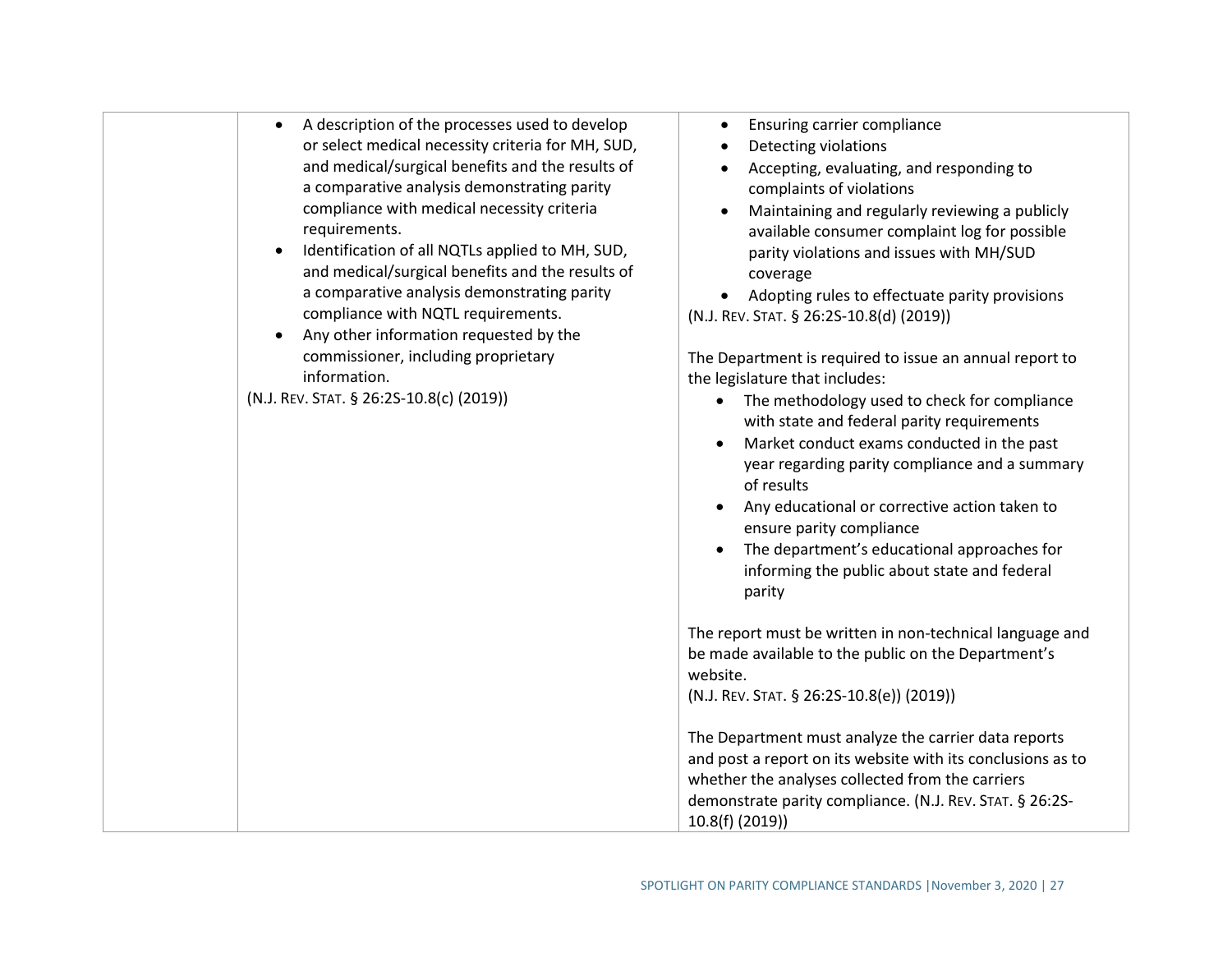| <b>New Mexico</b> | N/A                                                                                                                                                                                                                                                                                                                                                                                                                                                                                                                                                                                                                                                                                                                                                                                                                                                                                                                                                                                                                                                                                                                                                                                                                                                                                                                                                                                                                                                                      | N/A |
|-------------------|--------------------------------------------------------------------------------------------------------------------------------------------------------------------------------------------------------------------------------------------------------------------------------------------------------------------------------------------------------------------------------------------------------------------------------------------------------------------------------------------------------------------------------------------------------------------------------------------------------------------------------------------------------------------------------------------------------------------------------------------------------------------------------------------------------------------------------------------------------------------------------------------------------------------------------------------------------------------------------------------------------------------------------------------------------------------------------------------------------------------------------------------------------------------------------------------------------------------------------------------------------------------------------------------------------------------------------------------------------------------------------------------------------------------------------------------------------------------------|-----|
| New York          | Every two years, beginning July 1, 2019, insurers are<br>required to submit a report to the Superintendent of<br>Insurance detailing compliance with federal and state<br>parity laws, including:<br>Rates of utilization review approvals and denials<br>for MH/SUD claims as compared to<br>medical/surgical claims<br>The number of prior or concurrent authorization<br>$\bullet$<br>requests and denials for MH/SUD and<br>medical/surgical benefits<br>The rates of appeals of adverse determinations<br>$\bullet$<br>upheld and overturned for MH/SUD and<br>medical/surgical benefits<br>The percentage in-network and out-of-network<br>$\bullet$<br>claims for MH/SUD services as compared to the<br>percentage for medical/surgical services<br>The number of BH advocates or staff available to<br>assist policyholders with MH/SUD benefits<br>A comparison of cost-sharing requirements and<br>$\bullet$<br>benefit limitations for MH/SUD and<br>medical/surgical services<br>The number by type of in-network, licensed<br>$\bullet$<br>providers that provide MH/SUD services<br>The percentage of MH/SUD providers who<br>$\bullet$<br>remained participating providers<br>Other information necessary/useful to measure<br>$\bullet$<br>parity compliance, including an evaluation and<br>assessment of network adequacy and<br>reimbursement rates<br>(N.Y. INS. LAW § 343 (2019); see also, DFS parity data<br>reporting template and instructions) | N/A |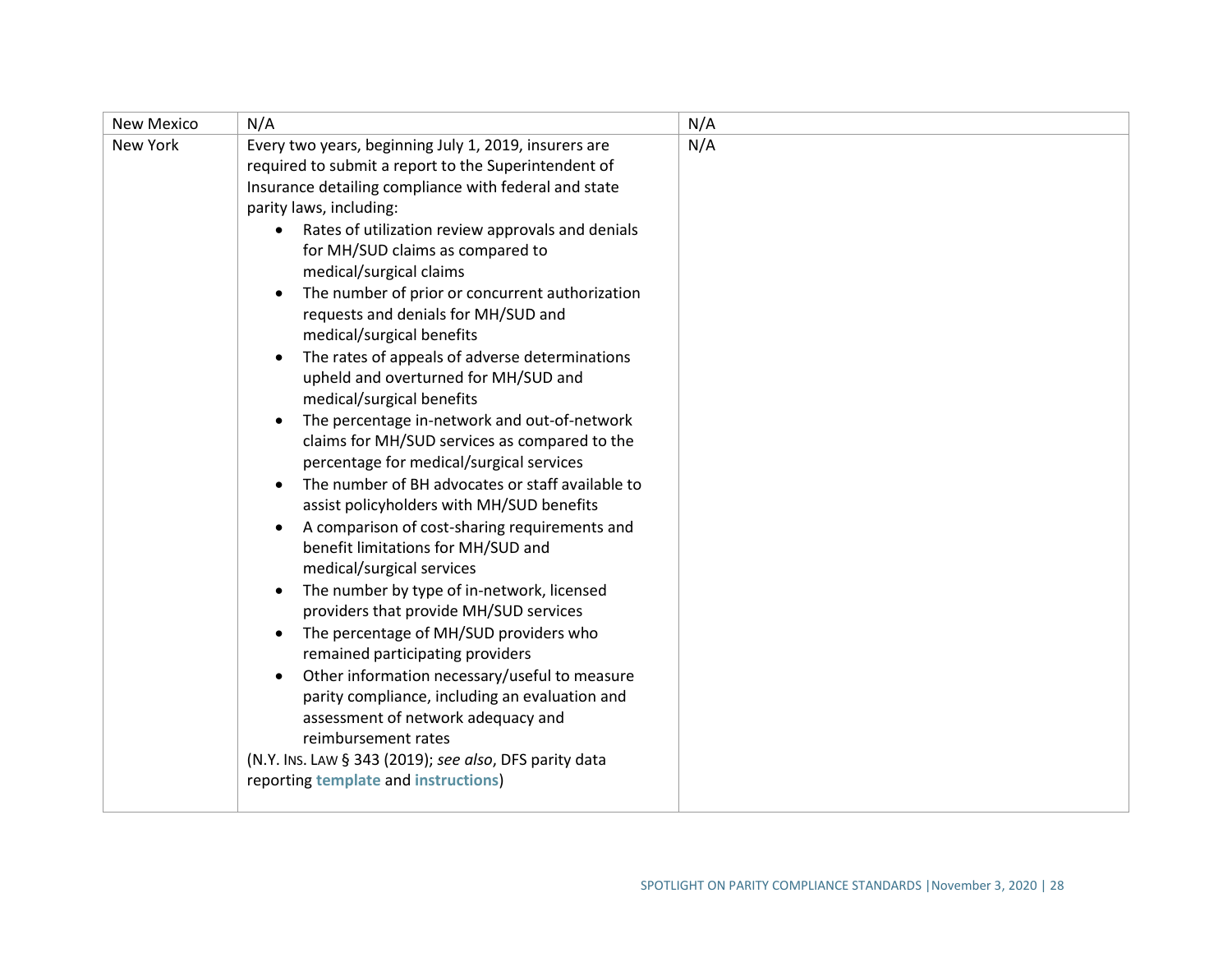|                | Carriers must provide plan information to members and<br>prospective members, including the most recent<br>comparative analysis performed to assess compliance<br>with MHPAEA. (N.Y. Ins. Law §§ 3217-a(a)(21),<br>4324(a)(22) (2020); N.Y. PUB. HEALTH § 4408(1)(t)(v)<br>(2020)                                                                                                                                                                                                                                                                                                                                                                                                                                                                                                             |                                                                                                                                                                                                                                                                                                                                                                                                                                                                                                                                                |
|----------------|-----------------------------------------------------------------------------------------------------------------------------------------------------------------------------------------------------------------------------------------------------------------------------------------------------------------------------------------------------------------------------------------------------------------------------------------------------------------------------------------------------------------------------------------------------------------------------------------------------------------------------------------------------------------------------------------------------------------------------------------------------------------------------------------------|------------------------------------------------------------------------------------------------------------------------------------------------------------------------------------------------------------------------------------------------------------------------------------------------------------------------------------------------------------------------------------------------------------------------------------------------------------------------------------------------------------------------------------------------|
| North Carolina | N/A                                                                                                                                                                                                                                                                                                                                                                                                                                                                                                                                                                                                                                                                                                                                                                                           | N/A                                                                                                                                                                                                                                                                                                                                                                                                                                                                                                                                            |
| North Dakota   | N/A                                                                                                                                                                                                                                                                                                                                                                                                                                                                                                                                                                                                                                                                                                                                                                                           | N/A                                                                                                                                                                                                                                                                                                                                                                                                                                                                                                                                            |
| Ohio           | N/A                                                                                                                                                                                                                                                                                                                                                                                                                                                                                                                                                                                                                                                                                                                                                                                           | Annually, the Department of Mental Health and Addiction<br>Services and Department of Insurance are required to<br>provide a joint report to the legislature on parity outreach<br>efforts and coverage and access barriers. (OHIO REV. CODE<br>ANN. §§ 5119.89; 3901.90 (2020))                                                                                                                                                                                                                                                               |
| Oklahoma       | Beginning April 1, 2021, insurers are required to submit<br>an annual report to the Insurance Commissioner that<br>includes:<br>A description of the process used to develop or<br>$\bullet$<br>select the medical necessity criteria for MH/SUD<br>benefits and for medical/surgical benefits and<br>the results of a comparative analysis<br>demonstrating parity compliance with medical<br>necessity criteria requirements.<br>Identification of all NQTLs applied to both<br>$\bullet$<br>MH/SUD benefits and medical/surgical benefits<br>and the results of a comparative analysis<br>demonstrating parity compliance with NQTL<br>requirements.<br>Reports must be made publicly available.<br>(SB 1718, enacted May 19, 2020; to be codified at OKLA.<br>STAT. tit. 6, § 6060.11(E)) | The Insurance Commissioner must enforce federal and<br>state parity requirements, make the carrier data reports<br>publicly available on the insurance department's website<br>no later than July 1, 2021 and each year thereafter (with<br>confidential information and trade secrets redacted),<br>identify insurers who fail to comply with the reporting<br>requirements, and make a reasonable attempt to obtain<br>the missing information. (SB 1718, enacted May 19, 2020;<br>to be codified at OKLA. STAT. tit. 36, § 6060.11 (F)-(G)) |
| Oregon         | N/A                                                                                                                                                                                                                                                                                                                                                                                                                                                                                                                                                                                                                                                                                                                                                                                           | The Department of Consumer and Business Services is<br>required to examine and report to the legislature no later<br>than Sept. 1, 2019 on:                                                                                                                                                                                                                                                                                                                                                                                                    |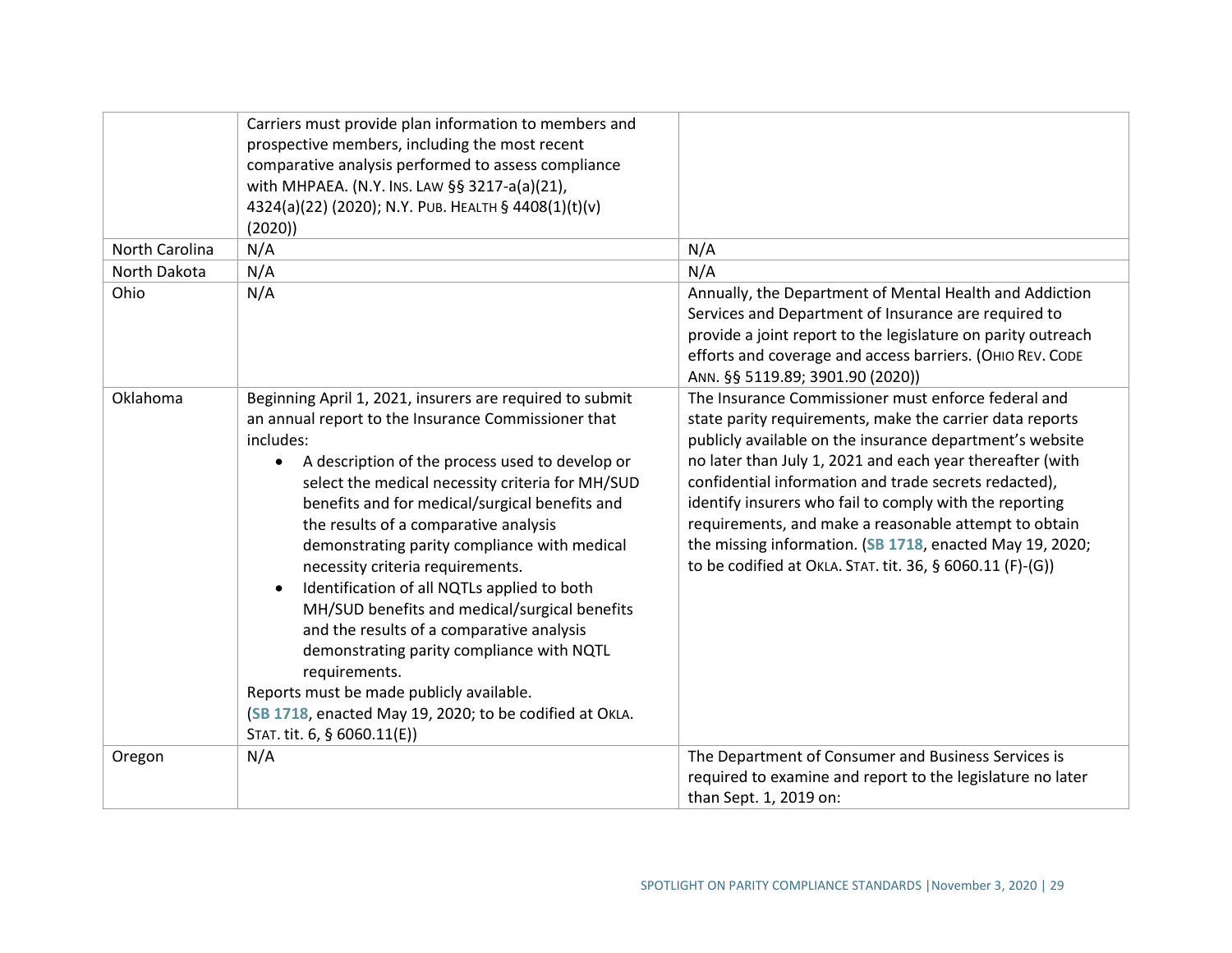| Pennsylvania     | N/A | Trends of each carrier's maximum allowable<br>$\bullet$<br>reimbursement rates for time-based outpatient<br>office visit procedural codes and whether in-<br>network BH/MH providers have been paid<br>reimbursement equivalent to medical providers<br>Whether each carrier imposes utilization<br>$\bullet$<br>management procedures for behavioral/mental<br>health providers that are more restrictive than<br>those for medical providers<br>Whether each carrier pays equivalent<br>reimbursement for time-based procedural codes<br>for in-network BH providers and medical<br>providers<br>Whether the methodologies used to determine<br>$\bullet$<br>the reimbursement rate schedule are equivalent<br>for in-network BH and medical providers<br>(SB 860, effective August 17, 2017)<br>N/A |
|------------------|-----|--------------------------------------------------------------------------------------------------------------------------------------------------------------------------------------------------------------------------------------------------------------------------------------------------------------------------------------------------------------------------------------------------------------------------------------------------------------------------------------------------------------------------------------------------------------------------------------------------------------------------------------------------------------------------------------------------------------------------------------------------------------------------------------------------------|
| Rhode Island     | N/A | The Health Insurance Commissioner is required to                                                                                                                                                                                                                                                                                                                                                                                                                                                                                                                                                                                                                                                                                                                                                       |
| South Carolina   | N/A | monitor the adequacy of plans' compliance with the<br>federal parity law, including a review of MH/SUD claims<br>processing and reimbursement procedures. Any findings,<br>recommendations, and assessments must be made<br>publicly available. The Commissioner is also required to<br>ensure behavioral health care coverage complies with<br>parity standards and to integrate parity requirements into<br>the Commissioner's insurance oversight and health care<br>transformation efforts. (42 R.I. GEN. LAWS § 42-14.5-3(j),<br>(p) (2020))<br>N/A                                                                                                                                                                                                                                               |
|                  |     |                                                                                                                                                                                                                                                                                                                                                                                                                                                                                                                                                                                                                                                                                                                                                                                                        |
| South Dakota     | N/A | N/A                                                                                                                                                                                                                                                                                                                                                                                                                                                                                                                                                                                                                                                                                                                                                                                                    |
| <b>Tennessee</b> | N/A | The Department of Commerce and Insurance is required<br>to implement and enforce state and federal parity laws<br>by:                                                                                                                                                                                                                                                                                                                                                                                                                                                                                                                                                                                                                                                                                  |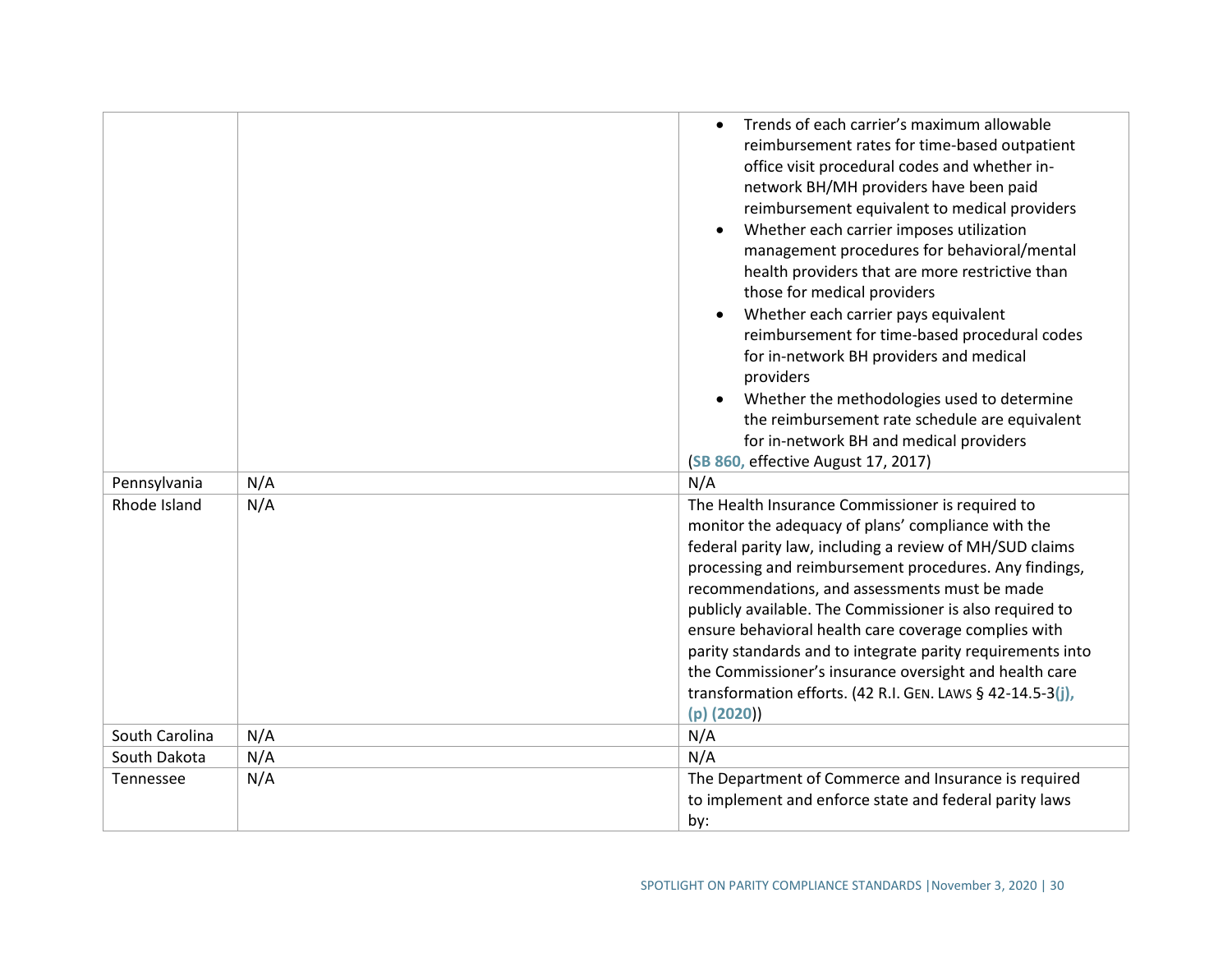- Ensuring compliance by individual and group plans
- Detecting possible violations by individual and group plans
- Accepting, evaluating, and responding to parity complaints
- Maintaining and reviewing consumer complaints regarding MH/SUD coverage and possible parity violations

The Department was required to submit a report and provide a presentation to the legislature (by January 31, 2020) that:

- Describes the Department's methodology for evaluating compliance with both federal and state parity requirements
- Identifies market conduct exams conducted during the past year regarding parity compliance and summarizes the results
- Describes educational or corrective actions taken to ensure parity compliance
- Describes educational approaches for informing the public about parity
- Describes how the department examines complaints related to denials or restrictions for possible parity violations, including complaints regarding:
	- o Claim denials for residential or inpatient treatment due to lack of medical necessity
	- o Claims for residential or inpatient treatment that were approved but for fewer days than requested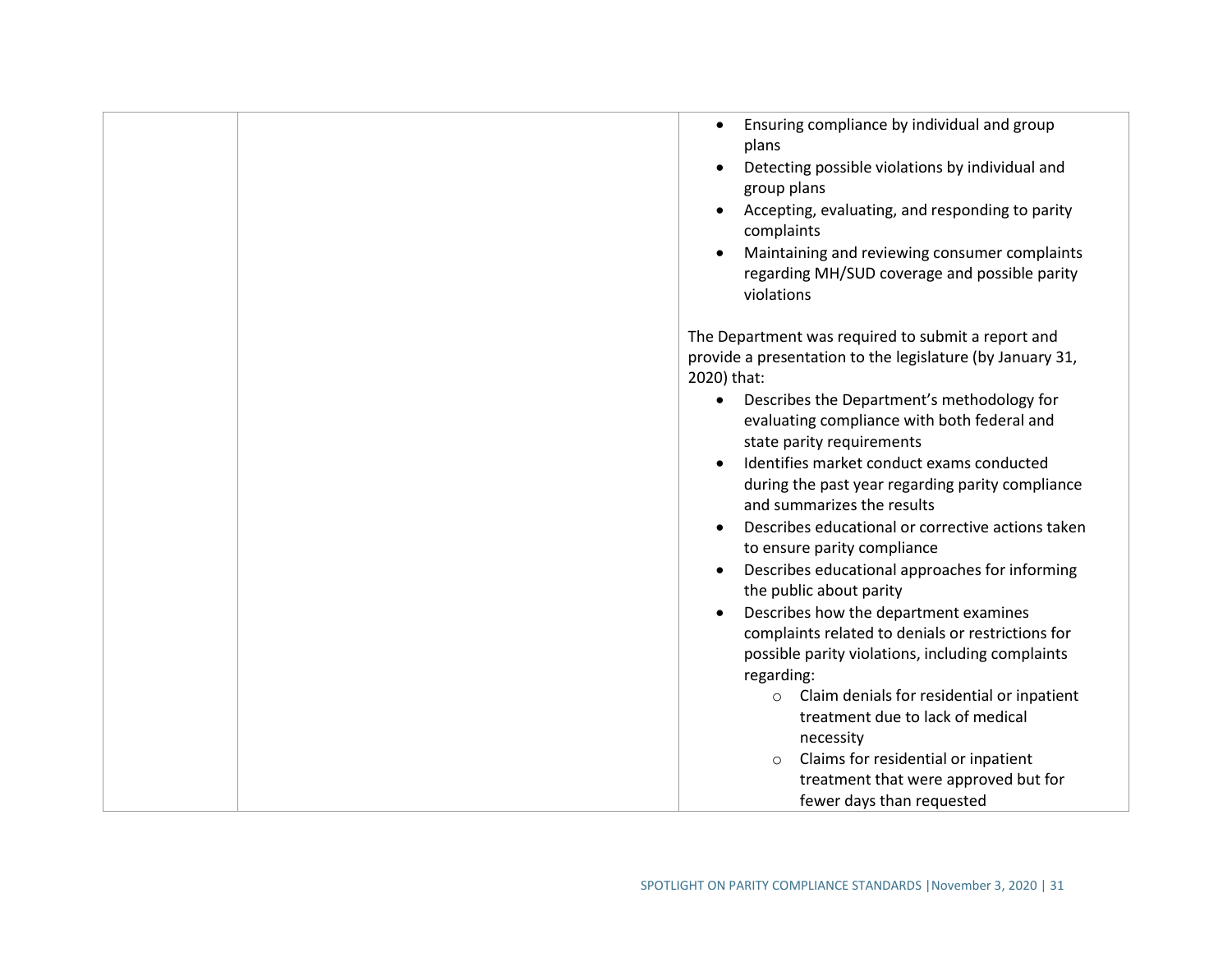|       |     | Claim denials for residential or inpatient<br>$\circ$<br>treatment because the beneficiary had<br>not first attempted outpatient treatment<br>and/or medication<br>Claim denials for medications such as<br>$\circ$<br>buprenorphine or naltrexone due to lack<br>of medical necessity<br>Step therapy requirements imposed on<br>buprenorphine or naltrexone<br>Prior authorization requirements<br>$\circ$<br>imposed on buprenorphine or naltrexone<br>(TENN. CODE ANN. § 56-7-2360(d) (2018))<br>The report must be made publicly available. (TENN. CODE<br>ANN. § 56-7-2360(f (2018)) |
|-------|-----|--------------------------------------------------------------------------------------------------------------------------------------------------------------------------------------------------------------------------------------------------------------------------------------------------------------------------------------------------------------------------------------------------------------------------------------------------------------------------------------------------------------------------------------------------------------------------------------------|
| Texas | N/A | The Department of Insurance must enforce parity                                                                                                                                                                                                                                                                                                                                                                                                                                                                                                                                            |
|       |     | compliance by evaluating the benefits and coverage<br>offered by plans for QTLs and NQTLs by classification.                                                                                                                                                                                                                                                                                                                                                                                                                                                                               |
|       |     | (TEX. INS. CODE ANN. § 1355.255 (2019))                                                                                                                                                                                                                                                                                                                                                                                                                                                                                                                                                    |
|       |     | The Department of Insurance is part of a MH/SUD parity<br>work group that is required to prepare biennial reports<br>for the legislature of findings, recommendations, and a<br>strategic plan for parity compliance. (TEX. GOV'T CODE ANN.<br>$§$ 531.02252(g) (2017))                                                                                                                                                                                                                                                                                                                    |
|       |     | The Department of Insurance was required to conduct<br>studies and prepare biennial reports for the legislature<br>comparing benefits for MH/SUD with medical/surgical<br>benefits regarding prior authorization or utilization                                                                                                                                                                                                                                                                                                                                                            |
|       |     | review requirements; denials for services that are not                                                                                                                                                                                                                                                                                                                                                                                                                                                                                                                                     |
|       |     | medically necessary or that are experimental or<br>investigational; and appeals and independent external                                                                                                                                                                                                                                                                                                                                                                                                                                                                                   |
|       |     |                                                                                                                                                                                                                                                                                                                                                                                                                                                                                                                                                                                            |
|       |     |                                                                                                                                                                                                                                                                                                                                                                                                                                                                                                                                                                                            |
|       |     | SPOTLIGHT ON PARITY COMPLIANCE STANDARDS   November 3, 2020   32                                                                                                                                                                                                                                                                                                                                                                                                                                                                                                                           |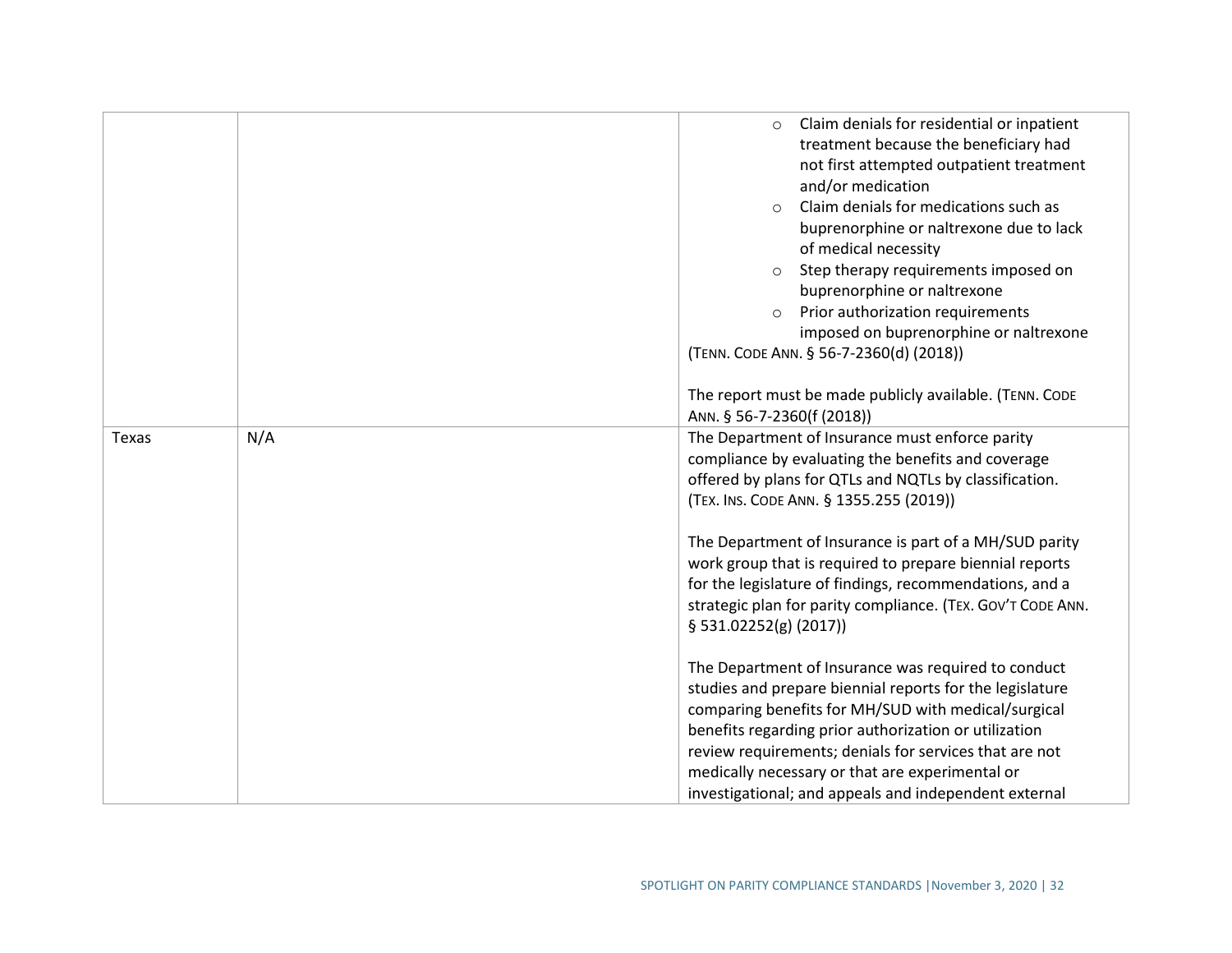|         |                                                                                                                                                                                                                                                                                                                                                                                                                                                                                                                                                                                                                                                                                                                                                                                                                                                                                                                                                                                                                                                                       | reviews. (HB 10 § 3; TEX. GOV'T CODE ANN. § 531.02252(g)<br>(2017)<br>See: Study of Mental Health Parity to Better Understand<br><b>Consumer Experiences with Accessing Care and Report</b><br>to Assess Medical or Surgical Benefits, and Benefits for<br><b>Mental Health and Substance Use Disorders<sup>62</sup></b> |
|---------|-----------------------------------------------------------------------------------------------------------------------------------------------------------------------------------------------------------------------------------------------------------------------------------------------------------------------------------------------------------------------------------------------------------------------------------------------------------------------------------------------------------------------------------------------------------------------------------------------------------------------------------------------------------------------------------------------------------------------------------------------------------------------------------------------------------------------------------------------------------------------------------------------------------------------------------------------------------------------------------------------------------------------------------------------------------------------|--------------------------------------------------------------------------------------------------------------------------------------------------------------------------------------------------------------------------------------------------------------------------------------------------------------------------|
| Utah    | N/A                                                                                                                                                                                                                                                                                                                                                                                                                                                                                                                                                                                                                                                                                                                                                                                                                                                                                                                                                                                                                                                                   | N/A                                                                                                                                                                                                                                                                                                                      |
| Vermont | The Health Insurance Commissioner was directed to<br>adopt rules to collect data on treatment quality. Health<br>insurers are required to file an annual report card with<br>the Insurance Commissioner/Division of Health Care<br>Administration on the plan's performance relating to<br>quality measures for care, treatment, and treatment<br>options for MH/SUD, including:<br>The discharge rates from inpatient MH/SUD care<br>The average length of stay for patients receiving<br>inpatient MH/SUD care<br>The average number of treatment sessions for<br>outpatient MH/SUD care<br>The percentage of beneficiaries receiving<br>$\bullet$<br>inpatient and outpatient MH/SUD care<br>The number and rate of denied authorization<br>(prior and concurrent) for MH/SUD services<br>The number of denials appealed by members<br>$\bullet$<br>and/or providers<br>The rates of readmission to inpatient MH/SUD<br>facilities<br>The level of patient satisfaction with the quality<br>of MH/SUD treatment (via patient survey)<br>Any other quality measures | N/A                                                                                                                                                                                                                                                                                                                      |

<sup>62</sup> Note the biennial reports are publicly available even though not required by the statute.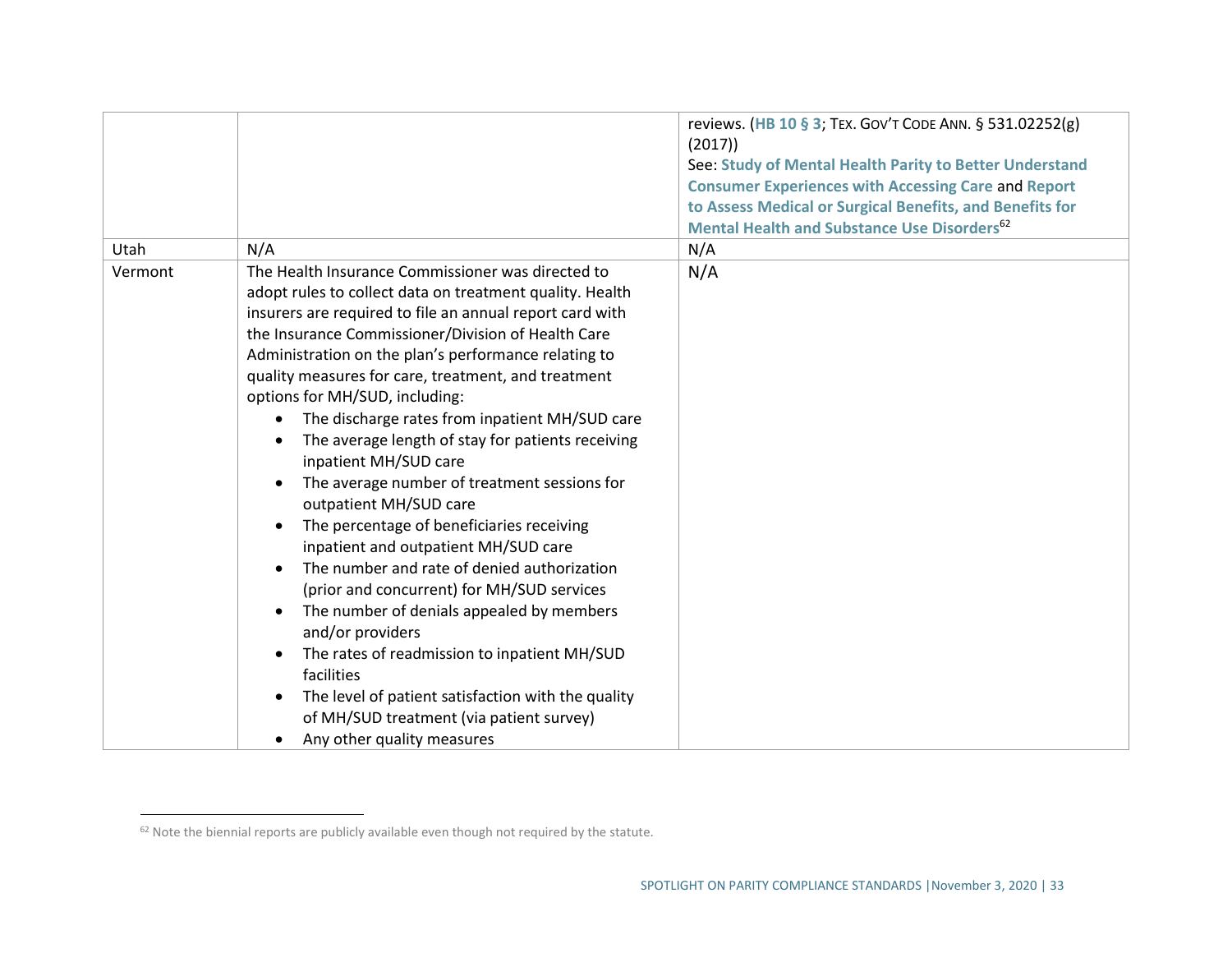|               | (8 VT. STAT. ANN. § 4089b(d)(1)(B) (2020); VT. ADMIN CODE<br>4-5-7:5 (2020)) <sup>63</sup>                                                                                                           |                                                                                                                                                                                                                                                                                                                                                                                                                                                                                                                                                                                                                                                                                                                                                                                                                                                           |
|---------------|------------------------------------------------------------------------------------------------------------------------------------------------------------------------------------------------------|-----------------------------------------------------------------------------------------------------------------------------------------------------------------------------------------------------------------------------------------------------------------------------------------------------------------------------------------------------------------------------------------------------------------------------------------------------------------------------------------------------------------------------------------------------------------------------------------------------------------------------------------------------------------------------------------------------------------------------------------------------------------------------------------------------------------------------------------------------------|
| Virginia      | N/A                                                                                                                                                                                                  | The Bureau of Insurance, in consultation with health<br>carriers, is required to develop reporting requirements<br>regarding denied claims, complaints, appeals, and<br>network adequacy involving MH/SUD coverage. The<br>Bureau must annually compile the information into a<br>publicly available report and submit it to the legislature.<br>(SB 280, signed April 7, 2020; codified at VA. CODE ANN. §<br>38.2-3412.1(G) (2020))                                                                                                                                                                                                                                                                                                                                                                                                                     |
| Washington    | Health plans and issuers must file a justification<br>demonstrating the analysis of each plan's compliance<br>with parity requirements for FRs and QTLs. (WASH.<br>ADMIN. CODE § 284-43-7120 (2016)) | N/A                                                                                                                                                                                                                                                                                                                                                                                                                                                                                                                                                                                                                                                                                                                                                                                                                                                       |
| West Virginia | N/A                                                                                                                                                                                                  | Beginning June 21, 2021, the Insurance Commissioner<br>and Public Employees Insurance Agency must submit an<br>annual report to the legislature that contains:<br>Data that demonstrates parity compliance for<br>adverse determination regarding claims for BH,<br>MH, or SUD and includes the total number of<br>adverse determinations for such claims<br>A description of the process used to develop and<br>select the medical necessity criteria used in<br>determining benefits for BH/MH/SUD and for<br>medical/surgical benefits and the results of a<br>comparative analysis demonstrating parity<br>compliance with medical necessity requirements<br>Identification of all NQTLs applied to BH/MH/SUD<br>and medical/surgical benefits and the results of a<br>comparative analysis demonstrating parity<br>compliance with NQTL requirements |

<sup>63</sup> Note that the data points in the Vermont regulation are related to treatment quality, not parity, but they have been included in this review because the treatment quality data points are similar to data points other states are collecting for parity compliance.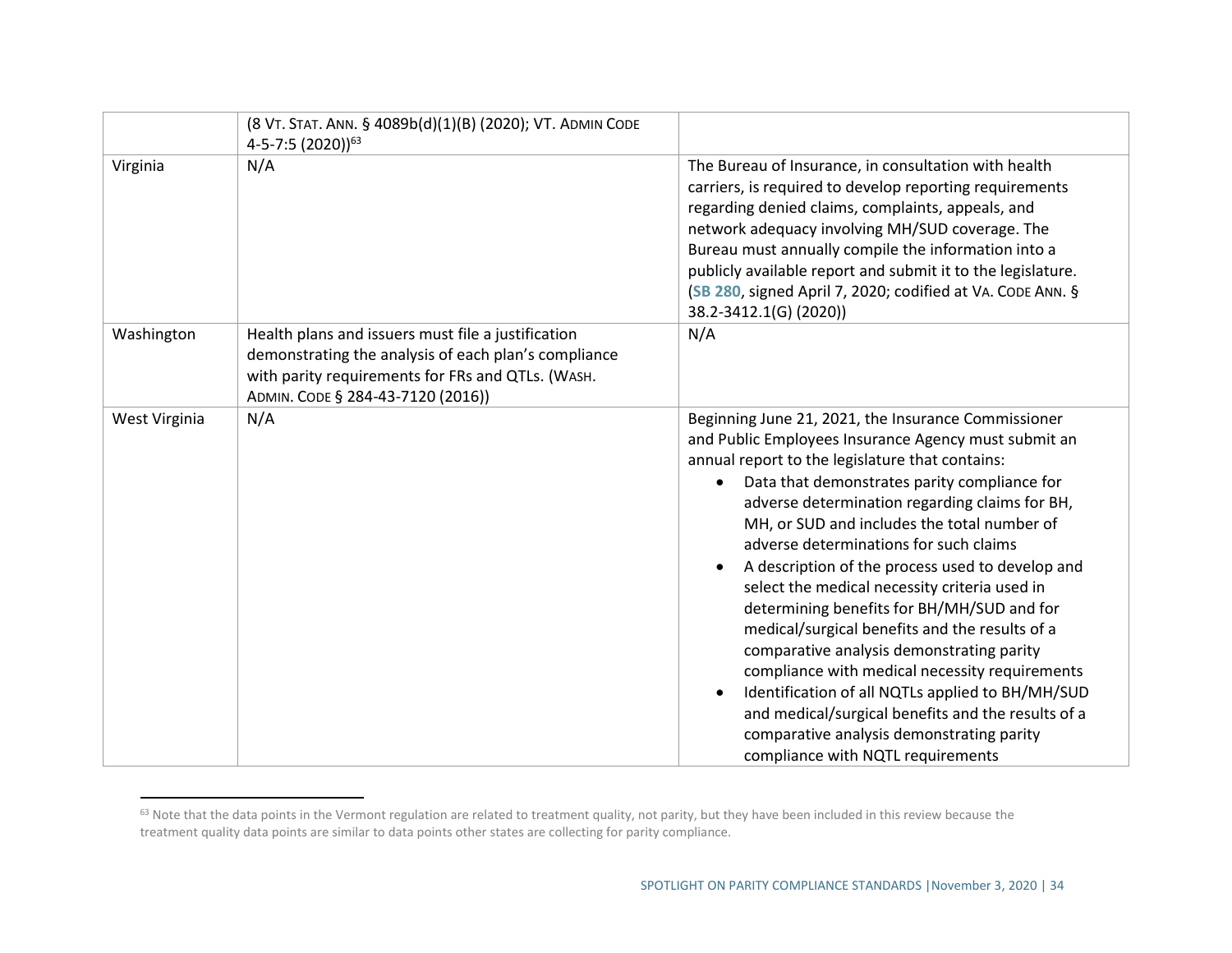|           |     | (W. VA. CODE §§ 33-15-4u(g); 33-16-3ff(g); 33-24-7u(g);                                                                 |
|-----------|-----|-------------------------------------------------------------------------------------------------------------------------|
|           |     | 33-25-8r(g); 33-25A-8u(g); 5-16-7(i) (2020))                                                                            |
|           |     | The Public Employees Insurance Agency must update its                                                                   |
|           |     | annual plan document to reflect comprehensive parity                                                                    |
|           |     | compliance and file an annual report. (W. VA. CODE § 5-16-<br>$7(j)$ (2020))                                            |
|           |     | The Insurance Commissioner shall adopt legislative rules                                                                |
|           |     | to comply with the provisions, which must specify the                                                                   |
|           |     | information and analyses that carriers shall provide to the<br>Insurance Commissioner, as necessary for the report. (W. |
|           |     | VA. CODE §§ 33-15-4u(h); 33-16-3ff(h); 33-24-7u(h); 33-25-                                                              |
|           |     | 8r(h); 33-25A-8u(h) (2020))                                                                                             |
|           |     | The Insurance Commissioner may conduct a financial                                                                      |
|           |     | examination of a carrier to determine if it is in                                                                       |
|           |     | compliance, including a review of policies and procedures                                                               |
|           |     | and a sample of MH claims to determine if they are                                                                      |
|           |     | treated in parity with medical/surgical benefits. The<br>results of this examination must be reported to the            |
|           |     | legislature, and if the Commissioner determines the                                                                     |
|           |     | carrier is not in compliance, the Commissioner can fine                                                                 |
|           |     | the carrier. (W. VA. CODE §§ 33-15-4u(j); 33-16-3ff(j); 33-                                                             |
|           |     | 24-7u(j); 33-25-8r(j); 33-25A-8u(j) (2020))                                                                             |
| Wisconsin | N/A | N/A                                                                                                                     |
| Wyoming   | N/A | N/A                                                                                                                     |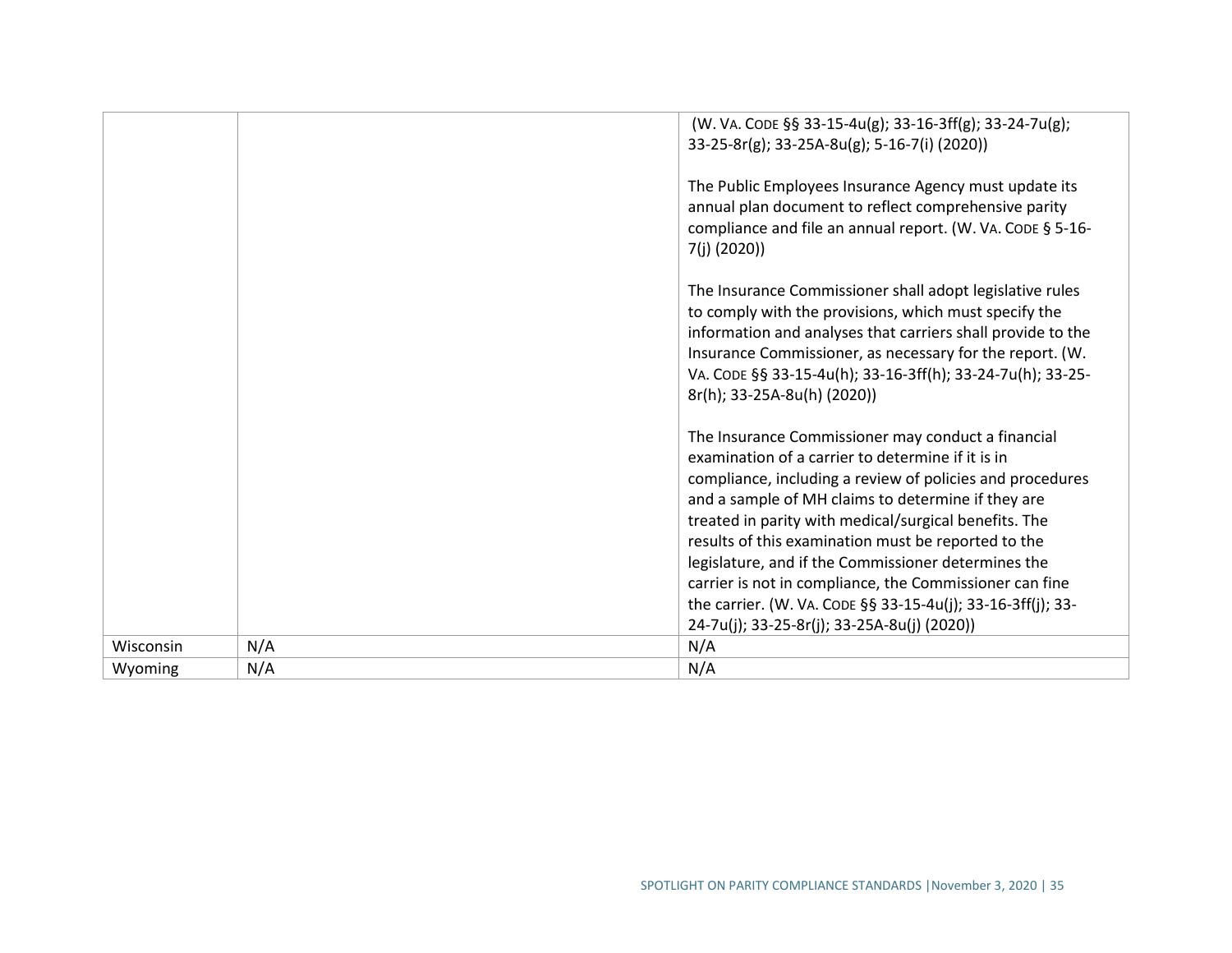| <b>State</b> | <b>Form Review Compliance Checklist/Attestation</b>                                                                                                                                                                                                                                                                                                                                                                                                                                                                                                                                                                                                                                                                                                                                                                                                                                                                                                                     |
|--------------|-------------------------------------------------------------------------------------------------------------------------------------------------------------------------------------------------------------------------------------------------------------------------------------------------------------------------------------------------------------------------------------------------------------------------------------------------------------------------------------------------------------------------------------------------------------------------------------------------------------------------------------------------------------------------------------------------------------------------------------------------------------------------------------------------------------------------------------------------------------------------------------------------------------------------------------------------------------------------|
| Alabama      | N/A <sup>64</sup>                                                                                                                                                                                                                                                                                                                                                                                                                                                                                                                                                                                                                                                                                                                                                                                                                                                                                                                                                       |
| Alaska       | Compliance with the Mental Health Parity and Addiction Equity Act (MHPAEA, or the Parity Act) appears on form review<br>checklists (small and large employer fully-insured plans checklist and individual plan checklist), and health plans must attest<br>that:<br>MH/SUD benefits are defined in the contract using independent standards of current medical practice<br>When determining classification of benefits, the health plan used the same standards for medical/surgical and<br>MH/SUD benefits<br>The health plan applied financial requirements and quantitative treatment limitations for medical/surgical and<br>MH/SUD benefits within the same classification on an equal basis<br>The health plan applied NQTLs for medical management, experimental and investigational determinations, provider<br>credentialing, network adequacy, provider reimbursement rates, and prescription drugs uniformly between<br>medical/surgical and MH/SUD benefits |
|              | The health plan has oversight standards for vendors used to process MH/SUD claims to ensure parity compliance<br>(2021 Alaska ACA Form and Rate Guidance)                                                                                                                                                                                                                                                                                                                                                                                                                                                                                                                                                                                                                                                                                                                                                                                                               |
| Arizona      | N/A                                                                                                                                                                                                                                                                                                                                                                                                                                                                                                                                                                                                                                                                                                                                                                                                                                                                                                                                                                     |
| Arkansas     | N/A                                                                                                                                                                                                                                                                                                                                                                                                                                                                                                                                                                                                                                                                                                                                                                                                                                                                                                                                                                     |
| California   | Health plans, regulated by the Department of Managed Health Care (DMHC), must complete worksheets and provide detailed<br>information on parity compliance. (DMHC website)                                                                                                                                                                                                                                                                                                                                                                                                                                                                                                                                                                                                                                                                                                                                                                                              |
|              | Plans regulated by the CA Department of Insurance must complete two templates, the Mental Health Parity Analysis<br>Workbook, which identifies financial requirements, and the Mental Health Parity Supporting Documentation Template, which<br>identifies NQTLs by classification, as part of their form filings starting with plan year 2020.                                                                                                                                                                                                                                                                                                                                                                                                                                                                                                                                                                                                                         |
|              | To demonstrate compliance with federal parity law, all non-grandfathered individual and small group health insurance form<br>filings should include a quantitative parity analysis, an explanation of methodology demonstrating that the quantitative<br>analysis was prepared in compliance with federal law and guidance, and a list of all MH/SUD benefits subject to NQTLs. This                                                                                                                                                                                                                                                                                                                                                                                                                                                                                                                                                                                    |

### **Exhibit B: Form Review Checklist for Parity Act Compliance – Fifty-State Survey**

<sup>64</sup> Note that we were unable to conduct a full survey for form review checklists/attestations. We have included information we were able to find on state insurance department's public websites (as of August 2020) but it is possible that the state has form review checklists or other attestation/certification requirements for parity compliance that are not available on the public website.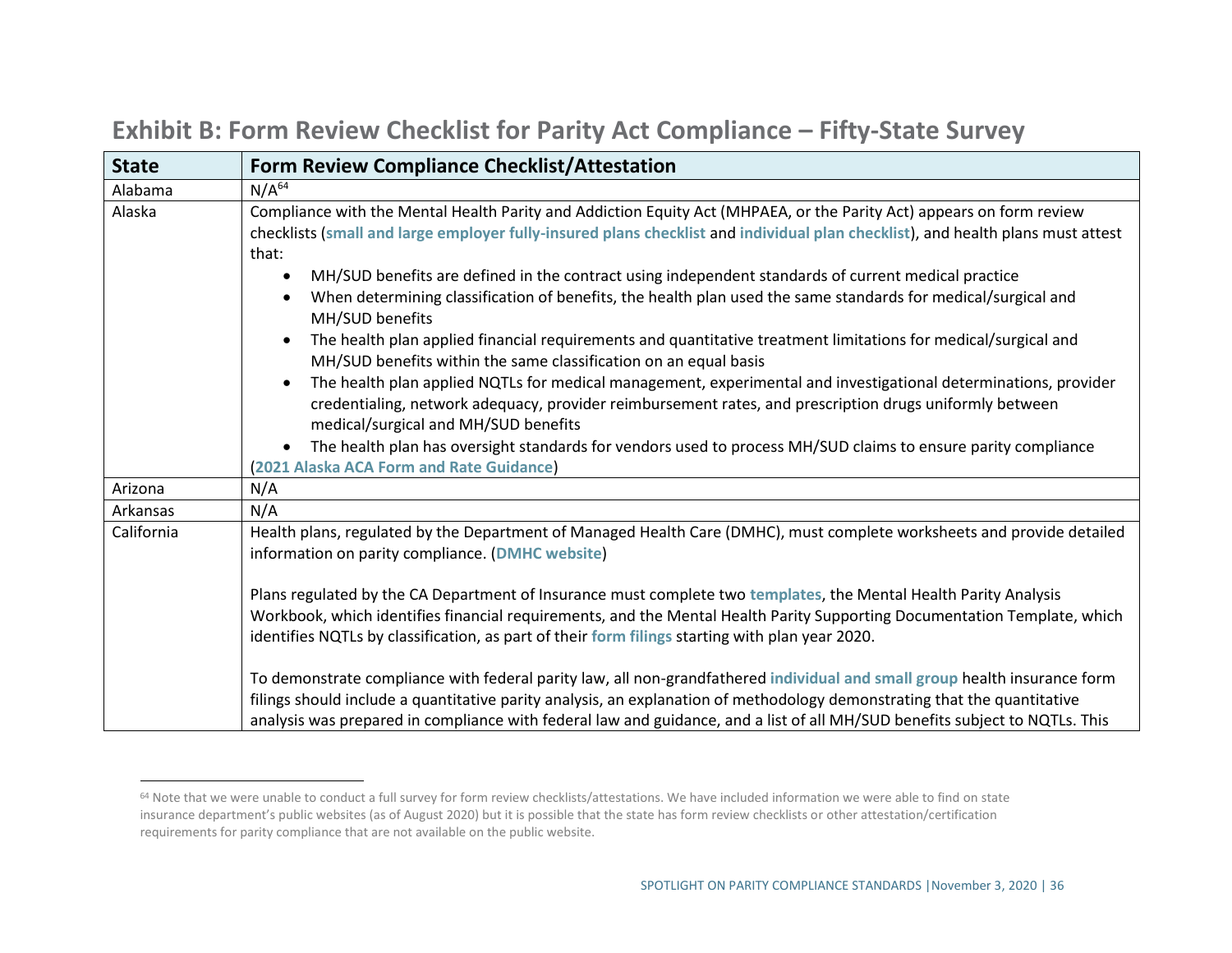|             | applies to both standard and non-standard filings. The filing instructions contain instructions for the quantitative analysis,                                                                                                                                                                                                                                                                                   |
|-------------|------------------------------------------------------------------------------------------------------------------------------------------------------------------------------------------------------------------------------------------------------------------------------------------------------------------------------------------------------------------------------------------------------------------|
|             | explanation of methodology, cost sharing compliance, and NQTLs.                                                                                                                                                                                                                                                                                                                                                  |
| Colorado    | N/A                                                                                                                                                                                                                                                                                                                                                                                                              |
| Connecticut | Rate filings for individual and small group plans must include an annual certification of compliance with parity. Any insurer<br>that offers a plan with lower cost sharing for a medical benefit than for a mental health benefit must include a demonstration<br>of how the cost sharing requirement complies with parity requirements. (CONN. AGENCIES REGS. §§ 38a-481-9(a)(8); 38a-513-<br>13(a)(8) (2018)) |
|             | Health insurance policy form filings are required to submit a certification verifying that the form is compliant with state and<br>federal parity requirements. (Bulletin HC-92)                                                                                                                                                                                                                                 |
|             | While not a requirement for form review, managed care plans must file an annual Consumer Report Card Survey, which<br>includes utilization review data for MH/SUD service requests. (CONN. GEN. STAT. § 38a-478c (2015))                                                                                                                                                                                         |
| Delaware    | Health plans must complete the "Delaware Mental Health Parity and Addiction Equity Act Issuer Checklist and Certification<br>Template" (2020 Medical Issuer QHP Submission Guide, Attachment 4) to certify compliance with each federal and state<br>parity requirement.                                                                                                                                         |
| District of | N/A                                                                                                                                                                                                                                                                                                                                                                                                              |
| Columbia    |                                                                                                                                                                                                                                                                                                                                                                                                                  |
| Florida     | N/A                                                                                                                                                                                                                                                                                                                                                                                                              |
| Georgia     | N/A                                                                                                                                                                                                                                                                                                                                                                                                              |
| Hawaii      | N/A                                                                                                                                                                                                                                                                                                                                                                                                              |
| Idaho       | Idaho Department of Insurance Mental Health Parity Testing Template requires plans to perform a test to demonstrate<br>compliance with financial requirements.                                                                                                                                                                                                                                                   |
| Illinois    | Health plans must complete the Mental Health Parity Supporting Documents Template in the form filing.                                                                                                                                                                                                                                                                                                            |
| Indiana     | The Department of Insurance requires plans to submit forms (see Accident & Health Form Filing Information and Instructions                                                                                                                                                                                                                                                                                       |
|             | for links to checklists for all plan types) indicating whether they comply with state and federal parity requirements.                                                                                                                                                                                                                                                                                           |
| lowa        | N/A                                                                                                                                                                                                                                                                                                                                                                                                              |
| Kansas      | N/A                                                                                                                                                                                                                                                                                                                                                                                                              |
| Kentucky    | Individual, small group, and large group filing checklists include requirements for health plans to attest compliance with state<br>parity requirements.                                                                                                                                                                                                                                                         |
| Louisiana   | During form review, the Department of Insurance reviews all policy forms and related materials in the individual and group<br>markets for parity compliance. Market conduct examinations may include an assessment of parity compliance. (Bulletin 2013-                                                                                                                                                         |
|             | 03)                                                                                                                                                                                                                                                                                                                                                                                                              |
| Maine       | Form filing checklists require health plans to attest compliance with state and federal parity requirements.                                                                                                                                                                                                                                                                                                     |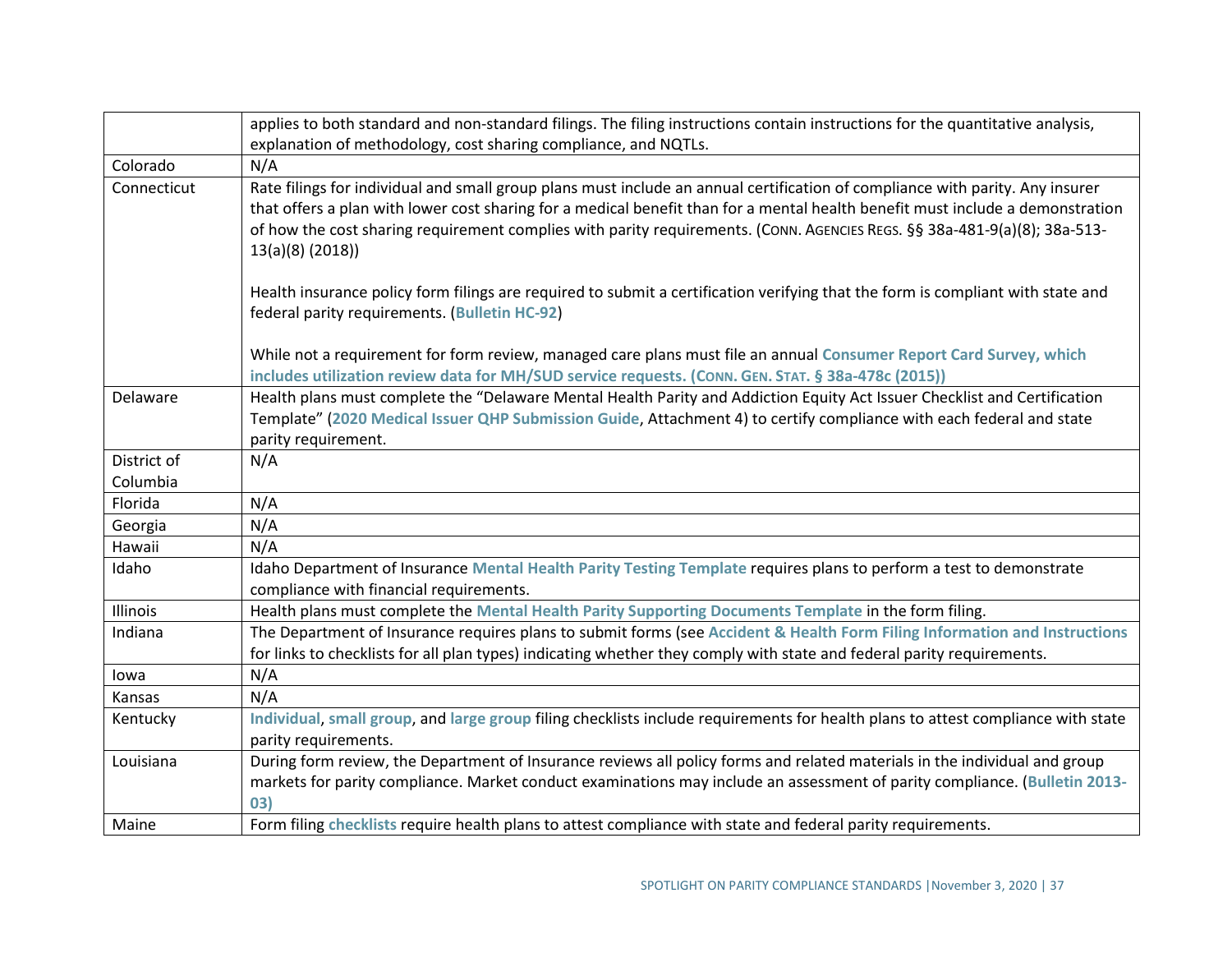| Maryland          | Form filing checklists require plans to verify compliance with federal parity requirements and provide an actuarial             |  |
|-------------------|---------------------------------------------------------------------------------------------------------------------------------|--|
|                   | demonstration that each financial requirement applicable to MH/SUD benefits meets parity requirements. (see also Maryland       |  |
|                   | Insurance Administration Bulletin 20-01).                                                                                       |  |
| Massachusetts     | Department of Insurance Bulletin 2013-06 outlines that in support of certification, carriers must submit information on         |  |
|                   | financial and treatment limitations, medical necessity criteria, and authorization processes for MH/SUD and medical/surgical    |  |
|                   | services and an explanation of any differences.                                                                                 |  |
|                   |                                                                                                                                 |  |
|                   | Issuers must submit an attestation that each of its health benefit plans has been tested and is in full compliance with federal |  |
|                   | parity regulations. (Filing Guidance Notice 2020-C)                                                                             |  |
| Michigan          | The filing checklists for health plans include a certification that the plan complies with MHPAEA.                              |  |
| Minnesota         | N/A                                                                                                                             |  |
| Mississippi       | N/A                                                                                                                             |  |
| Missouri          | HMO and short-term plan checklists contain a requirement for parity compliance.                                                 |  |
| Montana           | N/A                                                                                                                             |  |
| Nebraska          | Individual and small group plans must submit a form review checklist that includes attesting compliance with MHPAEA,            |  |
|                   | utilizing the Mental Health and Substance Use Disorder Parity Compliance Assistance Materials Index and DOL Self                |  |
|                   | <b>Compliance Tool (pursuant to CB-130 bulletin)</b>                                                                            |  |
| Nevada            | Form filing checklists for individual, small group, large group, and HMO plans include a requirement for parity compliance. The |  |
|                   | MHPAEA Compliance Attestation checklist requires health plans to attest compliance with each parity requirement.                |  |
| New Hampshire     | The filing checklists for individual, small group, and large group plans require plans to attest compliance with MHPAEA         |  |
|                   | requirements.                                                                                                                   |  |
|                   |                                                                                                                                 |  |
|                   | Plans are also required to attest compliance with the CMS QHP Review Tools (Bulletin 19-004-AB), which include parity           |  |
|                   | requirements.                                                                                                                   |  |
| New Jersey        | N/A                                                                                                                             |  |
| <b>New Mexico</b> | N/A                                                                                                                             |  |
| New York          | Checklists require health plans to attest compliance with federal parity.                                                       |  |
| North Carolina    | Health plans must submit a Mental Health Parity Attestation.                                                                    |  |
|                   |                                                                                                                                 |  |
|                   | The form filing checklists for group (PPO) and HMO plans include an attestation of compliance with MHPAEA and require a         |  |
|                   | signed certification of compliance with parity.                                                                                 |  |
| North Dakota      | N/A                                                                                                                             |  |
| Ohio              | The form filing checklist for major medical products and health insuring corporation (HIC) plans include MHPAEA compliance      |  |
|                   | for individual, non-employer (association type) group, and small group plans.                                                   |  |